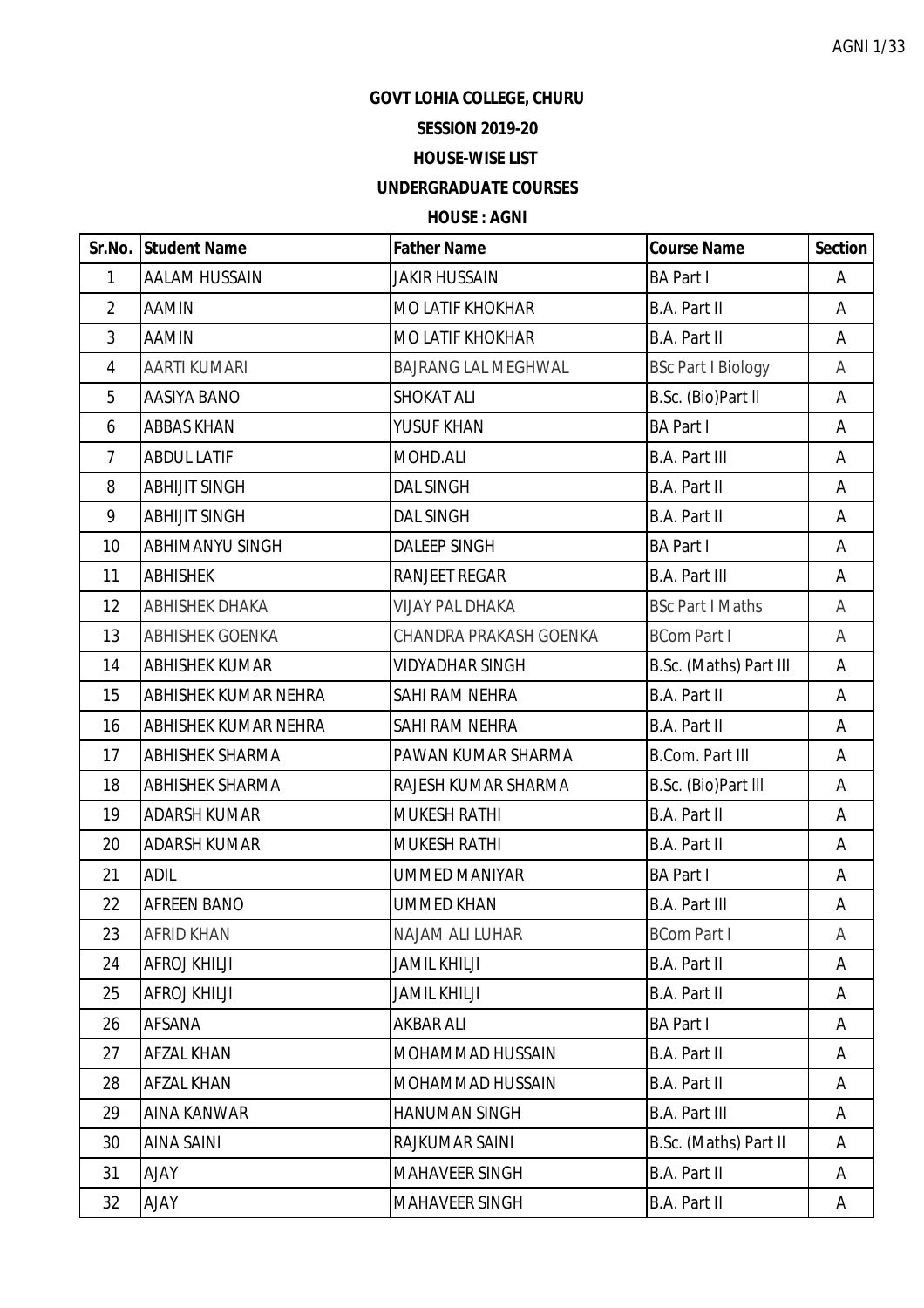**HOUSE : AGNI**

|    | Sr.No. Student Name           | <b>Father Name</b>          | <b>Course Name</b>        | <b>Section</b> |
|----|-------------------------------|-----------------------------|---------------------------|----------------|
| 33 | <b>AJAY GODARA</b>            | <b>HARLAL GODARA</b>        | <b>B.Com. Part II</b>     | A              |
| 34 | <b>AJAY JANGIR</b>            | SHISHPAL JANGIR             | <b>BA Part I</b>          | A              |
| 35 | <b>AJAY KUMAR</b>             | <b>NORANG RAM</b>           | B.A. Part II              | A              |
| 36 | <b>AJAY KUMAR</b>             | <b>NORANG RAM</b>           | B.A. Part II              | A              |
| 37 | <b>AJAY KUMAR SHARMA</b>      | SUSHIL KUMAR SHARMA         | B.A. Part II              | A              |
| 38 | <b>AJAY KUMAR SHARMA</b>      | SUSHIL KUMAR SHARMA         | B.A. Part II              | A              |
| 39 | <b>AJAY PAL JAKHAR</b>        | OM PRAKASH JAKHAR           | B.Sc. (Maths) Part III    | A              |
| 40 | <b>AJAY PAL SINGH RATHORE</b> | <b>GOVIND SINGH RATHORE</b> | <b>BA Part I</b>          | A              |
| 41 | <b>AJAY PRAJAPAT</b>          | <b>NAND LAL PRAJAPAT</b>    | <b>B.Com. Part III</b>    | Α              |
| 42 | <b>AJAY SINGH</b>             | PRABHU SINGH                | <b>B.A. Part III</b>      | Α              |
| 43 | <b>AKASH KUMAR</b>            | <b>JAGERAM</b>              | <b>B.A. Part III</b>      | A              |
| 44 | <b>AKASH SAIN</b>             | <b>MOHAN LAL</b>            | <b>BSc Part I Maths</b>   | A              |
| 45 | <b>AKASH SAINI</b>            | RAJU RAM SAINI              | <b>BA Part I</b>          | A              |
| 46 | <b>AKRAM KHAN</b>             | <b>NAWAB KHAN</b>           | <b>B.A. Part III</b>      | Α              |
| 47 | <b>ALKA ALWARIYA</b>          | RAJKUMAR ALWARIYA           | <b>BSc Part I Biology</b> | A              |
| 48 | <b>ALKA CHOUDHARY</b>         | RAM JI LAL GILL             | B.Sc. (Maths) Part III    | A              |
| 49 | <b>ALKA KANWAR</b>            | <b>VIJENDRA SINGH</b>       | <b>BA Part I</b>          | A              |
| 50 | <b>ALPESH KUMAR</b>           | RAMESH KUMAR                | B.A. Part II              | A              |
| 51 | <b>ALPESH KUMAR</b>           | RAMESH KUMAR                | B.A. Part II              | Α              |
| 52 | <b>AMANDEEP SINGH RATHORE</b> | <b>HARI SINGH RATHORE</b>   | <b>BCom Part I</b>        | A              |
| 53 | <b>AMAR CHAND</b>             | <b>MANI RAM</b>             | <b>B.A. Part III</b>      | A              |
| 54 | AMBIKA SWAMI                  | MURARI LAL SWAMI            | <b>B.Com. Part II</b>     | Α              |
| 55 | <b>AMINA BHATI</b>            | <b>ZAMIL BHATI</b>          | <b>BA Part I</b>          | A              |
| 56 | <b>AMIR KHAN</b>              | <b>GARIB ALI</b>            | B.A. Part II              | A              |
| 57 | <b>AMIR KHAN</b>              | <b>GARIB ALI</b>            | B.A. Part II              | A              |
| 58 | <b>AMIT</b>                   | <b>GOPI RAM SHARMA</b>      | <b>BA Part I</b>          | A              |
| 59 | AMIT                          | PAWAN KUMAR                 | <b>BSc Part I Maths</b>   | A              |
| 60 | <b>AMIT KUMAR</b>             | SHISHUPAL SINGH             | B.A. Part II              | A              |
| 61 | <b>AMIT KUMAR</b>             | SHISHUPAL SINGH             | B.A. Part II              | A              |
| 62 | <b>AMIT KUMAR</b>             | <b>GOPI RAM</b>             | B.Sc. (Maths) Part II     | A              |
| 63 | <b>AMIT KUMAR</b>             | <b>RAM KARAN</b>            | <b>BA Part I</b>          | A              |
| 64 | <b>AMIT RANWAN</b>            | BADRI NARAYAN RANWAN        | <b>B.A. Part III</b>      | A              |
| 65 | <b>AMIT SINGH</b>             | <b>BHAWANI SINGH</b>        | B.A. Part II              | A              |
| 66 | <b>AMIT SINGH</b>             | <b>BHAWANI SINGH</b>        | B.A. Part II              | A              |
| 67 | <b>AMIT VERMA</b>             | <b>ANAND VERMA</b>          | B.Sc. (Maths) Part II     | $\mathcal{C}$  |
| 68 | AMITA POONIA                  | <b>KISHOR KUMAR</b>         | <b>BA Part I</b>          | A              |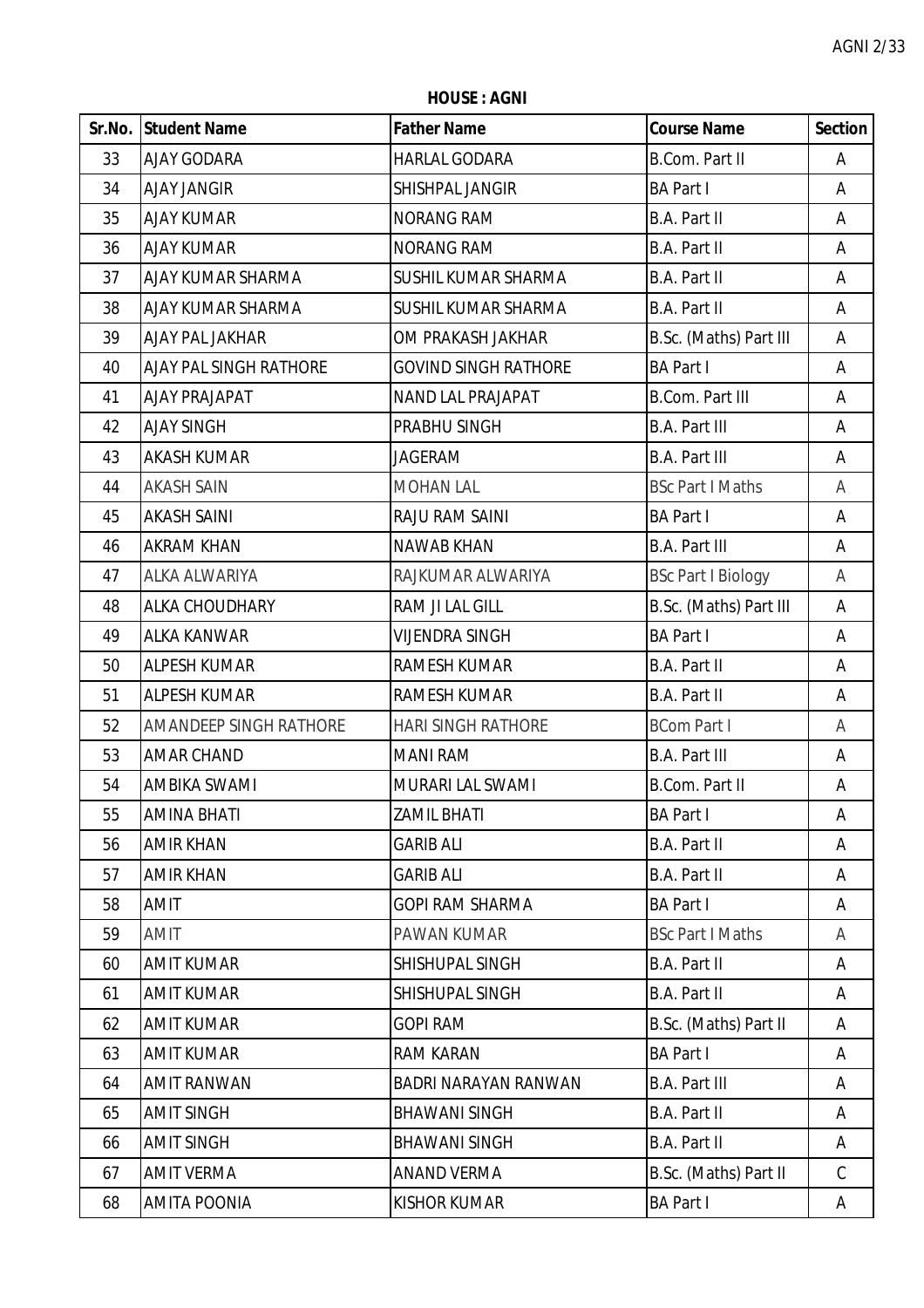**HOUSE : AGNI**

|     | Sr.No. Student Name      | <b>Father Name</b>       | <b>Course Name</b>        | <b>Section</b> |
|-----|--------------------------|--------------------------|---------------------------|----------------|
| 69  | <b>ANAND JANGIR</b>      | <b>SURESH JANGIR</b>     | B.Sc. (Maths) Part III    | A              |
| 70  | <b>ANAND KUMAR</b>       | <b>GANPAT RAM GODARA</b> | <b>BA Part I</b>          | A              |
| 71  | <b>ANAND SANGWAN</b>     | <b>JAGVIR SINGH</b>      | <b>BSc Part I Biology</b> | Α              |
| 72  | <b>ANAND SINGH BHATI</b> | <b>BHANWAR SINGH</b>     | B.Sc. (Bio)Part III       | Α              |
| 73  | ANAND TANWAR             | <b>MOHAN LAL</b>         | <b>BCom Part I</b>        | Α              |
| 74  | <b>ANIL BHAKAR</b>       | <b>HANSRAJ BHAKAR</b>    | <b>B.A. Part III</b>      | Α              |
| 75  | <b>ANIL ISHRAN</b>       | <b>BHANWAR LAL</b>       | <b>BA Part I</b>          | A              |
| 76  | <b>ANIL JANGID</b>       | HANSRAJ JANGID           | B.A. Part II              | Α              |
| 77  | <b>ANIL JANGID</b>       | HANSRAJ JANGID           | <b>B.A. Part II</b>       | Α              |
| 78  | <b>ANIL KUMAR</b>        | SHYAM LAL JANGIR         | <b>B.A. Part III</b>      | Α              |
| 79  | <b>ANIL KUMAR</b>        | SATYA NARAYAN            | <b>BA Part I</b>          | A              |
| 80  | ANIL KUMAR MEENA         | RAJESH KUMAR MEENA       | <b>BSc Part I Maths</b>   | A              |
| 81  | ANIL KUMAR SAHARAN       | RANJEET SAHARAN          | <b>BA Part I</b>          | A              |
| 82  | ANIL KUMAR SHARMA        | HANUMAN PRASAD SHARMA    | <b>B.Com. Part III</b>    | Α              |
| 83  | <b>ANIL SARAN</b>        | <b>MANIRAM SARAN</b>     | <b>B.A. Part II</b>       | A              |
| 84  | <b>ANIL SARAN</b>        | <b>MANIRAM SARAN</b>     | <b>B.A. Part II</b>       | A              |
| 85  | <b>ANIL SHARMA</b>       | <b>TULSI RAM SHARMA</b>  | B.Sc. (Bio)Part II        | A              |
| 86  | <b>ANIL SWAMI</b>        | RAMESH KUMAR             | <b>B.A. Part III</b>      | Α              |
| 87  | <b>ANISHA BANO</b>       | NIJAM KHAN               | <b>BA Part I</b>          | Α              |
| 88  | <b>ANISHA NYOL</b>       | OM PRAKASH NYOL          | <b>BSc Part I Biology</b> | A              |
| 89  | ANISHA SHIVANIVAL        | RAMRATAN SHIVANIVAL      | <b>BCom Part I</b>        | A              |
| 90  | <b>ANITA</b>             | <b>GIRDHARI LAL</b>      | <b>B.A. Part II</b>       | Α              |
| 91  | <b>ANITA</b>             | <b>GIRDHARI LAL</b>      | <b>B.A. Part II</b>       | A              |
| 92  | <b>ANITA BHAMBHU</b>     | MOHAN LAL BHAMBHU        | <b>BA Part I</b>          | A              |
| 93  | <b>ANITA CHAUDHARY</b>   | <b>BHAGIRATH SARAN</b>   | <b>B.A. Part III</b>      | A              |
| 94  | <b>ANITA KANWAR</b>      | PARWAT SINGH             | <b>BA Part I</b>          | A              |
| 95  | ANITA KUMARI             | RAMKUMAR RUYAL           | <b>B.A. Part II</b>       | A              |
| 96  | <b>ANITA KUMARI</b>      | RAMKUMAR RUYAL           | <b>B.A. Part II</b>       | A              |
| 97  | <b>ANITA KUMARI</b>      | SHERA RAM                | B.Sc. (Maths) Part III    | A              |
| 98  | <b>ANITA NOHAL</b>       | <b>GOPI RAM NOHAL</b>    | <b>B.A. Part III</b>      | A              |
| 99  | <b>ANITA SAINI</b>       | KISHAN LAL SAINI         | <b>B.A. Part II</b>       | A              |
| 100 | <b>ANITA SAINI</b>       | KISHAN LAL SAINI         | <b>B.A. Part II</b>       | A              |
| 101 | <b>ANJALI JALAN</b>      | PAWAN KUMAR JALAN        | <b>B.Com. Part II</b>     | A              |
| 102 | <b>ANJU</b>              | CHIMNA RAM SWAMI         | <b>B.A. Part III</b>      | A              |
| 103 | ANJU PRAJAPAT            | KAILASH PRAJAPAT         | <b>B.A. Part II</b>       | A              |
| 104 | ANJU PRAJAPAT            | KAILASH PRAJAPAT         | <b>B.A. Part II</b>       | A              |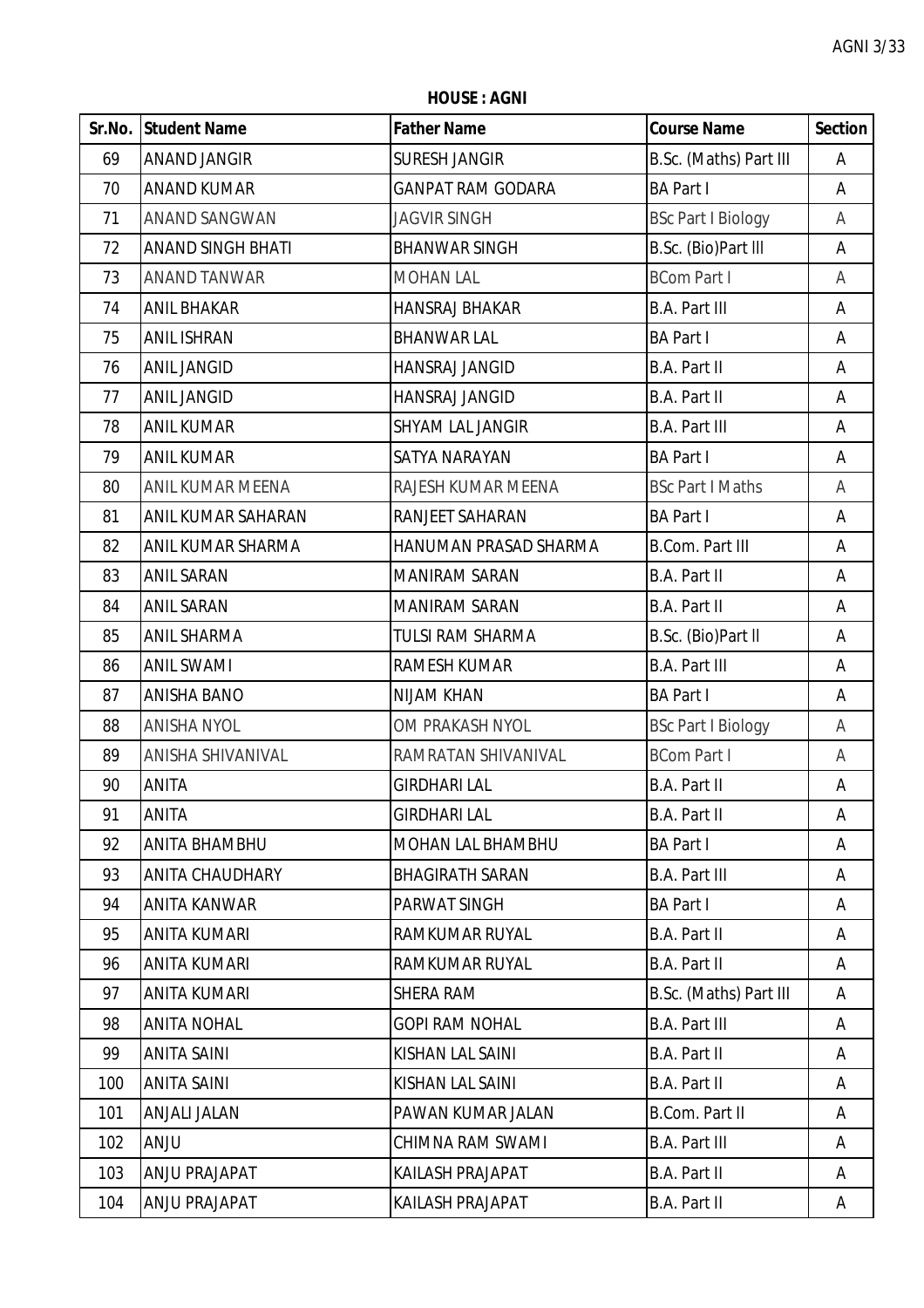**HOUSE : AGNI**

|     | Sr.No. Student Name          | <b>Father Name</b>          | <b>Course Name</b>        | <b>Section</b> |
|-----|------------------------------|-----------------------------|---------------------------|----------------|
| 105 | <b>ANJU REGAR</b>            | <b>GANGADHAR</b>            | B.Sc. (Maths) Part III    | Α              |
| 106 | <b>ANKIT</b>                 | <b>RAM RATTAN</b>           | <b>B.A. Part III</b>      | A              |
| 107 | <b>ANKIT</b>                 | <b>RAGHUVEER</b>            | <b>BA Part I</b>          | B              |
| 108 | <b>ANKIT</b>                 | <b>OM PRAKASH</b>           | <b>BSc Part I Maths</b>   | A              |
| 109 | <b>ANKIT JANGIR</b>          | <b>MADANLAL</b>             | B.Sc. (Maths) Part II     | Α              |
| 110 | <b>ANKIT KUMAR</b>           | <b>SURESH KUMAR</b>         | <b>B.A. Part II</b>       | Α              |
| 111 | <b>ANKIT KUMAR</b>           | <b>SURESH KUMAR</b>         | <b>B.A. Part II</b>       | Α              |
| 112 | <b>ANKIT KUMAR</b>           | PREM KUMAR                  | <b>BA Part I</b>          | B              |
| 113 | <b>ANKIT LUNAICH</b>         | <b>MOHAN LAL</b>            | <b>BA Part I</b>          | B              |
| 114 | <b>ANKIT RAJPUROHIT</b>      | <b>DURGA DUTT</b>           | <b>BCom Part I</b>        | A              |
| 115 | <b>ANKITA KANWAR</b>         | JAYPAL SINGH                | <b>BA Part I</b>          | B              |
| 116 | <b>ANKITA MUNARIA</b>        | DEEPARAM MUNARIA            | <b>BSc Part I Biology</b> | A              |
| 117 | <b>ANKITA SAHARAN</b>        | SUBHASH CHANDRA SAHARAN     | B.Sc. (Bio)Part II        | A              |
| 118 | <b>ANKUSHA BUNDELA</b>       | <b>BABULAL</b>              | <b>B.A. Part III</b>      | A              |
| 119 | <b>ANU</b>                   | <b>DEVILAL</b>              | <b>BA Part I</b>          | B              |
| 120 | <b>ANU SHARMA</b>            | <b>BABU LAL SHARAM</b>      | <b>B.A. Part III</b>      | B              |
| 121 | <b>ANWAR KHAN</b>            | <b>WAHID KHAN</b>           | <b>BCom Part I</b>        | A              |
| 122 | <b>ARAVIND SINGH</b>         | <b>RAM SINGH</b>            | <b>BA Part I</b>          | B              |
| 123 | <b>ARCHANA</b>               | <b>JAGDISH KUMAR MEEL</b>   | B.Sc. (Bio)Part III       | Α              |
| 124 | <b>ARJOO</b>                 | <b>DILSHAD KHAN</b>         | <b>BA Part I</b>          | B              |
| 125 | <b>ARJUN SINGH SHEKHAWAT</b> | MAHENDRA SINGH              | <b>B.A. Part III</b>      | B              |
| 126 | <b>ARTI MEENA</b>            | MADAN LAL MEENA             | B.Sc. (Maths) Part II     | А              |
| 127 | <b>ARUNA KHICHAR</b>         | <b>BHAGWANA RAM KHICHAR</b> | <b>B.A. Part III</b>      | B              |
| 128 | <b>ARVIND</b>                | <b>HARI RAM</b>             | <b>BA Part I</b>          | B              |
| 129 | ARVIND CHABARWAL             | NEMICHAND CHABARWAL         | <b>BSc Part I Maths</b>   | A              |
| 130 | <b>ARVIND JANGIR</b>         | SITA RAM JANGIR             | B.Sc. (Maths) Part III    | A              |
| 131 | <b>ASHA KASWAN</b>           | SHUBH KARAN KASWAN          | <b>BA Part I</b>          | B              |
| 132 | <b>ASHISH VERMA</b>          | PAWAN KUMAR VERMA           | B.Sc. (Bio)Part II        | C              |
| 133 | <b>ASHOK KUMAR</b>           | <b>LILADHAR</b>             | <b>BA Part I</b>          | B              |
| 134 | <b>ASHOK KUMAR</b>           | RAJESH KUMAR                | <b>BA Part I</b>          | B              |
| 135 | <b>ASHOK KUMAR</b>           | <b>HARI RAM</b>             | <b>BSc Part I Biology</b> | A              |
| 136 | <b>ASHOK KUMAR GIWARIYA</b>  | RAM LAL GIWARIYA            | <b>B.A. Part III</b>      | B              |
| 137 | <b>ASHOK REBARI</b>          | <b>BANWARI LAL</b>          | <b>BA Part I</b>          | B              |
| 138 | <b>ASIF BHATI</b>            | MOHD DAUD BHATI             | <b>BCom Part I</b>        | A              |
| 139 | <b>ASIF KHAN</b>             | <b>ASLAM KHAN</b>           | <b>BA Part I</b>          | B              |
| 140 | <b>AYUSH MEENA</b>           | <b>JAGDISH PRASAD</b>       | B.Sc. (Maths) Part III    | A              |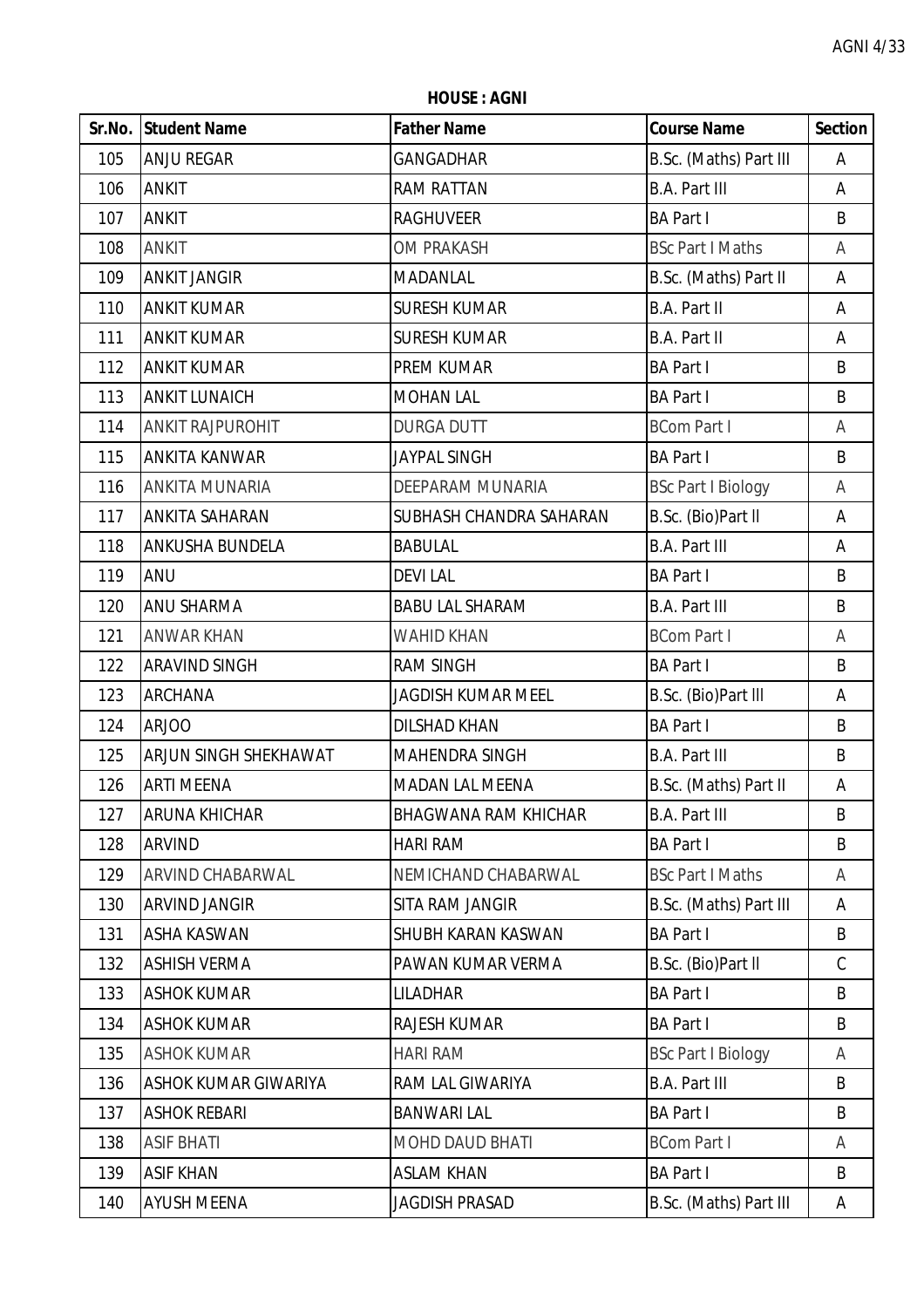**HOUSE : AGNI**

|     | Sr.No. Student Name           | <b>Father Name</b>        | <b>Course Name</b>        | <b>Section</b> |
|-----|-------------------------------|---------------------------|---------------------------|----------------|
| 141 | <b>BABITA</b>                 | <b>NEMI CHAND</b>         | <b>B.A. Part III</b>      | B              |
| 142 | <b>BABITA</b>                 | <b>NANDA RAM SAHU</b>     | <b>BA Part I</b>          | B              |
| 143 | <b>BABITA SHARMA</b>          | <b>TEJPAL SHARMA</b>      | <b>BA Part I</b>          | B              |
| 144 | <b>BABLU SINGH</b>            | SATVEER SINGH             | B.Sc. (Bio)Part II        | A              |
| 145 | <b>BABU LAL ALARIA</b>        | PRATAP SINGH ALARIA       | <b>B.A. Part III</b>      | B              |
| 146 | <b>BABU LAL BASER</b>         | <b>HARI RAM</b>           | <b>BSc Part I Maths</b>   | Α              |
| 147 | <b>BABU LAL JANGIR</b>        | <b>MOHAN LAL JANGIR</b>   | <b>B.Com. Part III</b>    | A              |
| 148 | <b>BABY PRAJAPAT</b>          | <b>MADAN LAL</b>          | <b>B.A. Part III</b>      | B              |
| 149 | <b>BAJRANG LAL JANGIR</b>     | <b>BHANWAR LAL JANGIR</b> | <b>BA Part I</b>          | B              |
| 150 | <b>BALVEER</b>                | OM PRAKASH BALARA         | <b>BA Part I</b>          | B              |
| 151 | <b>BANO BHATI</b>             | <b>MOHD ZAKIR BHATI</b>   | <b>BSc Part I Biology</b> | Α              |
| 152 | <b>BANTY</b>                  | <b>SARWAN KUMAR</b>       | <b>BA Part I</b>          | B              |
| 153 | <b>BASU</b>                   | LAXMAN RAM MAHICH         | <b>B.A. Part III</b>      | B              |
| 154 | <b>BEGRAJ MEGHWAL</b>         | LICHHIRAM MEGHWAL         | B.Sc. (Maths) Part II     | A              |
| 155 | <b>BHAGIRATH PRASAD SAINI</b> | <b>BHANWAR LAL SAINI</b>  | B.Sc. (Maths) Part III    | A              |
| 156 | <b>BHAGWANT SINGH</b>         | <b>BHADAR SINGH</b>       | <b>BA Part I</b>          | B              |
| 157 | <b>BHAIRU SINGH</b>           | <b>OMPAL SINGH</b>        | <b>B.Com. Part II</b>     | Α              |
| 158 | <b>BHANU PRAKASH JOSHI</b>    | NARENDRA KUMAR JOSHI      | <b>BCom Part I</b>        | A              |
| 159 | <b>BHANWARI DHAKA</b>         | PYARELAL DHAKA            | <b>BA Part I</b>          | B              |
| 160 | <b>BHARAT SINGH RATHORE</b>   | <b>MANGATU SINGH</b>      | <b>B.A. Part III</b>      | B              |
| 161 | <b>BHARAT SONI</b>            | <b>ASHOK KUMAR</b>        | <b>BSc Part I Biology</b> | A              |
| 162 | <b>BHARTI BHARGAV</b>         | <b>PAPURAM</b>            | <b>BA Part I</b>          | $\mathsf C$    |
| 163 | <b>BHAWANA SHARMA</b>         | PRAMOD KUMAR              | <b>BA Part I</b>          | C              |
| 164 | <b>BHAWANI SINGH</b>          | SHYOPAL SINGH             | B.Sc. (Maths) Part II     | A              |
| 165 | <b>BHAWANI SINGH</b>          | <b>DEVI SINGH</b>         | <b>BA Part I</b>          | $\mathsf C$    |
| 166 | <b>BHINWA RAM</b>             | <b>TIKURAM PRAJAPAT</b>   | <b>B.A. Part III</b>      | B              |
| 167 | <b>BHUPENDRA KUMAR</b>        | <b>BABU LAL</b>           | <b>BA Part I</b>          | C              |
| 168 | <b>BHUPENDRA SINGH</b>        | <b>KRIPAL SINGH</b>       | <b>BCom Part I</b>        | A              |
| 169 | <b>BIBI UMMULWARA</b>         | MOHD ASHFAK AHMED ASHRAFI | <b>BSc Part I Maths</b>   | A              |
| 170 | <b>BUDHI PRAKASH SHARMA</b>   | PARMESHWAR LAL SHARMA     | <b>B.Com. Part II</b>     | Α              |
| 171 | <b>BULKESH KUMAR</b>          | <b>BIRMA RAM</b>          | <b>BA Part I</b>          | $\mathsf C$    |
| 172 | CHANDA CHOUHAN                | SHYAM LAL CHAUHAN         | <b>B.A. Part III</b>      | B              |
| 173 | CHANDA MEGHAWAL               | LAL CHAND MEGHAWAL        | <b>BA Part I</b>          | C              |
| 174 | CHANDRA KALA                  | <b>BHISNA RAM MEGHWAL</b> | <b>BA Part I</b>          | C              |
| 175 | CHANDRA KALA SHYORAN          | TARACHAND SHYORAN         | B.Sc. (Maths) Part III    | A              |
| 176 | CHANDRA KANTA BHATI           | SHRWAN KUMAR BHATI        | <b>B.Com. Part III</b>    | A              |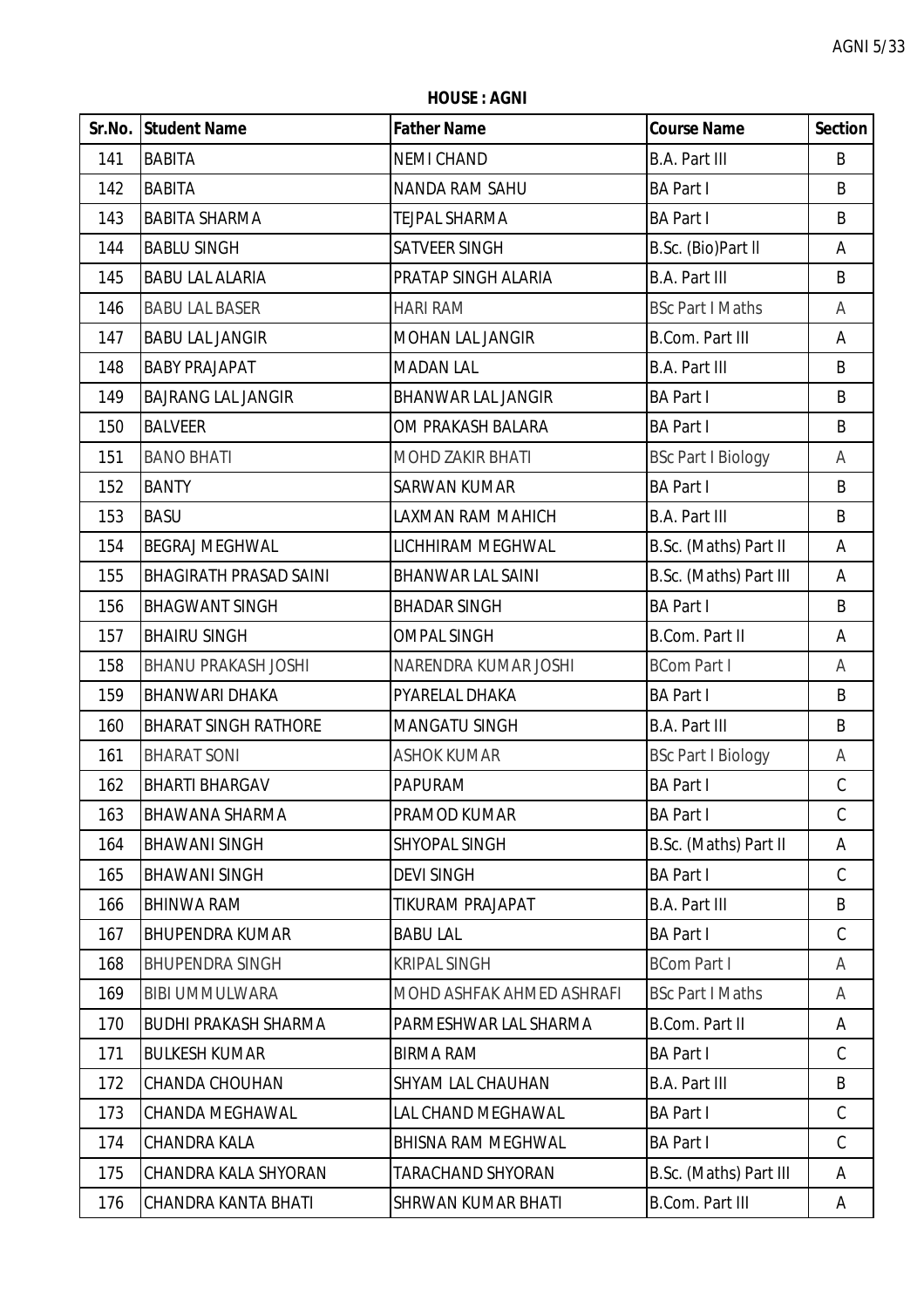**HOUSE : AGNI**

|     | Sr.No. Student Name      | <b>Father Name</b>          | <b>Course Name</b>        | <b>Section</b> |
|-----|--------------------------|-----------------------------|---------------------------|----------------|
| 177 | CHANDRAWATI              | <b>SANWAR MAL</b>           | B.Sc. (Bio)Part III       | A              |
| 178 | <b>CHAWLA RAVI GOPAL</b> | <b>GOPAL CHAWLA</b>         | <b>BA Part I</b>          | $\mathsf C$    |
| 179 | CHHAVI GAUTAM            | <b>SAMPAT SINGH</b>         | B.Sc. (Bio)Part II        | A              |
| 180 | CHINUKA                  | <b>KESHAR DEV</b>           | <b>B.A. Part III</b>      | B              |
| 181 | <b>DALI</b>              | KISHAN RAM                  | <b>BA Part I</b>          | $\mathsf C$    |
| 182 | <b>DANISH RAJA BHATI</b> | <b>NURUL HASAN BHATI</b>    | <b>BA Part I</b>          | $\mathsf C$    |
| 183 | <b>DARA SINGH</b>        | PRATAP SINGH                | <b>B.A. Part III</b>      | B              |
| 184 | DAYARAM                  | <b>GOPAL RAM</b>            | B.Sc. (Maths) Part II     | A              |
| 185 | <b>DEEPA</b>             | <b>NANDKISHOR</b>           | <b>BA Part I</b>          | $\mathsf C$    |
| 186 | <b>DEEPAK SHARMA</b>     | MOHAN LAL SHARMA            | <b>B.Com. Part III</b>    | A              |
| 187 | <b>DEEPAK SINGH</b>      | JAI SINGH RATHORE           | <b>BA Part I</b>          | $\mathsf C$    |
| 188 | <b>DEEPANSHU VYAS</b>    | <b>VINOD VYAS</b>           | <b>BCom Part I</b>        | A              |
| 189 | <b>DEEPCHAND</b>         | LALARAM MEGHWAL             | <b>B.A. Part III</b>      | B              |
| 190 | <b>DEEPIKA</b>           | SUSHIL KUMAR SHARMA         | <b>BSc Part I Biology</b> | Α              |
| 191 | DEV VRAT MOGA            | <b>HAWA SINGH MOGA</b>      | <b>B.A. Part III</b>      | B              |
| 192 | <b>DEVENDER SINGH</b>    | SURENDER SINGH              | <b>B.Com. Part II</b>     | A              |
| 193 | DEVENDRA KANKHERIA       | OMPRAKASH KANKHERIA         | <b>BSc Part I Maths</b>   | A              |
| 194 | <b>DEVENDRA KUMAR</b>    | MAHAVEER PRASAD RANWAN      | <b>B.A. Part III</b>      | B              |
| 195 | <b>DEVENDRA SINGH</b>    | <b>HARPHUL SINGH</b>        | <b>BA Part I</b>          | $\mathsf C$    |
| 196 | <b>DEVRAJ SINGH</b>      | <b>VIRENDRA SINGH</b>       | <b>BA Part I</b>          | $\mathsf C$    |
| 197 | <b>DHAN SINGH</b>        | SATYAVEER SINGH             | <b>B.A. Part II</b>       | $\mathsf C$    |
| 198 | <b>DHARAM PAL</b>        | <b>SOHAN RAM</b>            | <b>BA Part I</b>          | $\mathsf C$    |
| 199 | DHARMCHAND KHARDIA       | BHANWAR LAL KHARDIA         | <b>B.A. Part III</b>      | B              |
| 200 | DHARMENDRA SAINI         | <b>JUGAL KISHOR</b>         | <b>BA Part I</b>          | $\mathsf C$    |
| 201 | <b>DHARMPAL</b>          | <b>JAGDISH PRASAD</b>       | <b>B.A. Part III</b>      | $\mathsf C$    |
| 202 | <b>DIGVIJAY SINGH</b>    | RAVINDRA SINGH              | <b>BA Part I</b>          | $\mathsf{C}$   |
| 203 | <b>DIKSHA KUMARI</b>     | POKAR RAM                   | B.Sc. (Bio)Part III       | A              |
| 204 | DILSHAD BANO             | <b>JANGSHER ALI</b>         | <b>B.A. Part II</b>       | C              |
| 205 | <b>DIMPLE AGRAWAL</b>    | <b>SURESH KUMAR AGRAWAL</b> | <b>BCom Part I</b>        | A              |
| 206 | <b>DINESH</b>            | RAMU RAM BANGARWA           | <b>BSc Part I Maths</b>   | A              |
| 207 | <b>DINESH JANGIR</b>     | RICHHAPAL JANGIR            | <b>BA Part I</b>          | $\mathsf{C}$   |
| 208 | <b>DINESH JOSHI</b>      | <b>MEGHRAJ JOSHI</b>        | <b>BA Part I</b>          | P              |
| 209 | <b>DINESH KUMAR</b>      | RAM NARAYAN                 | <b>BA Part I</b>          | C              |
| 210 | DINESH KUMAR PRAJAPAT    | RAM KUMAR PRAJAPAT          | <b>B.Com. Part III</b>    | A              |
| 211 | <b>DINESH LORA</b>       | <b>BABULAL JAT</b>          | <b>BA Part I</b>          | D              |
| 212 | DINESH PRAJAPAT          | JAYAKISHAN PRAJAPAT         | <b>B.A. Part II</b>       | $\mathsf{C}$   |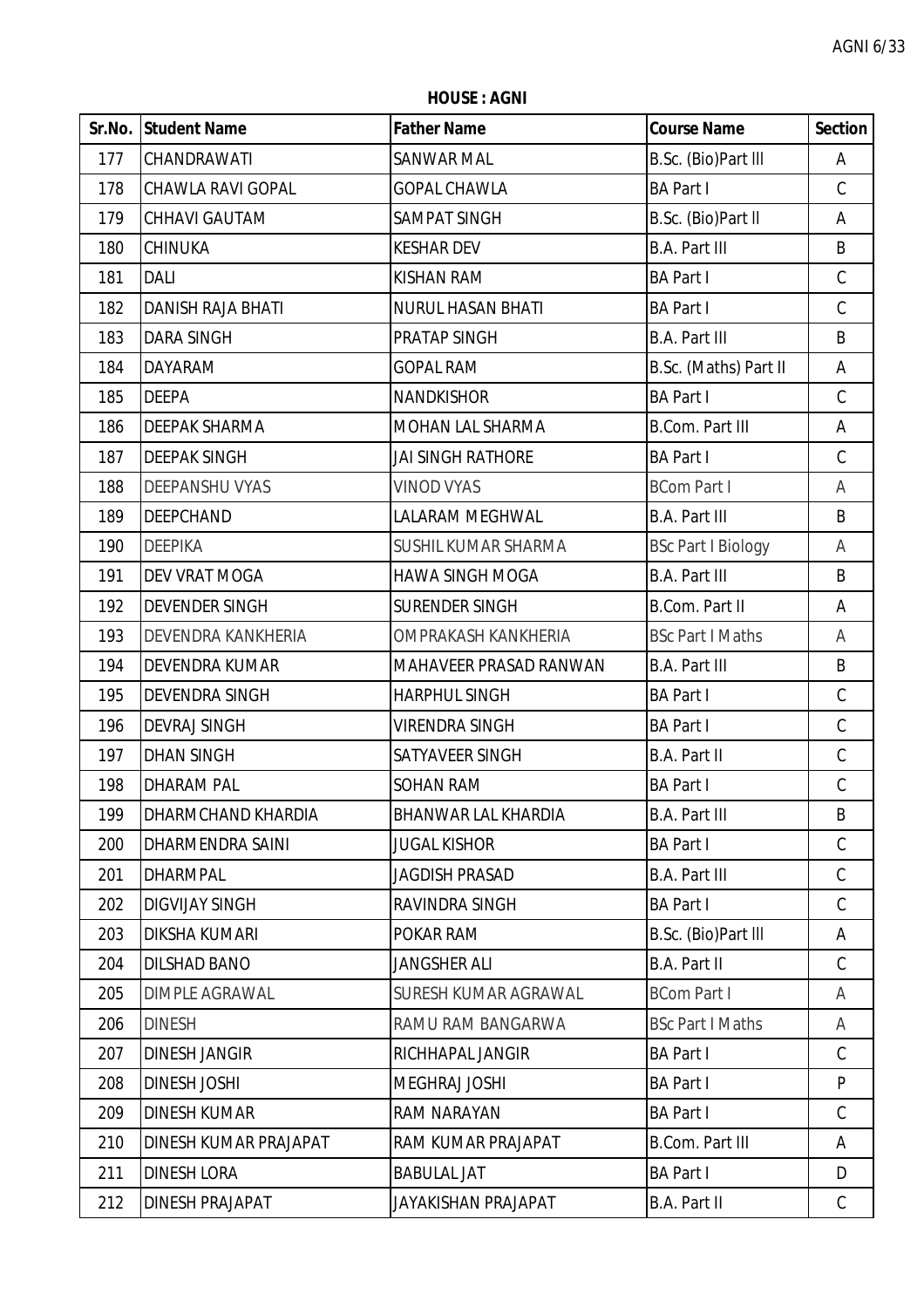**HOUSE : AGNI**

| Sr.No. | <b>Student Name</b>         | <b>Father Name</b>           | <b>Course Name</b>        | <b>Section</b> |
|--------|-----------------------------|------------------------------|---------------------------|----------------|
| 213    | <b>DINESH SAINI</b>         | <b>SHIV PRASAD</b>           | <b>B.A. Part III</b>      | C              |
| 214    | <b>DIPTI SUNDA</b>          | VIDYA DHAR SUNDA             | <b>BA Part I</b>          | D              |
| 215    | <b>DROPATI SWAMI</b>        | REWANTA RAM                  | <b>B.A. Part III</b>      | $\mathsf C$    |
| 216    | <b>DROUPATI</b>             | MANPHOOL MEGHWAL             | B.Sc. (Maths) Part III    | A              |
| 217    | DUDI POOJA GANGADHAR        | <b>GANGADHAR</b>             | <b>BA Part I</b>          | D              |
| 218    | <b>FAISAL KHAN</b>          | <b>AKABAR ALI</b>            | <b>B.A. Part II</b>       | $\mathsf C$    |
| 219    | <b>FARJANA</b>              | RAMJAN KHAN                  | <b>BA Part I</b>          | D              |
| 220    | <b>FARJANA BANO</b>         | LIYAKAT KHAN                 | <b>B.A. Part III</b>      | $\mathsf C$    |
| 221    | <b>FIZA BHATI</b>           | MO MEHBOOB BHATI             | B.Sc. (Bio)Part II        | Α              |
| 222    | <b>GAJAL KHAN</b>           | <b>MOHD ABBAS</b>            | <b>B.A. Part II</b>       | $\mathsf C$    |
| 223    | <b>GAJANAND PRAJAPAT</b>    | <b>TULSI RAM PRAJAPAT</b>    | <b>BSc Part I Maths</b>   | A              |
| 224    | <b>GAJENDER SINGH</b>       | <b>GANGA SINGH</b>           | <b>BA Part I</b>          | D              |
| 225    | <b>GANESH PAREEK</b>        | <b>GOPI CHAND PAREEK</b>     | <b>B.Com. Part II</b>     | A              |
| 226    | <b>GANESH SAINI</b>         | <b>RAJESH SAINI</b>          | B.Sc. (Maths) Part II     | Α              |
| 227    | <b>GANGA PRAJAPAT</b>       | <b>BUDDHARAM PRAJAPAT</b>    | <b>B.A. Part II</b>       | $\mathsf C$    |
| 228    | <b>GARIMA JHAJHRIYA</b>     | <b>NAND LAL</b>              | <b>BSc Part I Biology</b> | A              |
| 229    | <b>GARIMA RATHORE</b>       | RISHI RAJ SINGH              | <b>BA Part I</b>          | D              |
| 230    | <b>GAURAV MOJASIYA</b>      | SAJJAN KUMAR MOJASIYA        | <b>BCom Part I</b>        | A              |
| 231    | <b>GAURAV PANWAR</b>        | RAKESH VERMA                 | B.Sc. (Bio)Part III       | Α              |
| 232    | <b>GAURAV SAINI</b>         | PAWAN KUMAR SAINI            | B.Sc. (Maths) Part III    | A              |
| 233    | <b>GAYATRI</b>              | <b>VIDYADHAR SINGH</b>       | <b>B.A. Part III</b>      | C              |
| 234    | <b>GAYATRI</b>              | RAM KUMAR SHARMA             | <b>BA Part I</b>          | D              |
| 235    | <b>GAYTRI KUMARI</b>        | <b>RAJKUMAR</b>              | <b>B.A. Part III</b>      | C              |
| 236    | <b>GAYTRI SARAN</b>         | <b>GOPICHAND SARAN</b>       | <b>B.A. Part II</b>       | $\mathsf C$    |
| 237    | <b>GITIKA</b>               | <b>NARESH SINGH</b>          | <b>BSc Part I Biology</b> | A              |
| 238    | <b>GOGRAJ SAINI</b>         | RAM LAL SAINI                | <b>B.Com. Part III</b>    | A              |
| 239    | <b>GOPAL</b>                | <b>SUBHKARAN</b>             | <b>BA Part I</b>          | D              |
| 240    | <b>GOPICHAND</b>            | <b>MAHIPAL</b>               | <b>B.A. Part II</b>       | $\mathcal{C}$  |
| 241    | <b>GOURAV BAKOLIYA</b>      | MAHENDRA KUMAR               | <b>BSc Part I Maths</b>   | A              |
| 242    | <b>GOURAV RAJPUROHIT</b>    | <b>INDRACHAND RAJPUROHIT</b> | <b>BCom Part I</b>        | A              |
| 243    | <b>GOURI SHANKAR</b>        | KISHNA RAM MEGHWAL           | <b>B.A. Part III</b>      | C              |
| 244    | <b>GOUTAM JOSHI</b>         | NARAYAN JOSHI                | <b>B.Com. Part II</b>     | A              |
| 245    | <b>GOVIND PRASAD</b>        | <b>PAPPU GIR</b>             | <b>B.A. Part III</b>      | N              |
| 246    | <b>GOVIND PRASAD SHARMA</b> | <b>INDRA CHAND SHARMA</b>    | <b>BA Part I</b>          | D              |
| 247    | <b>GULAB</b>                | <b>KAILASH</b>               | <b>BA Part I</b>          | D              |
| 248    | <b>GULAB KUMARI</b>         | <b>MOTI RAM</b>              | <b>B.A. Part II</b>       | $\mathsf{C}$   |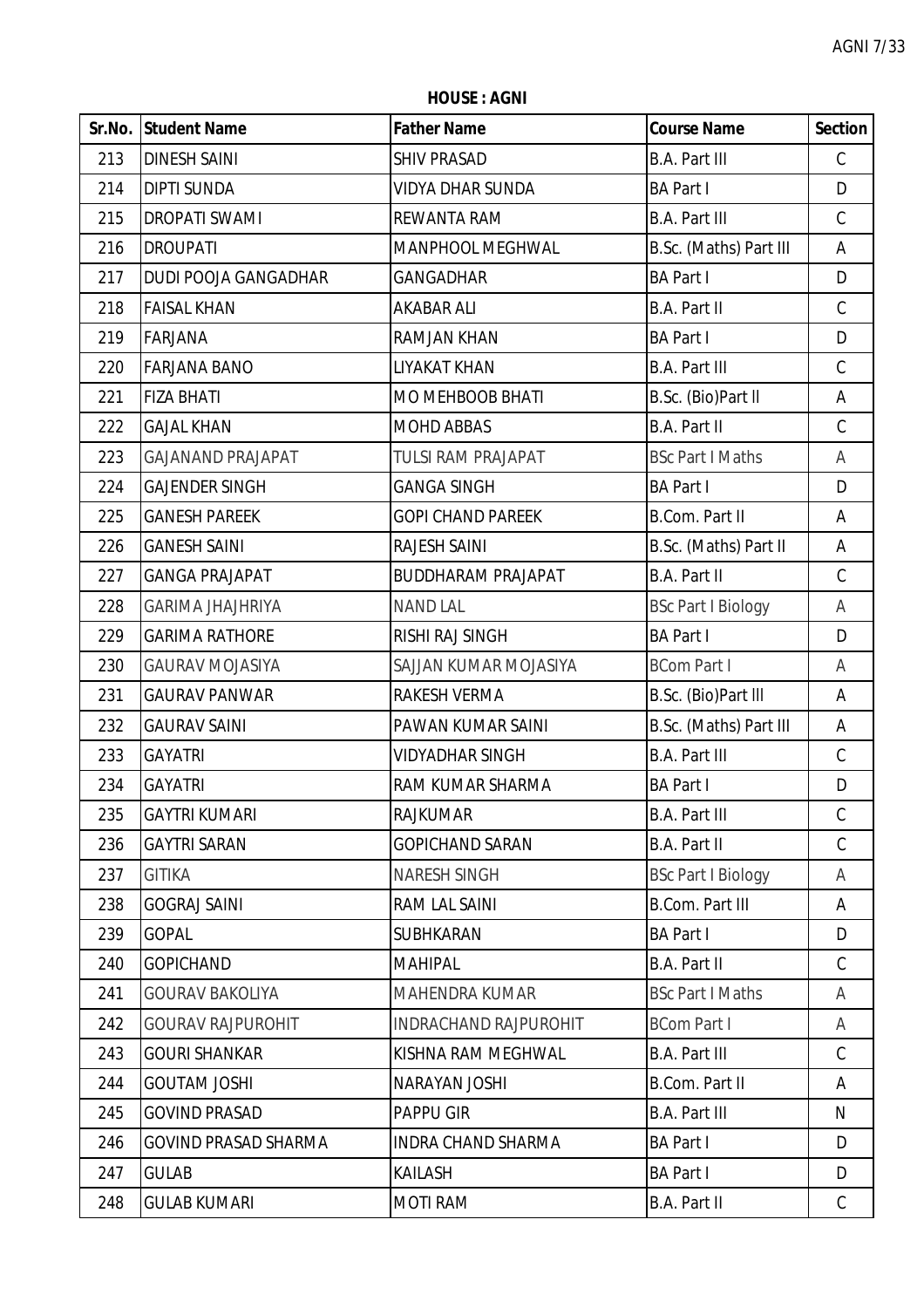**HOUSE : AGNI**

|     | Sr.No. Student Name        | <b>Father Name</b>       | <b>Course Name</b>        | <b>Section</b> |
|-----|----------------------------|--------------------------|---------------------------|----------------|
| 249 | <b>GUNJAN KANWAR</b>       | MAHENDRA SINGH           | <b>BA Part I</b>          | D              |
| 250 | <b>HANSRAJ</b>             | SANWATA RAM SARAN        | <b>B.A. Part II</b>       | $\mathsf C$    |
| 251 | <b>HARI PRASAD KHARDIA</b> | KARNA RAM KHARDIA        | <b>B.A. Part III</b>      | C              |
| 252 | <b>HARI PRASAD PURVA</b>   | PRAKASH PURVA            | <b>BA Part I</b>          | D              |
| 253 | <b>HARIRAM</b>             | <b>GORURAM</b>           | B.Sc. (Maths) Part III    | A              |
| 254 | <b>HARISH</b>              | PRADEEP                  | <b>BSc Part I Maths</b>   | A              |
| 255 | <b>HARISH KUMAR</b>        | PRABHU DAYAL REGAR       | <b>B.A. Part II</b>       | $\mathsf C$    |
| 256 | <b>HARISH KUMAR</b>        | <b>BIRJU RAM JANGIR</b>  | <b>BA Part I</b>          | D              |
| 257 | <b>HARSH BAJAJ</b>         | <b>SUBHASH BAJAJ</b>     | <b>B.Com. Part II</b>     | Α              |
| 258 | <b>HARSH SHARMA</b>        | PURSHOTTAM SHARMA        | <b>BSc Part I Biology</b> | A              |
| 259 | <b>HEERA LAL</b>           | <b>KISHAN LAL</b>        | <b>B.A. Part II</b>       | $\mathsf C$    |
| 260 | <b>HEERA MEGHWAL</b>       | MUNNI RAM MEGHWAL        | <b>B.A. Part III</b>      | C              |
| 261 | <b>HEMANT KUMAR</b>        | MEGHRAJ SINGH            | <b>BSc Part I Maths</b>   | A              |
| 262 | <b>HEMANT KUMARI</b>       | <b>SATISH KUMAR</b>      | B.Sc. (Bio)Part II        | Α              |
| 263 | <b>HEMANT SAINI</b>        | SHYAM LAL SAINI          | B.Sc. (Maths) Part III    | A              |
| 264 | <b>HEMANT SHARMA</b>       | RAMNIWASH SHARMA         | <b>BCom Part I</b>        | Α              |
| 265 | <b>HEMLATA BHATI</b>       | <b>TILOK CHAND BHATI</b> | <b>BA Part I</b>          | D              |
| 266 | <b>HEMLATA RAO</b>         | ANIL KUMAR RAO           | <b>B.Com. Part III</b>    | A              |
| 267 | <b>HEMRAJ MEGHWAL</b>      | JEETU RAM MEGHWAL        | <b>B.A. Part III</b>      | $\mathsf C$    |
| 268 | <b>HIMANSHU AGARWAL</b>    | RAJKUMAR AGARWAL         | B.A. Part II              | $\mathsf C$    |
| 269 | HIMANSHU BAJAJ             | <b>BAJARANGLAL BAJAJ</b> | B.Sc. (Bio)Part III       | Α              |
| 270 | <b>HIMANSHU SONI</b>       | KAILASH CHANDRA SONI     | <b>BSc Part I Biology</b> | A              |
| 271 | <b>HITESH KUMAR SHARMA</b> | RAJ KUMAR SHARMA         | <b>BCom Part I</b>        | A              |
| 272 | <b>IKRAM KHAN</b>          | <b>ISRAK KHAN</b>        | <b>B.A. Part II</b>       | $\mathcal{C}$  |
| 273 | <b>IMRAN ALMAN</b>         | <b>ILIYAAS KHAN</b>      | <b>B.A. Part III</b>      | C              |
| 274 | <b>INDRA CHAND MEGHWAL</b> | <b>KESHA RAM MEGHWAL</b> | <b>B.A. Part II</b>       | $\mathsf{C}$   |
| 275 | <b>INDRAJ</b>              | <b>KANA RAM</b>          | <b>BA Part I</b>          | D              |
| 276 | <b>INDRAJEET MAHARSHI</b>  | MUKESH KUMAR SHARMA      | <b>BSc Part I Maths</b>   | A              |
| 277 | <b>INDU RANKAWAT</b>       | RADHESHYAM               | B.Sc. (Maths) Part II     | A              |
| 278 | <b>ISHU KALLA</b>          | <b>MANOJ KUMAR KALLA</b> | <b>BA Part I</b>          | D              |
| 279 | <b>JAGAT SHARMA</b>        | HANUMAN PRASAD SHARMA    | <b>B.Com. Part II</b>     | A              |
| 280 | JAGDEESH PRASAD SHARMA     | LALCHAND SHARMA          | <b>BA Part I</b>          | D              |
| 281 | <b>JAGDISH REGAR</b>       | OM PRAKASH REGAR         | <b>B.A. Part II</b>       | C              |
| 282 | <b>JAHIRA BANO</b>         | <b>ARIF KHAN</b>         | <b>B.A. Part III</b>      | $\mathsf C$    |
| 283 | JAI PRAKASH                | <b>BHAGA RAM NYAUL</b>   | <b>BA Part I</b>          | D              |
| 284 | <b>JAI SINGH RATHORE</b>   | LADU SINGH RATHORE       | <b>BA Part I</b>          | D              |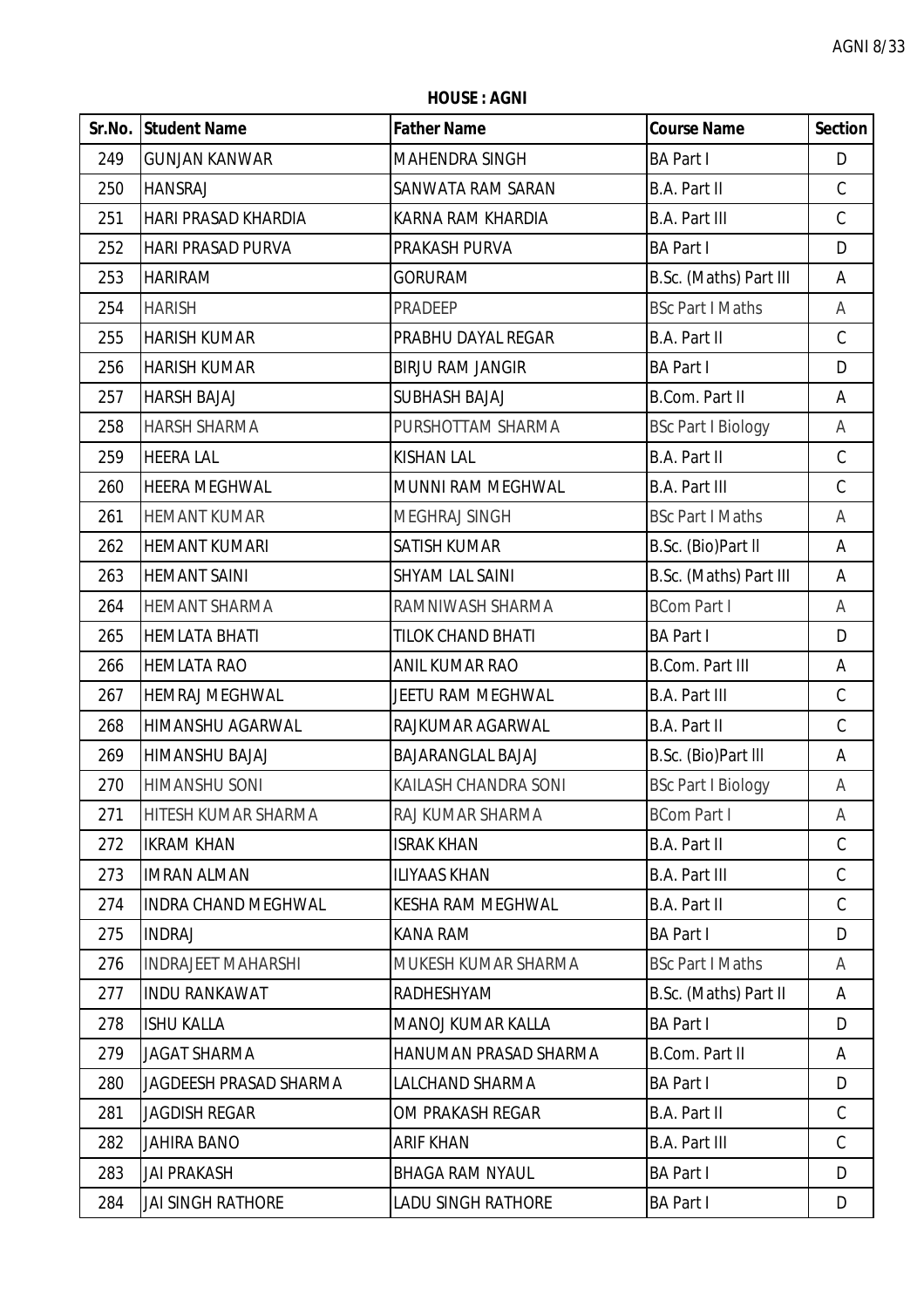**HOUSE : AGNI**

|     | Sr.No. Student Name      | <b>Father Name</b>           | <b>Course Name</b>        | <b>Section</b> |
|-----|--------------------------|------------------------------|---------------------------|----------------|
| 285 | <b>JAI SURIYA</b>        | <b>MAHAVIR PRASAD</b>        | B.Sc. (Maths) Part III    | A              |
| 286 | <b>JAIPRAKASH</b>        | <b>GIRADHARI LAL</b>         | <b>BA Part I</b>          | D              |
| 287 | <b>JAIVEER SINGH</b>     | RICHHPAL SINGH               | <b>B.A. Part II</b>       | $\mathsf C$    |
| 288 | <b>JAMIL BEHALIM</b>     | MO. SAFI                     | <b>B.A. Part III</b>      | $\mathsf C$    |
| 289 | <b>JATIN KUMAR</b>       | <b>RAM KARAN</b>             | <b>BSc Part I Maths</b>   | A              |
| 290 | JATIN KUMAR SHARMA       | MAHESH KUMAR SHARMA          | <b>B.A. Part II</b>       | $\mathsf C$    |
| 291 | <b>JAY PRAKASH LATTA</b> | <b>MURARI LAL LATTA</b>      | <b>BCom Part I</b>        | A              |
| 292 | <b>JAYA BHARGAV</b>      | RAM SINGH BHARGAV            | <b>BSc Part I Biology</b> | A              |
| 293 | <b>JAYA SHARMA</b>       | <b>BHANWAR LAL SHARMA</b>    | <b>B.A. Part III</b>      | $\mathsf C$    |
| 294 | <b>JAYSHREE PARAKH</b>   | <b>SURENDRA KUMAR PARAKH</b> | <b>B.Com. Part II</b>     | A              |
| 295 | <b>JEEVAN RAM</b>        | <b>SHANKAR LAL</b>           | <b>BA Part I</b>          | E              |
| 296 | <b>JITENDER SEVALIA</b>  | <b>MANOHAR LAL SEVALIA</b>   | B.Sc. (Maths) Part III    | B              |
| 297 | <b>JITENDRA BAGRI</b>    | <b>BABU LAL BAGRI</b>        | <b>B.A. Part II</b>       | $\mathsf C$    |
| 298 | <b>JITENDRA SINGH</b>    | <b>SHER SINGH</b>            | <b>B.A. Part III</b>      | $\mathsf C$    |
| 299 | <b>JITENDRA SINGH</b>    | <b>MANGU SINGH</b>           | <b>BA Part I</b>          | E              |
| 300 | JITENDRA SINGH SAHARAN   | LALCHAND SAHARAN             | B.Sc. (Bio)Part II        | Α              |
| 301 | <b>JITENDRA TUNWAL</b>   | PAWAN KUMAR TUNWAL           | <b>B.Com. Part III</b>    | Α              |
| 302 | <b>JUNAID SHEIKH</b>     | MOHD. ASLAM SHEIKH           | <b>B.Com. Part III</b>    | $\mathsf C$    |
| 303 | <b>JYANA PRAJAPAT</b>    | <b>SURESH PRAJAPAT</b>       | <b>B.A. Part II</b>       | $\mathsf C$    |
| 304 | <b>JYOTI</b>             | DEENDAYAL                    | B.Sc. (Bio)Part III       | A              |
| 305 | <b>JYOTI KANWAR</b>      | <b>VIJAY SINGH</b>           | <b>B.A. Part II</b>       | M              |
| 306 | <b>JYOTI KANWAR</b>      | <b>VIKRAM SINGH</b>          | <b>B.A. Part III</b>      | $\mathsf C$    |
| 307 | <b>JYOTI KASWAN</b>      | SUBHASH CHANDER KASWAN       | <b>BA Part I</b>          | E              |
| 308 | <b>JYOTI SAINI</b>       | <b>MANOJ KUMAR SAINI</b>     | B.Sc. (Maths) Part II     | A              |
| 309 | <b>JYOTI SAINI</b>       | SHANKAR LAL SAINI            | <b>B.A. Part III</b>      | C              |
| 310 | <b>JYOTI SHARMA</b>      | <b>MANGI LAL SHARMA</b>      | <b>B.A. Part II</b>       | D              |
| 311 | <b>JYOTI SINGH</b>       | <b>DALIP SINGH</b>           | <b>BSc Part I Biology</b> | A              |
| 312 | <b>JYOTI TALANIA</b>     | GANESHA RAM TALANIA          | <b>BA Part I</b>          | E              |
| 313 | <b>KAJAL CHAUHAN</b>     | RAJENDRA CHAUHAN             | <b>B.A. Part III</b>      | D              |
| 314 | KALPANA DHINDHWAL        | BHINWA RAM DHINDHWAL         | B.Sc. (Maths) Part II     | $\mathcal{C}$  |
| 315 | KALPANA KANKHERIA        | RAWAT MAL                    | <b>B.Com. Part III</b>    | A              |
| 316 | <b>KALPANA KUMARI</b>    | <b>SURESH KUMAR</b>          | <b>B.A. Part II</b>       | D              |
| 317 | <b>KAMAL KISHOR</b>      | MAHAVEER PRASAD              | <b>B.A. Part III</b>      | D              |
| 318 | <b>KAMAL SAINI</b>       | RAJKUMAR SAINI               | <b>BCom Part I</b>        | A              |
| 319 | KAMALESH                 | OM PRAKASH                   | <b>BSc Part I Maths</b>   | A              |
| 320 | KAMLA KUMARI SAINI       | SITA RAM SAINI               | <b>B.A. Part III</b>      | D              |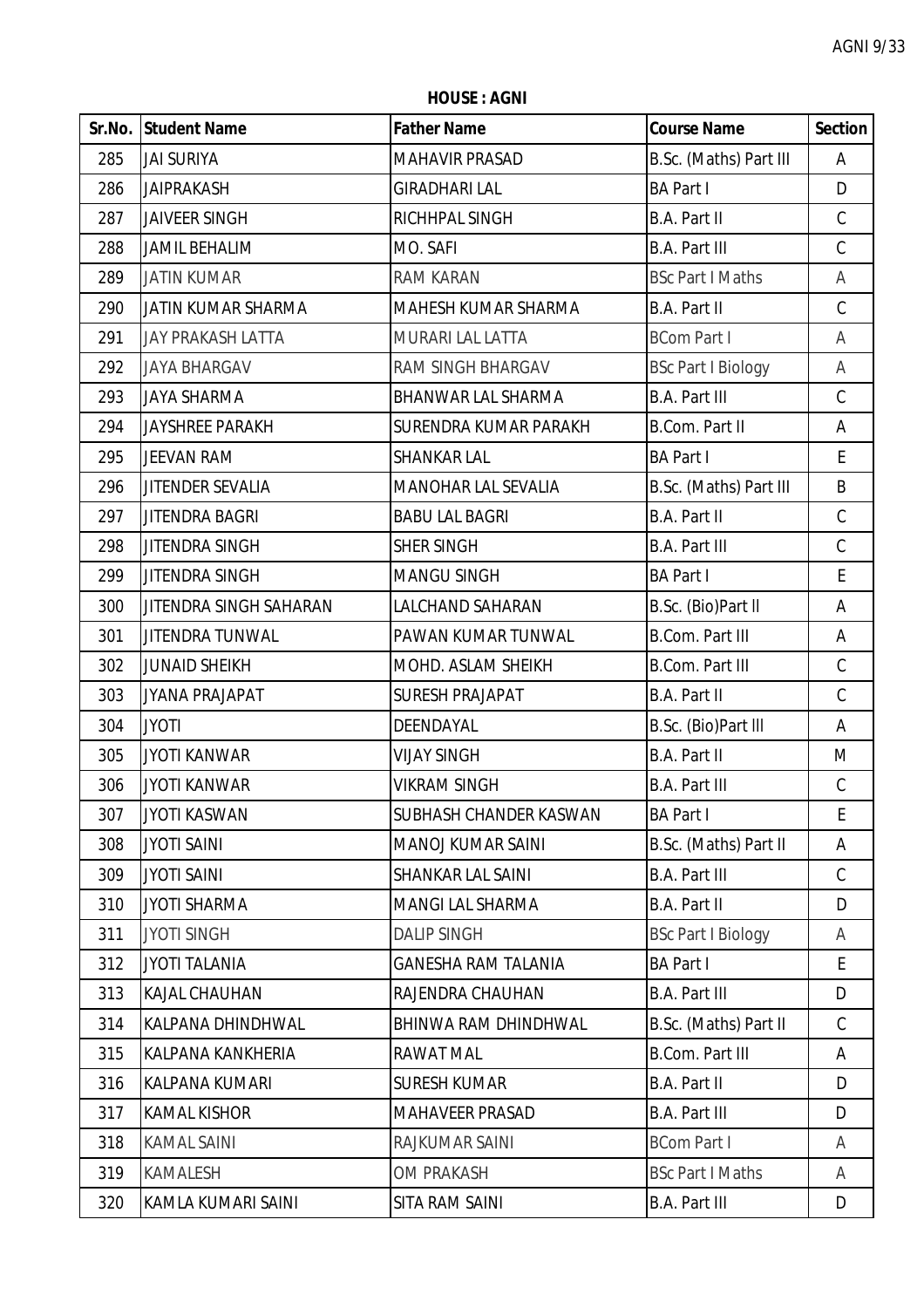**HOUSE : AGNI**

|     | Sr.No. Student Name        | <b>Father Name</b>          | <b>Course Name</b>        | <b>Section</b> |
|-----|----------------------------|-----------------------------|---------------------------|----------------|
| 321 | <b>KAMLESH</b>             | SUBHASH CHANDRA DANODIA     | <b>BA Part I</b>          | E              |
| 322 | KAMLESH KUMAR TANWAR       | <b>SHANKAR LAL NAI</b>      | <b>BCom Part I</b>        | Α              |
| 323 | <b>KANAK SHARMA</b>        | PAWAN KUMAR SHARMA          | B.A. Part II              | D              |
| 324 | <b>KANARAM MOTHSRA</b>     | HARIRAM MOTHSRA             | <b>BA Part I</b>          | E              |
| 325 | <b>KANCHAN KUMARI</b>      | <b>SHARWAN KUMAR</b>        | B.Sc. (Bio)Part III       | Α              |
| 326 | KANCHAN KUMARI CHAHAR      | <b>INDRA SINGH CHAHAR</b>   | <b>B.A. Part III</b>      | D              |
| 327 | <b>KANCHAN PATEER</b>      | RAMCHANDRA                  | <b>BA Part I</b>          | E              |
| 328 | <b>KANCHAN SHARMA</b>      | <b>BANWARI LAL SHARMA</b>   | B.A. Part II              | D              |
| 329 | <b>KANIKA MANJHU</b>       | MANIRAM MANJHU              | <b>BA Part I</b>          | E              |
| 330 | <b>KANNAUJ</b>             | <b>HARLAL</b>               | B.Sc. (Maths) Part III    | B              |
| 331 | <b>KANTA JANGIR</b>        | <b>NAND KISHORE</b>         | B.Sc. (Bio)Part II        | Α              |
| 332 | <b>KAPIL RATHORE</b>       | <b>RAM SINGH RATHORE</b>    | <b>B.A. Part III</b>      | D              |
| 333 | <b>KAPIL THAKAN</b>        | <b>BANSI LAL THAKAN</b>     | <b>BSc Part I Biology</b> | A              |
| 334 | <b>KARAMCHAND PRAJAPAT</b> | DHARAMPAL PRAJAPAT          | B.A. Part II              | D              |
| 335 | <b>KARAMVEER</b>           | RAMESHVAR LAL               | <b>BA Part I</b>          | $\mathsf E$    |
| 336 | <b>KARISHMA</b>            | <b>SUBHASH KULHARI</b>      | <b>BA Part I</b>          | E              |
| 337 | <b>KARISHMA PARIHAR</b>    | <b>SUSHIL KUMAR PARIHAR</b> | <b>B.A. Part III</b>      | D              |
| 338 | <b>KARMA</b>               | <b>RAMKARAN</b>             | B.A. Part II              | D              |
| 339 | <b>KARTIK AGGARWAL</b>     | PRAMOD AGGARWAL             | <b>B.Com. Part II</b>     | Α              |
| 340 | <b>KAUSHALYA</b>           | <b>GOPI RAM</b>             | B.A. Part II              | D              |
| 341 | <b>KAUSHALYA KHICHAR</b>   | PRAMESHWAR LAL              | <b>BA Part I</b>          | E              |
| 342 | <b>KAVITA</b>              | NETRAM BHANWARIYA           | B.A. Part II              | D              |
| 343 | <b>KAVITA</b>              | <b>VEER SINGH</b>           | <b>B.A. Part III</b>      | D              |
| 344 | <b>KAVITA</b>              | <b>MAMCHAND</b>             | <b>BSc Part I Biology</b> | A              |
| 345 | KAVITA GADHWAL             | HIRALAL GADHWAL             | <b>BA Part I</b>          | E              |
| 346 | KAVITA KANTIWAL            | <b>KISHAN LAL</b>           | B.A. Part II              | D              |
| 347 | <b>KAVITA KUMARI</b>       | <b>BANWARI LAL</b>          | <b>B.A. Part III</b>      | D              |
| 348 | <b>KAVITA MEENA</b>        | SANWARMAL MEENA             | <b>BA Part I</b>          | E              |
| 349 | <b>KAVITA MOCHI</b>        | <b>RAMESH MOCHI</b>         | B.Sc. (Bio)Part II        | A              |
| 350 | <b>KAVITA NAYAK</b>        | <b>KRISHAN KUMAR</b>        | <b>B.A. Part III</b>      | D              |
| 351 | KAVITA PRAJAPAT            | HARIRAM PRAJAPAT            | B.Sc. (Maths) Part II     | A              |
| 352 | <b>KAVITA REGAR</b>        | <b>BUDHARAM KANKHERIYA</b>  | B.A. Part II              | D              |
| 353 | <b>KAVITA SAINI</b>        | RAMAVATAR SAINI             | <b>BSc Part I Maths</b>   | B              |
| 354 | <b>KAVITA SWAMI</b>        | <b>JAICHAND SWAMI</b>       | <b>BA Part I</b>          | E              |
| 355 | <b>KAYAM SINGH</b>         | <b>OM SINGH</b>             | B.A. Part II              | D              |
| 356 | KESHAV AGARWAL             | UMMED AGGARWAL              | <b>BCom Part I</b>        | A              |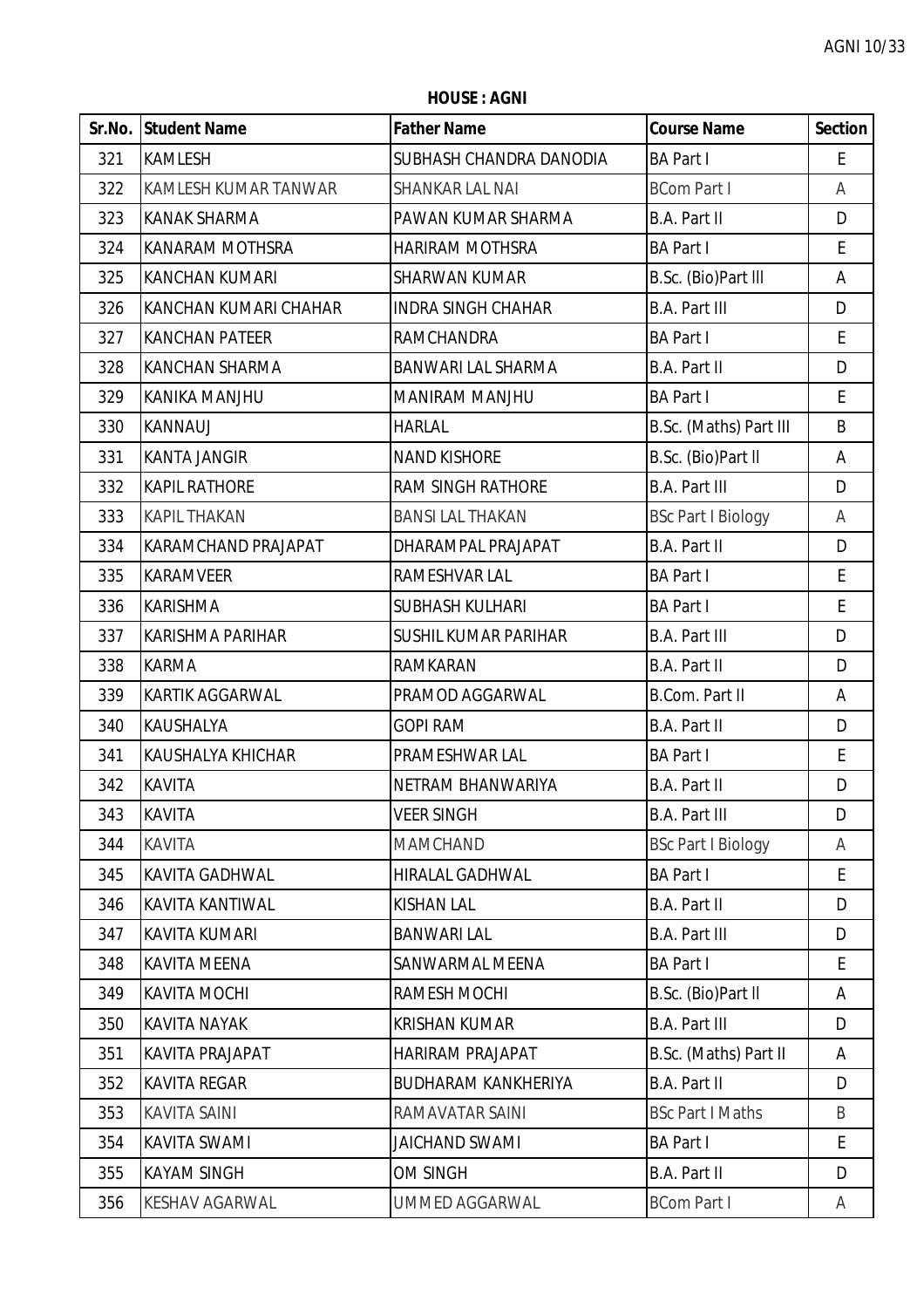**HOUSE : AGNI**

|     | Sr.No. Student Name         | <b>Father Name</b>         | <b>Course Name</b>        | <b>Section</b> |
|-----|-----------------------------|----------------------------|---------------------------|----------------|
| 357 | <b>KHALIDA</b>              | MOHAMMED KHALIL            | <b>BA Part I</b>          | E.             |
| 358 | <b>KHEMCHAND</b>            | <b>RAMCHANDER</b>          | B.Sc. (Bio)Part III       | A              |
| 359 | <b>KHUSAL SHARMA</b>        | OM PRAKASH SHARAMA         | <b>B.Com. Part III</b>    | A              |
| 360 | KHUSHABU SHARMA             | <b>VINOD KUMAR</b>         | <b>B.A. Part II</b>       | D              |
| 361 | KHUSHBOO SHARMA             | PRADEEP KUMAR MISHRA       | <b>BA Part I</b>          | E              |
| 362 | <b>KIRAN</b>                | <b>BHAGWANA RAM</b>        | <b>B.A. Part III</b>      | D              |
| 363 | <b>KIRAN</b>                | LATE CHAMPALAL             | <b>BA Part I</b>          | E              |
| 364 | <b>KIRAN MEGHWAL</b>        | KHYALI RAM MEGHWAL         | B.A. Part II              | D              |
| 365 | <b>KIRAN MEGHWAL</b>        | DAULAT RAM MEGHWAL         | <b>BSc Part I Biology</b> | A              |
| 366 | <b>KISHAN</b>               | <b>SHANKAR LAL</b>         | <b>BA Part I</b>          | E              |
| 367 | KISHAN LAL PRAJAPAT         | MOHAN LAL PRAJAPAT         | <b>B.A. Part III</b>      | D              |
| 368 | <b>KISHANLAL</b>            | <b>BHOLARAM</b>            | <b>BA Part I</b>          | E              |
| 369 | <b>KOMAL JANGIR</b>         | <b>NAND KISHOR JANGIR</b>  | B.A. Part II              | D              |
| 370 | <b>KOMAL JANGIR</b>         | <b>ASHOK JANGIR</b>        | B.Sc. (Bio)Part III       | A              |
| 371 | <b>KOMAL SAINI</b>          | <b>SURESH KUMAR SAINI</b>  | <b>BSc Part I Maths</b>   | B              |
| 372 | <b>KOMAL SHARMA</b>         | SHYAMSUNDAR SHARMA         | <b>B.A. Part III</b>      | D              |
| 373 | <b>KRISHAN KUMAR</b>        | OM PRAKASH ISHRAN          | <b>B.A. Part III</b>      | D              |
| 374 | <b>KRISHAN KUMAR</b>        | JAGDISH PRASAD KARWASARA   | B.Sc. (Maths) Part III    | B              |
| 375 | <b>KRISHAN KUMAR</b>        | <b>SUKHRAM</b>             | <b>BA Part I</b>          | E              |
| 376 | <b>KRISHAN KUMAR PATEER</b> | PRAHALAD RAM PATEER        | <b>BA Part I</b>          | F              |
| 377 | <b>KRISHAN SINGH</b>        | SATVEER SINGH              | <b>B.A. Part II</b>       | D              |
| 378 | <b>KRISHNA</b>              | RAJENDRA KUMAR             | <b>BA Part I</b>          | F              |
| 379 | KRISHNA KUMAR POONIA        | <b>KANA RAM POONIA</b>     | <b>B.A. Part II</b>       | D              |
| 380 | <b>KRISHNA MAHARSHI</b>     | DEENDAYAL MAHARSHI         | <b>B.Com. Part II</b>     | B              |
| 381 | KRISHNA PRAHLADKA           | VINOD KUMAR PRAHLADKHA     | <b>BCom Part I</b>        | Α              |
| 382 | <b>KULADEEP YADAV</b>       | JAGADISH PRASAD YADAV      | <b>B.A. Part III</b>      | D              |
| 383 | <b>KULDEEP</b>              | <b>SURJBHAN</b>            | B.Sc. (Maths) Part II     | A              |
| 384 | KULDEEP GODARA              | GANPAT RAM GODARA          | B.Sc. (Bio)Part II        | A              |
| 385 | <b>KULDEEP KUMAR</b>        | <b>JHINDU RAM</b>          | <b>BA Part I</b>          | F              |
| 386 | <b>KULDEEP SAINI</b>        | <b>MAHESH SAINI</b>        | <b>B.Com. Part III</b>    | A              |
| 387 | <b>KULDEEP SINGH</b>        | <b>SHAKTI SINGH</b>        | <b>BA Part I</b>          | F              |
| 388 | <b>KUMARI RAJU</b>          | JORARAM MEGHWAL            | <b>BA Part I</b>          | F              |
| 389 | KUMARI VANDANA SWAMI        | <b>GAURI SHANKAR SWAMI</b> | B.Sc. (Bio)Part III       | A              |
| 390 | KUNDAN MAL TALANIA          | CHIMNA RAM TALANIA         | <b>B.A. Part III</b>      | D              |
| 391 | <b>LAL CHAND</b>            | <b>SULTANA RAM</b>         | <b>B.A. Part III</b>      | D              |
| 392 | <b>LALIT</b>                | <b>ANTAR SINGH</b>         | <b>B.A. Part II</b>       | D              |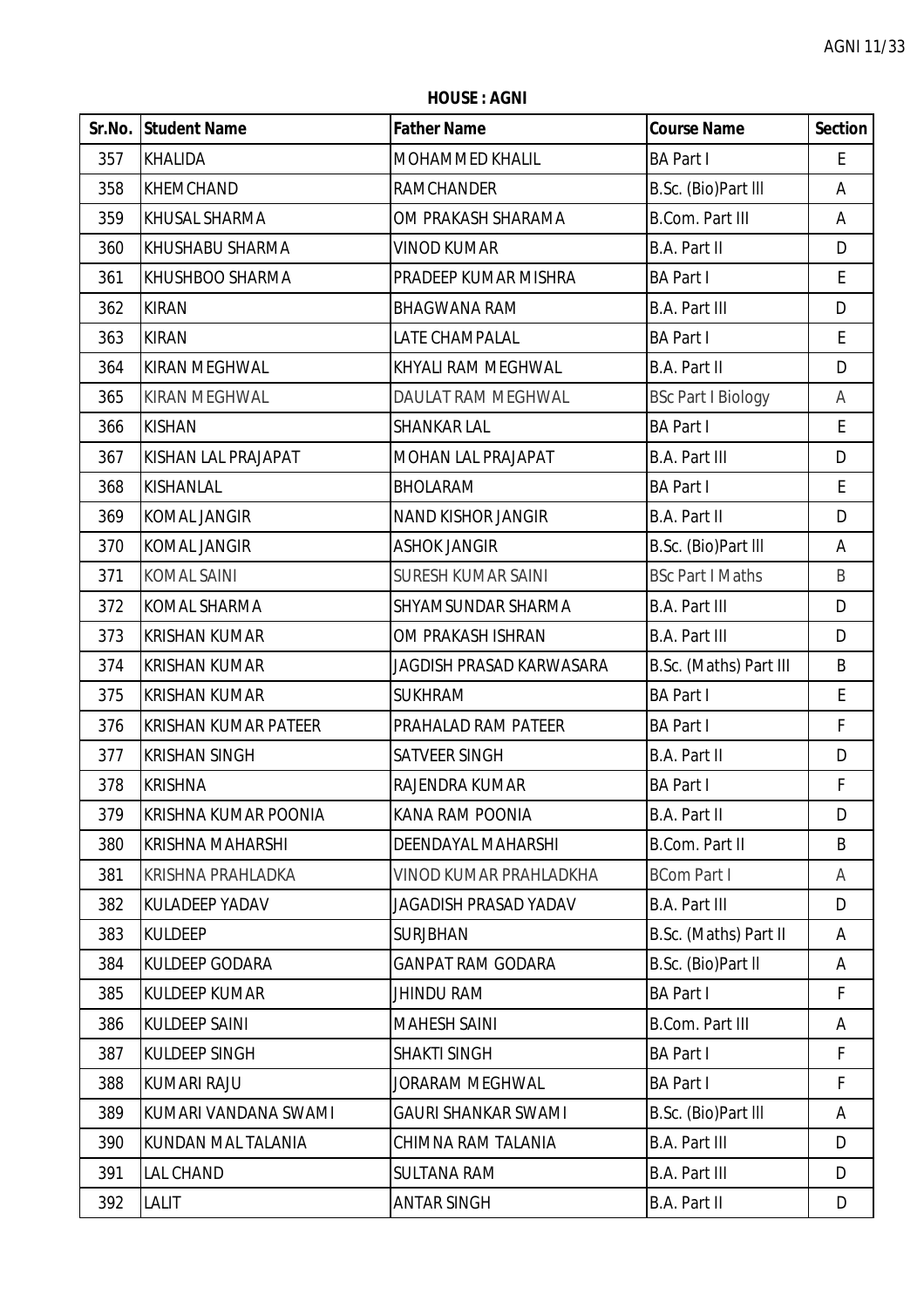**HOUSE : AGNI**

|     | Sr.No. Student Name       | <b>Father Name</b>            | <b>Course Name</b>        | <b>Section</b> |
|-----|---------------------------|-------------------------------|---------------------------|----------------|
| 393 | <b>LALIT KUMAR SAINI</b>  | <b>VIJAY KUMAR SAINI</b>      | <b>BCom Part I</b>        | B              |
| 394 | <b>LALIT KUMAR SHARMA</b> | RAJKUMAR SHARMA               | <b>BA Part I</b>          | $\mathsf F$    |
| 395 | <b>LALITA</b>             | SUBHASH BENIWAL               | <b>B.A. Part III</b>      | E              |
| 396 | <b>LALITA DAIYA</b>       | <b>ANAND KUMAR</b>            | <b>BSc Part I Biology</b> | B              |
| 397 | LALITA KUMARI JULAWA      | LALCHAND JULAWA               | <b>B.A. Part II</b>       | D              |
| 398 | LAVISH CHANDANI           | DEEPAK KUMAR CHANDANI         | <b>B.Com. Part III</b>    | Α              |
| 399 | <b>LAXMAN SAINI</b>       | <b>BAJARANG LAL SAINI</b>     | <b>BSc Part I Maths</b>   | B              |
| 400 | <b>LAXMI DHOLI</b>        | KISHAN LAL DHOLI              | B.A. Part II              | D              |
| 401 | LAXMI KUMARI SARAN        | <b>GOPI RAM SARAN</b>         | <b>B.A. Part III</b>      | E              |
| 402 | <b>LEELA KUMARI</b>       | KAMAL KUMAR SWAMI             | <b>B.A. Part II</b>       | D              |
| 403 | <b>LIKHMI CHAND</b>       | CHIMNA RAM MEGHWAL            | <b>BA Part I</b>          | $\mathsf F$    |
| 404 | LILADHAR SAHARAN          | <b>BHAGURAM SAHARAN</b>       | B.Sc. (Maths) Part III    | B              |
| 405 | <b>LOCHAN SONI</b>        | <b>DILIP KUMAR SONI</b>       | B.Sc. (Bio)Part II        | A              |
| 406 | <b>LOKESH</b>             | KAILASH CHANDRA               | <b>BCom Part I</b>        | B              |
| 407 | <b>LOKESH DANODIYA</b>    | <b>BANWARI LAL</b>            | <b>B.A. Part III</b>      | E              |
| 408 | <b>LOKESH KUMAR</b>       | <b>JAGDISH CHANDRA</b>        | <b>B.A. Part II</b>       | E              |
| 409 | <b>LOKESH KUMAR</b>       | <b>SHANKAR LAL</b>            | <b>BA Part I</b>          | F              |
| 410 | <b>MADAN PANWAR</b>       | <b>DINESH PANWAR</b>          | <b>B.Com. Part III</b>    | B              |
| 411 | <b>MADHU JANGIR</b>       | <b>VINOD KUMAR</b>            | <b>BA Part I</b>          | $\mathsf F$    |
| 412 | MAHENDRA KUMAR KANTIWAL   | <b>KESHRA RAM</b>             | B.A. Part II              | E              |
| 413 | MAHENDRA KUMAR THORI      | <b>SHYAM LAL THORI</b>        | <b>BA Part I</b>          | F              |
| 414 | MAHESH KUMAR MEGHWAL      | DHANNA RAM MEGHWAL            | <b>B.A. Part II</b>       | $\mathsf E$    |
| 415 | <b>MAHESH MEENA</b>       | <b>THAVARMAL MEENA</b>        | B.Sc. (Maths) Part II     | Α              |
| 416 | MAHESH SAHARAN            | LEELADHAR                     | B.Sc. (Maths) Part III    | B              |
| 417 | <b>MAHIMA JANGIR</b>      | <b>JAGDEESH PRASAD JANGIR</b> | <b>B.A. Part III</b>      | E              |
| 418 | <b>MAHIMA KALLA</b>       | <b>DANVEER KALLA</b>          | <b>B.A. Part II</b>       | E              |
| 419 | <b>MAHIMA SHARMA</b>      | SANJAY KUMAR SHARMA           | <b>BCom Part I</b>        | B              |
| 420 | MAHIMA TANWAR             | DHANRAJ TANWAR                | <b>BA Part I</b>          | F              |
| 421 | <b>MAMATA</b>             | <b>GOPI RAM KAMAR</b>         | <b>BA Part I</b>          | $\mathsf F$    |
| 422 | MAMATA MAHICH             | SHISH RAM MAHICH              | <b>B.A. Part III</b>      | E              |
| 423 | <b>MAMTA</b>              | <b>KANDAS</b>                 | <b>B.A. Part II</b>       | E              |
| 424 | <b>MAMTA</b>              | PRATAP SINGH KULHARI          | B.Sc. (Bio)Part III       | Α              |
| 425 | <b>MAMTA</b>              | PRABHUDAYAL                   | <b>BA Part I</b>          | F              |
| 426 | <b>MAMTA</b>              | RAMESH KUMAR                  | <b>BSc Part I Maths</b>   | B              |
| 427 | <b>MAMTA DHANIA</b>       | CHHATU RAM                    | <b>B.A. Part III</b>      | E              |
| 428 | MAMTA GIWARIA             | SUBHASH CHANDRA               | <b>B.A. Part II</b>       | E              |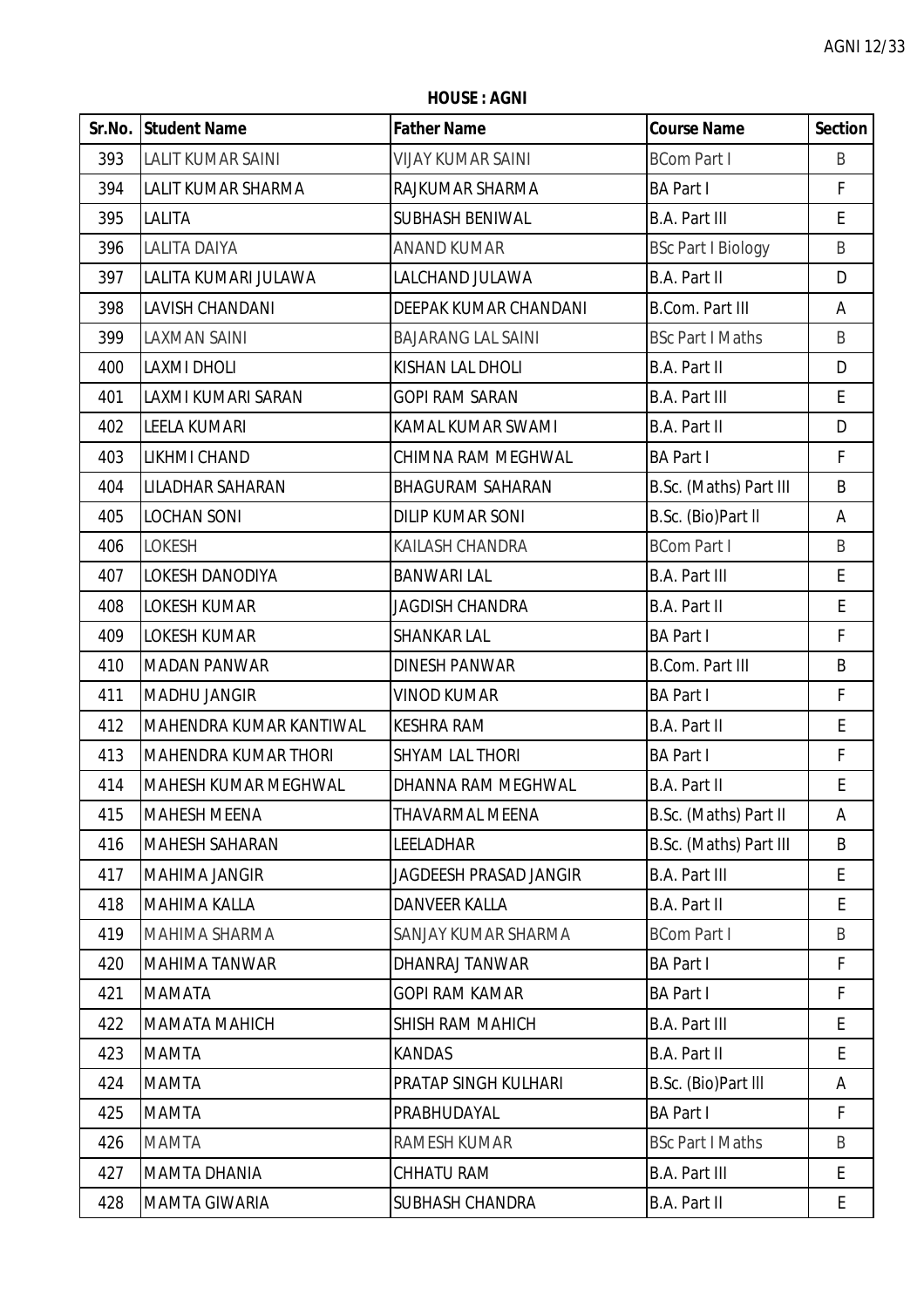**HOUSE : AGNI**

|     | Sr.No. Student Name         | <b>Father Name</b>         | <b>Course Name</b>        | <b>Section</b> |
|-----|-----------------------------|----------------------------|---------------------------|----------------|
| 429 | <b>MAMTA KUMARI</b>         | <b>BHANWAR LAL</b>         | <b>B.A. Part III</b>      | E.             |
| 430 | <b>MAMTA KUMARI MEGHWAL</b> | <b>BANWARI LAL</b>         | B.A. Part II              | E              |
| 431 | <b>MAMTA MEGHWAL</b>        | RAM LAL MEGHWAL            | <b>BA Part I</b>          | F              |
| 432 | <b>MAMTA PRAJAPAT</b>       | SANWAR MAL PRAJAPAT        | B.A. Part II              | ${\sf E}$      |
| 433 | <b>MANESH</b>               | <b>DURGA RAM</b>           | <b>B.A. Part III</b>      | E              |
| 434 | <b>MANGALAM</b>             | NATHU RAM MEGHWAL          | <b>BA Part I</b>          | $\mathsf F$    |
| 435 | <b>MANGILAL SAINI</b>       | RAJENDRA KUMAR SAINI       | <b>B.Com. Part II</b>     | B              |
| 436 | <b>MANISH</b>               | <b>NOPA RAM</b>            | <b>BA Part I</b>          | $\mathsf F$    |
| 437 | <b>MANISH</b>               | <b>OMPRAKASH SWAMI</b>     | <b>BSc Part I Maths</b>   | $\sf B$        |
| 438 | <b>MANISH BHAKAR</b>        | <b>SUBHASH CHANDAR</b>     | <b>B.A. Part III</b>      | E              |
| 439 | <b>MANISH KUMAR</b>         | RAM BHAGAT                 | B.A. Part II              | E              |
| 440 | <b>MANISH KUMAR</b>         | <b>RAN SINGH</b>           | <b>BA Part I</b>          | $\mathsf F$    |
| 441 | <b>MANISH KUMAR KULHARI</b> | PRATAP SINGH KULHARI       | <b>BSc Part I Biology</b> | B              |
| 442 | MANISH KUMAR SARAN          | <b>HARPT RAM</b>           | <b>BA Part I</b>          | $\mathsf F$    |
| 443 | <b>MANISH MEEL</b>          | <b>TARACHAND MEEL</b>      | B.Sc. (Maths) Part III    | B              |
| 444 | <b>MANISH SINGH</b>         | JEEVAN SINGH               | B.A. Part II              | E              |
| 445 | <b>MANISHA</b>              | HARDEVARAM ADLAN           | B.A. Part II              | E              |
| 446 | <b>MANISHA</b>              | NARENDRA SINGH             | B.Sc. (Bio)Part II        | A              |
| 447 | <b>MANISHA</b>              | <b>BHAGIRATH BALARA</b>    | B.Sc. (Maths) Part II     | Α              |
| 448 | <b>MANISHA</b>              | MOHANLAL TALNIYA           | <b>BA Part I</b>          | $\mathsf F$    |
| 449 | <b>MANISHA CHARAN</b>       | KISHOR SINGH CHARAN        | B.A. Part II              | E              |
| 450 | MANISHA GOLWA               | SAJJAN KUMAR GOLWA         | <b>B.Com. Part III</b>    | B              |
| 451 | MANISHA KANTIWAL            | <b>GOVIND RAM KANTIWAL</b> | <b>B.A. Part III</b>      | E              |
| 452 | <b>MANISHA KANWAR</b>       | <b>BHUPENDRA SINGH</b>     | <b>B.A. Part II</b>       | E              |
| 453 | MANISHA KANWAR NAI          | DINESH KUMAR NAI           | <b>BA Part I</b>          | F              |
| 454 | MANISHA PRAJAPAT            | <b>GHARSI RAM PRAJAPAT</b> | <b>B.A. Part III</b>      | E              |
| 455 | <b>MANISHA PRAJAPAT</b>     | <b>DURGA DUTT PRAJAPAT</b> | B.Sc. (Bio)Part III       | Α              |
| 456 | <b>MANISHA SAINI</b>        | <b>MADAN LAL SAINI</b>     | B.Sc. (Bio)Part II        | C              |
| 457 | <b>MANISHA SAINI</b>        | <b>GIRDHARI LAL SAINI</b>  | <b>BA Part I</b>          | G              |
| 458 | <b>MANITA CHARAN</b>        | <b>BHANWAR DAN CHARAN</b>  | B.A. Part II              | $\mathsf E$    |
| 459 | <b>MANJEET</b>              | <b>SUGAN SINGH</b>         | <b>B.A. Part III</b>      | E              |
| 460 | <b>MANJIT</b>               | <b>MANGTU RAM BAGRI</b>    | <b>BCom Part I</b>        | B              |
| 461 | <b>MANJU</b>                | <b>MOHAR SINGH</b>         | B.Sc. (Bio)Part II        | A              |
| 462 | <b>MANJU DANODIA</b>        | BHAGWANA RAM               | B.A. Part II              | E              |
| 463 | <b>MANJU KUMARI JANGIR</b>  | <b>SURJA RAM JANGIR</b>    | <b>BA Part I</b>          | G              |
| 464 | <b>MANJU MEGHWAL</b>        | SAJAN RAM MEGHWAL          | B.A. Part II              | E              |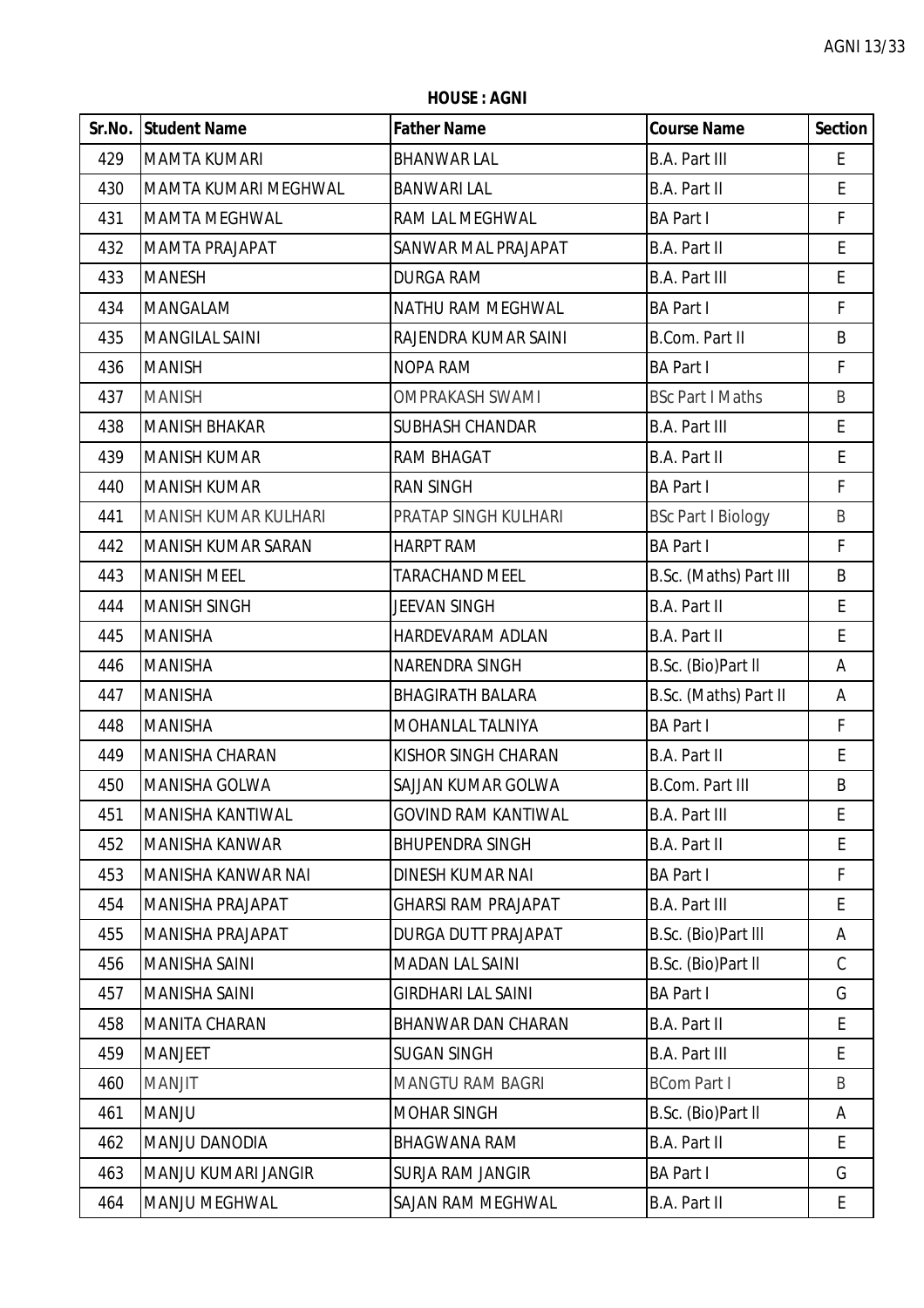**HOUSE : AGNI**

|     | Sr.No. Student Name            | <b>Father Name</b>          | <b>Course Name</b>        | <b>Section</b> |
|-----|--------------------------------|-----------------------------|---------------------------|----------------|
| 465 | <b>MANOJ KHILERI</b>           | <b>AMAR CHAND KHILERI</b>   | <b>B.A. Part III</b>      | E              |
| 466 | <b>MANOJ KUMAR</b>             | <b>BHANWAR LAL</b>          | <b>B.A. Part II</b>       | E              |
| 467 | <b>MANOJ KUMAR</b>             | MAHAVEER PRASAD             | <b>BA Part I</b>          | G              |
| 468 | <b>MANOJ KUMAR</b>             | <b>SHANKAR LAL</b>          | <b>BSc Part I Biology</b> | B              |
| 469 | <b>MANOJ KUMAR</b>             | <b>DHARMPAL</b>             | <b>BSc Part I Maths</b>   | B              |
| 470 | <b>MANOJ KUMAR JANGIR</b>      | <b>GIRDHARI LAL JANGIR</b>  | <b>BA Part I</b>          | G              |
| 471 | <b>MANOJ KUMARI</b>            | RAMKARAN BHAMBHU            | <b>B.A. Part III</b>      | E              |
| 472 | MANOJ PRAJAPAT                 | PRABHUDAYAL PRAJAPAT        | B.A. Part II              | E              |
| 473 | <b>MANSI SAINI</b>             | <b>SANWAR MAL SAINI</b>     | <b>B.A. Part III</b>      | E              |
| 474 | <b>MANSI SHARMA</b>            | JAGADISH PRASAD SHARMA      | <b>B.Com. Part II</b>     | B              |
| 475 | <b>MANVI SHARMA</b>            | LALCHAND SHARMA             | <b>BSc Part I Biology</b> | B              |
| 476 | <b>MAYA GURJAR</b>             | <b>BHAGAWANA RAM GURJAR</b> | <b>B.A. Part II</b>       | E              |
| 477 | <b>MAYA KUMARI</b>             | <b>BIHARI LAL</b>           | <b>B.A. Part III</b>      | E              |
| 478 | <b>MAYA KUMARI</b>             | <b>MOHAR SINGH</b>          | <b>BA Part I</b>          | G              |
| 479 | <b>MAYA MAHICH</b>             | <b>MANASA RAM</b>           | <b>B.A. Part II</b>       | E              |
| 480 | <b>MAYA SARVA</b>              | MANRAJ SARVA                | <b>BA Part I</b>          | G              |
| 481 | <b>MAYANK PRAJAPAT</b>         | NIWAS PRAJAPAT              | B.Sc. (Maths) Part II     | B              |
| 482 | <b>MAYAWATI</b>                | <b>NEMI CHAND</b>           | <b>BSc Part I Maths</b>   | B              |
| 483 | <b>MEENA KANWAR</b>            | <b>JAIL SINGH</b>           | <b>B.A. Part II</b>       | F              |
| 484 | MEENAKSHI CHABARWAL            | <b>BIRBAL RAM</b>           | B.Sc. (Maths) Part III    | B              |
| 485 | <b>MEERA KUMARI</b>            | RANJEET RAM                 | <b>BA Part I</b>          | G              |
| 486 | <b>MO AKRAM</b>                | MO MUSTAK KHAN KAZI         | <b>BA Part I</b>          | G              |
| 487 | <b>MO ARMAN KHAN</b>           | <b>FAROOQ ALI</b>           | <b>B.A. Part II</b>       | F              |
| 488 | <b>MO SAMEER KHAN MIRASI</b>   | <b>MAKBUL KHAN MIRASI</b>   | <b>BA Part I</b>          | G              |
| 489 | <b>MO TOFIK</b>                | <b>MO MUBARIK</b>           | <b>BCom Part I</b>        | B              |
| 490 | MOHAMMAD AYUB                  | <b>MAKBOOL HUSAIN</b>       | <b>B.A. Part III</b>      | E              |
| 491 | <b>MOHAMMAD RASHID</b>         | MOHAMMAD RAMJAN             | <b>BA Part I</b>          | G              |
| 492 | <b>MOHAMMED AADIL</b>          | <b>JAFAR KHAN</b>           | <b>B.A. Part II</b>       | F              |
| 493 | MOHAMMED SAMEER                | MOHAMMED SHAREEF            | B.Sc. (Bio)Part III       | A              |
| 494 | <b>MOHAN CHAND SINDHI</b>      | ROOP CHAND SINDHI           | <b>B.Com. Part III</b>    | B              |
| 495 | <b>MOHAN LAL</b>               | <b>PYARE LAL</b>            | <b>BA Part I</b>          | G              |
| 496 | <b>MOHAN LAL JANGIR</b>        | MANGEJ KUMAR JANGIR         | <b>B.A. Part II</b>       | F              |
| 497 | <b>MOHD DILSHAD</b>            | <b>ZAFAR KHAN</b>           | <b>B.A. Part III</b>      | F              |
| 498 | <b>MOHD HUSSAIN MANDAWARIA</b> | <b>MUJIBUR RAHMAN</b>       | <b>BA Part I</b>          | G              |
| 499 | <b>MOHD SAJID</b>              | <b>SHAMIM BANO</b>          | <b>B.A. Part II</b>       | F              |
| 500 | MOHD WASIM                     | MOHD ALTAF                  | <b>BA Part I</b>          | G              |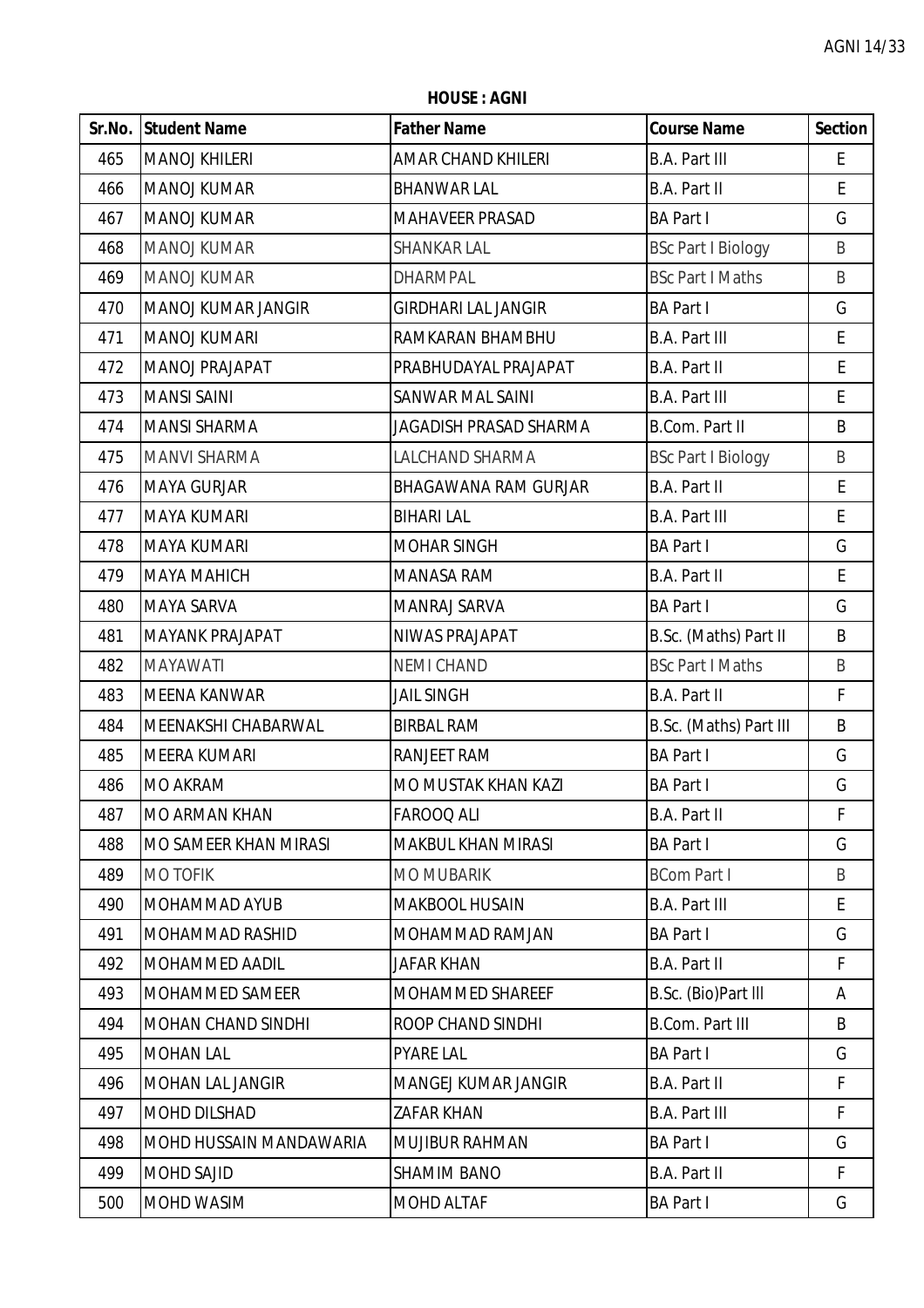**HOUSE : AGNI**

|     | Sr.No. Student Name         | <b>Father Name</b>       | <b>Course Name</b>        | <b>Section</b> |
|-----|-----------------------------|--------------------------|---------------------------|----------------|
| 501 | MOHIT CHEJARA               | <b>RAJKUMAR</b>          | <b>B.Com. Part II</b>     | B              |
| 502 | MOHIT JANGID                | MURARI LAL JANGID        | <b>B.A. Part III</b>      | F              |
| 503 | <b>MOHIT SHARMA</b>         | RAMAKANT SHARMA          | <b>BCom Part I</b>        | B              |
| 504 | <b>MOHIT SINGH</b>          | <b>JAIDEV SINGH</b>      | <b>BSc Part I Maths</b>   | B              |
| 505 | <b>MONIKA</b>               | <b>MAHENDRA SINGH</b>    | B.A. Part II              | $\mathsf{F}$   |
| 506 | <b>MONIKA</b>               | SHISHARAM                | <b>B.A. Part III</b>      | $\mathsf{F}$   |
| 507 | <b>MONIKA</b>               | JIV RAJ SINGH NAI        | <b>BA Part I</b>          | G              |
| 508 | <b>MONIKA</b>               | CHYANAN MAL KULHARI      | <b>BSc Part I Biology</b> | B              |
| 509 | <b>MONIKA DUDI</b>          | SHANKAR LAL              | <b>B.A. Part III</b>      | $\mathsf{F}$   |
| 510 | <b>MONIKA GODARA</b>        | <b>BHANWAR LAL</b>       | <b>BA Part I</b>          | G              |
| 511 | MONIKA KUMARI               | AMMILAL                  | B.Sc. (Bio)Part II        | B              |
| 512 | <b>MONIKA MATOLIYA</b>      | <b>SUBHASH MATOLIYA</b>  | <b>B.Com. Part III</b>    | B              |
| 513 | <b>MONIKA MEHRIYA</b>       | <b>TODU RAM</b>          | <b>BA Part I</b>          | G              |
| 514 | <b>MONIKA NYOL</b>          | <b>GYANA RAM NYOL</b>    | <b>B.A. Part II</b>       | $\mathsf{F}$   |
| 515 | <b>MONIKA PRAJAPAT</b>      | SITA RAM PRAJAPAT        | <b>B.A. Part III</b>      | $\mathsf F$    |
| 516 | <b>MONIKA PRAJAPAT</b>      | GAJANAND                 | <b>BSc Part I Biology</b> | $\sf B$        |
| 517 | <b>MONIKA REGAR</b>         | <b>SHRAWAN KUMAR</b>     | B.Sc. (Maths) Part II     | B              |
| 518 | MONIKA VALMIKI              | SHRAWAN KUMAR VALMIKI    | <b>B.A. Part II</b>       | $\mathsf F$    |
| 519 | <b>MONU</b>                 | <b>CHENRUP MEGHWAL</b>   | <b>BA Part I</b>          | G              |
| 520 | MONU GUDESAR                | <b>TARACHAND GUDESAR</b> | B.Sc. (Bio)Part III       | Α              |
| 521 | Ms AFSANA BANO              | MUBARK ALI KHAN          | <b>B.A. Part III</b>      | F              |
| 522 | <b>MS NADIA KHANM</b>       | <b>HASAN KHAN</b>        | B.Sc. (Bio)Part II        | $\mathsf C$    |
| 523 | <b>MUKESH</b>               | RAMKISHAN                | <b>B.A. Part II</b>       | F              |
| 524 | <b>MUKESH KUMAR</b>         | <b>DHARM PAL</b>         | <b>B.A. Part II</b>       | $\mathsf F$    |
| 525 | <b>MUKESH KUMAR</b>         | <b>BHURARAM MEGHWAL</b>  | B.Sc. (Bio)Part II        | B              |
| 526 | <b>MUKESH KUMAR</b>         | UGARAM POONIA            | <b>B.A. Part III</b>      | F              |
| 527 | <b>MUKESH KUMAR</b>         | GAJANAND                 | B.Sc. (Maths) Part III    | B              |
| 528 | <b>MUKESH KUMAR</b>         | NARENDRA KUMAR           | <b>BA Part I</b>          | G              |
| 529 | <b>MUKESH KUMAR</b>         | <b>SHER SINGH</b>        | <b>BA Part I</b>          | G              |
| 530 | MUKESH KUMAR LAMBORIA       | <b>UMMED SINGH</b>       | B.A. Part II              | F.             |
| 531 | <b>MUKESH KUMAR MEGHWAL</b> | DANA RAM MEGHWAL         | <b>BA Part I</b>          | G              |
| 532 | MUKESH KUMAR SAINI          | <b>RAMESH KUMAR</b>      | <b>B.Com. Part II</b>     | B              |
| 533 | MUKESH KUMAR SHARMA         | <b>GOPI RAM</b>          | <b>B.A. Part III</b>      | F              |
| 534 | MUKESH SARVA                | SITA RAM SARVA           | B.Sc. (Maths) Part II     | B              |
| 535 | <b>MUKESH SHARMA</b>        | JAIPRAKASH SHARMA        | <b>BCom Part I</b>        | B              |
| 536 | MUKESH SINGH                | KARANI SINGH SODHA       | <b>B.A. Part II</b>       | F.             |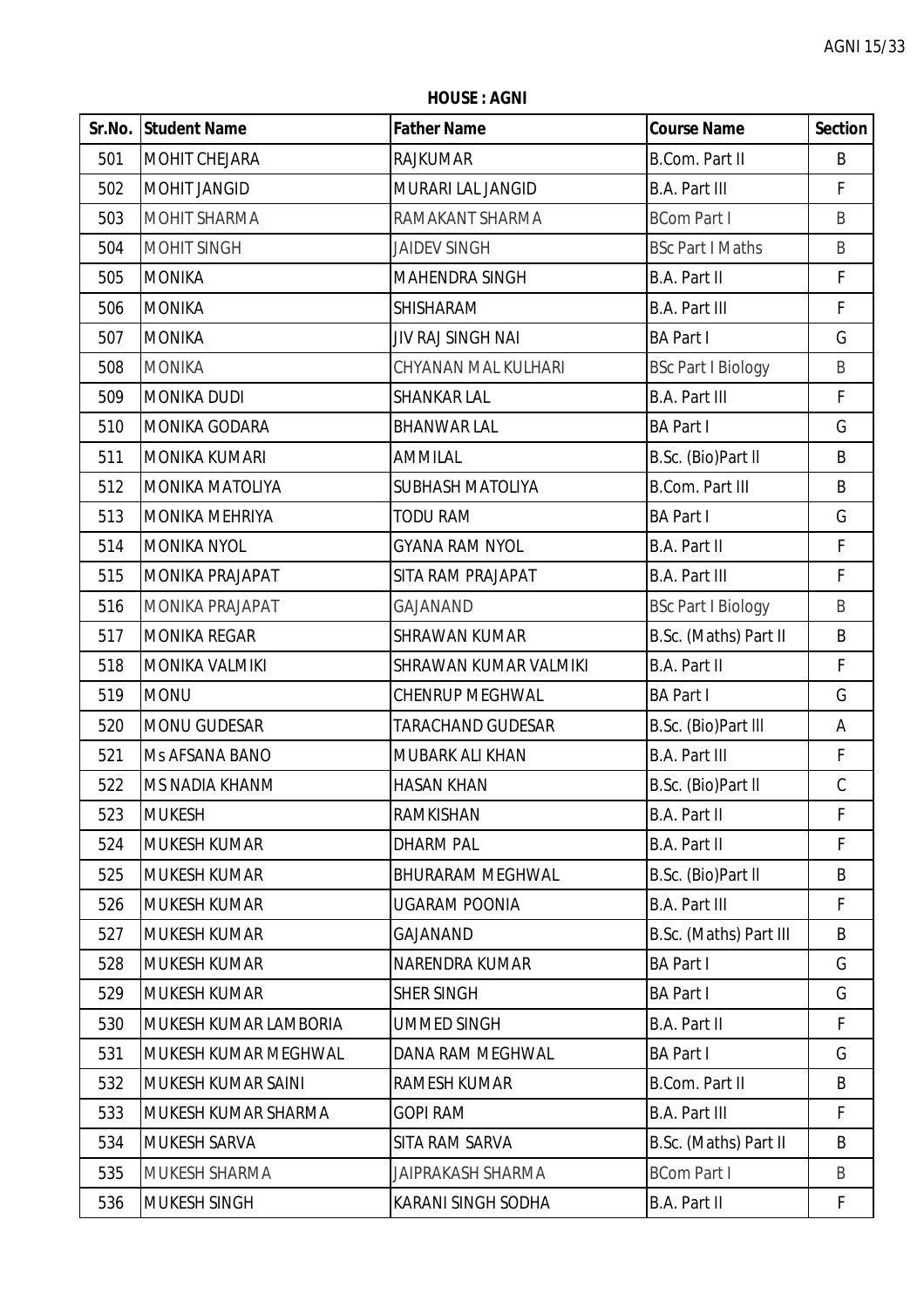**HOUSE : AGNI**

|     | <b>Sr.No. Student Name</b>  | <b>Father Name</b>           | <b>Course Name</b>        | <b>Section</b> |
|-----|-----------------------------|------------------------------|---------------------------|----------------|
| 537 | <b>MUKUL</b>                | <b>OMPRAKASH</b>             | <b>BSc Part I Maths</b>   | B              |
| 538 | <b>MUNKESH KUMARI</b>       | RAMKARAN GODARA              | <b>BA Part I</b>          | H              |
| 539 | MURAREELAL ALWA             | <b>GOGARAM</b>               | B.A. Part II              | $\mathsf F$    |
| 540 | MURARI LAL CHAUHAN          | RADHE SHYAM                  | <b>B.A. Part III</b>      | F              |
| 541 | <b>MUSKAN BANO</b>          | <b>JABBAR KHAN</b>           | <b>BSc Part I Biology</b> | B              |
| 542 | <b>MUSKAN SHARMA</b>        | KAMAL SHARMA                 | <b>BCom Part I</b>        | B              |
| 543 | <b>MUSTAFA ALI</b>          | MOHAMMED KHALEEL             | B.A. Part II              | $\mathsf F$    |
| 544 | <b>NADEEM KHAN</b>          | YUSUF KHAN                   | <b>B.A. Part III</b>      | F              |
| 545 | NAGENDRA SINGH              | <b>SHARWAN SINGH</b>         | <b>BA Part I</b>          | H              |
| 546 | <b>NAGINA BANO</b>          | LIYAKAT ALI                  | B.A. Part II              | $\mathsf{F}$   |
| 547 | <b>NAGINA BANO</b>          | MOHD.AYUB                    | <b>B.A. Part III</b>      | F              |
| 548 | <b>NAJMA BANO</b>           | <b>JAKIR KHAN</b>            | B.A. Part II              | $\mathsf F$    |
| 549 | NAMRATA SHARMA              | <b>SHYAM LAL MISHRA</b>      | B.Com. Part II            | B              |
| 550 | <b>NAND LAL MEGHWAL</b>     | SHYOPAL                      | <b>B.A. Part II</b>       | $\mathsf F$    |
| 551 | <b>NARAYAN SINGH</b>        | <b>HANUMAN SINGH</b>         | <b>BA Part I</b>          | H              |
| 552 | <b>NARAYANI</b>             | <b>GORI SHANKAR PRAJAPAT</b> | <b>B.A. Part III</b>      | F              |
| 553 | <b>NARENDRA KUMAR</b>       | <b>SHANKAR LAL GURJAR</b>    | B.A. Part II              | F              |
| 554 | <b>NARENDRA KUMAR</b>       | <b>RAJKARAN</b>              | <b>B.A. Part III</b>      | $\mathsf F$    |
| 555 | NARENDRA KUMAR DHAKA        | PATRAM DHAKA                 | B.Sc. (Bio)Part III       | Α              |
| 556 | NARENDRA KUMAR MEENA        | RAMCHANDRA MEENA             | <b>BA Part I</b>          | H              |
| 557 | <b>NARENDRA SAINI</b>       | <b>GIRDHARI LAL SAINI</b>    | B.A. Part II              | F              |
| 558 | <b>NARESH</b>               | <b>RAM SUKH</b>              | <b>B.A. Part III</b>      | $\mathsf F$    |
| 559 | <b>NARESH</b>               | <b>SURENDRA</b>              | <b>BA Part I</b>          | H              |
| 560 | <b>NARESH KUMAR</b>         | <b>JAGDISH</b>               | <b>BA Part I</b>          | H              |
| 561 | NARESH KUMAR MEENA          | PREM CHAND MEENA             | B.Sc. (Maths) Part III    | B              |
| 562 | NARESH KUMAR MEGHWAL        | <b>SHRAWAN KUMAR</b>         | <b>BA Part I</b>          | H              |
| 563 | <b>NARESH KUMAR SAHARAN</b> | SHISHPAL SAHARAN             | B.A. Part II              | F              |
| 564 | <b>NARGIS</b>               | <b>ASLAM KHAN</b>            | B.Sc. (Bio)Part II        | B              |
| 565 | NARMADA SHARMA              | MOOLCHAND SHARMA             | <b>BA Part I</b>          | H              |
| 566 | <b>NASRAT BANO</b>          | <b>NISAR KHAN</b>            | B.A. Part II              | G              |
| 567 | NAVARATAN JANGIR            | <b>GIRDHARI LAL JANGIR</b>   | <b>BSc Part I Maths</b>   | B              |
| 568 | <b>NAVEEN KUMAR</b>         | PYARELAL                     | <b>B.A. Part III</b>      | F              |
| 569 | <b>NAVEEN SHARMA</b>        | <b>BABU LAL SHARMA</b>       | B.Sc. (Maths) Part II     | B              |
| 570 | <b>NAVEEN SINGH</b>         | NARENDRA SINGH RATHORE       | <b>BA Part I</b>          | H              |
| 571 | <b>NEELAM SARAN</b>         | <b>MOOLA RAM SARAN</b>       | <b>B.A. Part III</b>      | F              |
| 572 | NEERAJ KANWAR               | <b>VIJENDERA SINGH</b>       | B.A. Part II              | G              |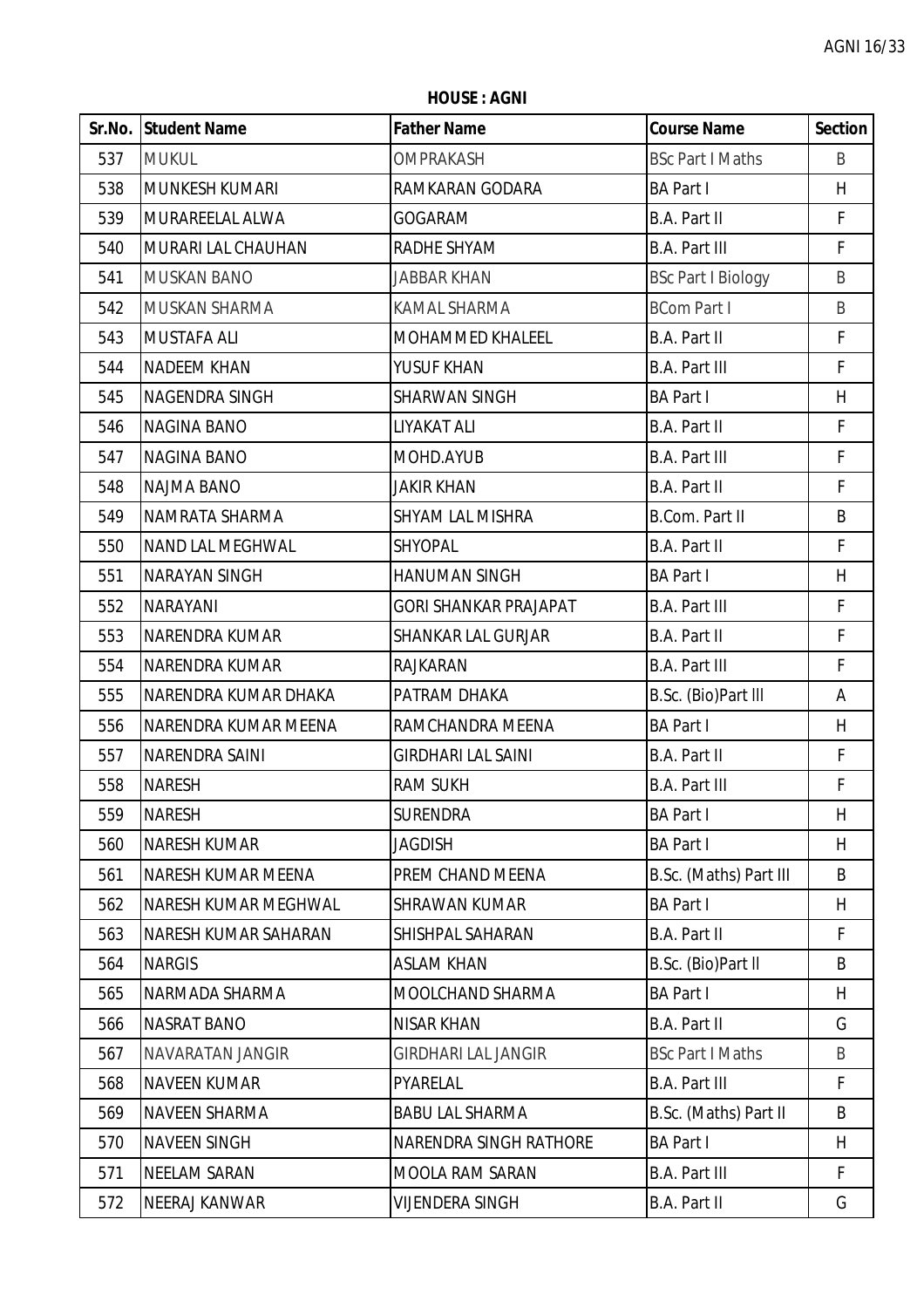**HOUSE : AGNI**

|     | Sr.No. Student Name       | <b>Father Name</b>           | <b>Course Name</b>        | <b>Section</b> |
|-----|---------------------------|------------------------------|---------------------------|----------------|
| 573 | NEERAJ MEENA              | RAJESH MEENA                 | <b>BA Part I</b>          | H              |
| 574 | <b>NEERAJ SHARMA</b>      | <b>CHANDRATAN SHARMA</b>     | <b>B.Com. Part II</b>     | B              |
| 575 | <b>NEERAJ VERMA</b>       | <b>INDRA CHAND VERMA</b>     | <b>B.Com. Part III</b>    | B              |
| 576 | NEERU KUMAR MEGHWAL       | SHISHPAL MEGHWAL             | <b>BSc Part I Biology</b> | B              |
| 577 | <b>NEHA GOENKA</b>        | <b>GOPAL GOENKA</b>          | <b>BCom Part I</b>        | B              |
| 578 | <b>NEHA PRAJAPAT</b>      | BHANWAR LAL PRAJAPAT         | <b>BSc Part I Biology</b> | $\sf B$        |
| 579 | <b>NEHA SAINI</b>         | <b>SANWAR MAL BALAN</b>      | B.A. Part II              | G              |
| 580 | <b>NEHA SONI</b>          | RAJ KUMAR SONI               | <b>BSc Part I Maths</b>   | B              |
| 581 | <b>NEMI CHAND MEGHWAL</b> | <b>TOLU RAM MEGHWAL</b>      | <b>B.A. Part III</b>      | $\mathsf F$    |
| 582 | <b>NEMICHAND SAINI</b>    | PRABHU RAM                   | B.A. Part II              | G              |
| 583 | <b>NIKHIL CHOUDHARY</b>   | NIRMAL KUMAR                 | B.Sc. (Bio)Part III       | B              |
| 584 | <b>NIKHIL MISHRA</b>      | <b>SURESH KUMAR MISHRA</b>   | <b>BCom Part I</b>        | B              |
| 585 | <b>NIKITA</b>             | <b>MANGILAL</b>              | <b>BA Part I</b>          | H              |
| 586 | <b>NIKITA CHOTIA</b>      | PAWAN CHOTIA                 | <b>B.Com. Part II</b>     | B              |
| 587 | <b>NIKITA DAIYA</b>       | <b>RANVEER SINGH</b>         | <b>B.A. Part II</b>       | G              |
| 588 | NIKITA GAJARAJ            | RAMESH GAJARAJ               | <b>B.A. Part III</b>      | G              |
| 589 | NIKITA MEENA              | RAJURAM MEENA                | <b>BA Part I</b>          | H              |
| 590 | <b>NIKITA RATHORE</b>     | <b>BAHADUR SINGH RATHORE</b> | B.Sc. (Bio)Part II        | B              |
| 591 | <b>NIKITA SAINI</b>       | <b>SHYAM SUNDER SAINI</b>    | <b>B.A. Part III</b>      | G              |
| 592 | <b>NIKITA UPADHAYAY</b>   | DEEPAK UPADHAYAY             | B.Sc. (Maths) Part III    | B              |
| 593 | NIRMA SHARMA              | <b>BABULAL SHARMA</b>        | <b>BA Part I</b>          | H              |
| 594 | NIRMAL CHAUHAN            | NORATAN CHAUHAN              | <b>B.A. Part III</b>      | G              |
| 595 | <b>NIRMAL PRAJAPAT</b>    | <b>OMPRAKASH PRAJAPAT</b>    | <b>BSc Part I Biology</b> | B              |
| 596 | NIRMALA KUMARI            | <b>MAHAVEER PRASAD</b>       | <b>B.A. Part II</b>       | G              |
| 597 | NIRMLA SHYORAN            | PARTARAM SHYORAN             | <b>BSc Part I Maths</b>   | B              |
| 598 | <b>NIRU KANWAR</b>        | <b>OM SINGH</b>              | B.Sc. (Bio)Part III       | B              |
| 599 | <b>NISHA BANO</b>         | <b>BASIR KHAN</b>            | B.A. Part II              | G              |
| 600 | <b>NISHA BHATI</b>        | <b>SHYAM LAL</b>             | <b>B.A. Part III</b>      | G              |
| 601 | <b>NISHA KHAN</b>         | <b>MEHBOOB KHAN</b>          | <b>BA Part I</b>          | H.             |
| 602 | <b>NISHA SAINI</b>        | <b>KESHAR DEV SAINI</b>      | B.A. Part II              | G              |
| 603 | <b>NISHA SAINI</b>        | PAWAN KUMAR SAINI            | B.Sc. (Bio)Part II        | B              |
| 604 | NISHANT AGRAWAL           | <b>BIMAL AGRAWAL</b>         | <b>B.Com. Part II</b>     | B              |
| 605 | <b>NISHANT SHARMA</b>     | <b>MANOJ SHARMA</b>          | <b>B.Com. Part III</b>    | B              |
| 606 | <b>NITESH KUMAR</b>       | <b>DAULAT RAM</b>            | <b>BA Part I</b>          | H              |
| 607 | <b>NITIKA</b>             | RAGHUVEER SINGH              | B.A. Part II              | G              |
| 608 | <b>NITU CHAHAR</b>        | <b>MAHAVEER PRASAD</b>       | <b>B.A. Part III</b>      | G              |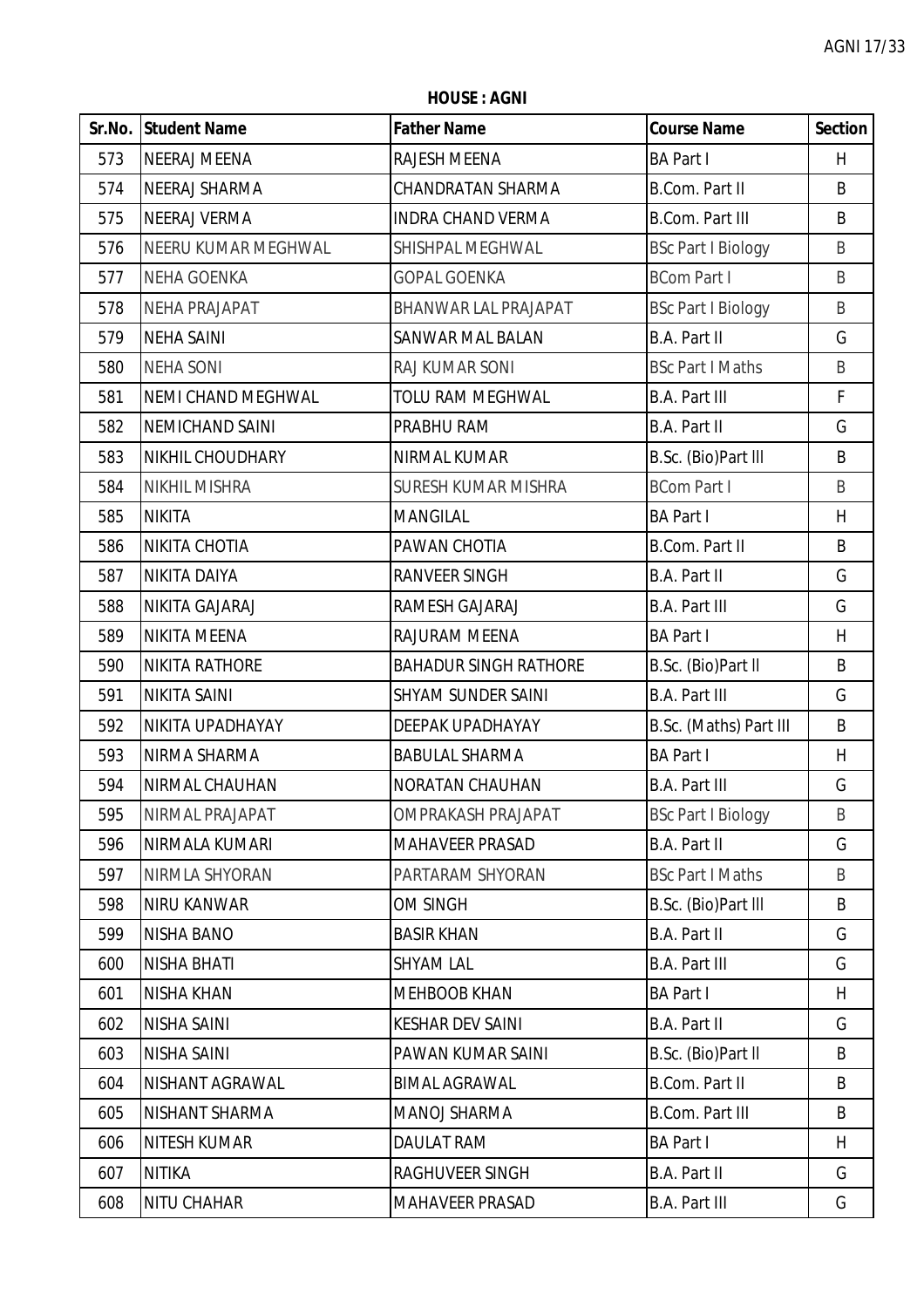**HOUSE : AGNI**

|     | Sr.No. Student Name       | <b>Father Name</b>         | <b>Course Name</b>        | <b>Section</b> |
|-----|---------------------------|----------------------------|---------------------------|----------------|
| 609 | NITU CHOUDHARY            | AMARCHAND SHEORAN          | B.Sc. (Maths) Part III    | B              |
| 610 | <b>NOPCHAND SUTHAR</b>    | <b>BHANWAR LAL SUTHAR</b>  | <b>B.A. Part III</b>      | G              |
| 611 | NORANG LAL MEGHWAL        | <b>JIVAN RAM MEGHWAL</b>   | <b>BSc Part I Maths</b>   | B              |
| 612 | <b>NORANG RAM MEGHWAL</b> | HET RAM MEGHWAL            | B.A. Part II              | G              |
| 613 | <b>OM PRAKASH</b>         | <b>GANESH RAM</b>          | B.A. Part II              | G              |
| 614 | <b>OM PRAKASH</b>         | <b>MAHAVIR PRASAD</b>      | <b>B.A. Part III</b>      | G              |
| 615 | <b>OM PRAKASH</b>         | PALARAM                    | <b>BA Part I</b>          | H              |
| 616 | OM PRAKASH SAINI          | <b>SANWAR MAL</b>          | B.A. Part II              | G              |
| 617 | OMPRAKASH                 | VASUDEV                    | <b>B.A. Part III</b>      | G              |
| 618 | <b>PALAK</b>              | <b>MAHENDRA SINGH</b>      | B.Sc. (Bio)Part III       | B              |
| 619 | PALAK ATHAWAL             | SANWARMAL                  | <b>BA Part I</b>          | H              |
| 620 | <b>PANKAJ</b>             | <b>RAMPRASAD</b>           | B.Sc. (Maths) Part II     | B              |
| 621 | <b>PANKAJ</b>             | AMILAL                     | <b>B.A. Part III</b>      | G              |
| 622 | PANKAJ KAPOORIA           | LALCHAND KAPOORIA          | B.Sc. (Maths) Part II     | $\mathsf C$    |
| 623 | PANKAJ KUMAR              | <b>RAM PRATAP GHASOLIA</b> | <b>BA Part I</b>          | H              |
| 624 | PANKAJ KUMAR KHARDIA      | <b>OMPAL KHARDIA</b>       | <b>B.A. Part III</b>      | G              |
| 625 | PANKAJ KUMAR NOWAL        | <b>MANOJ NOWAL</b>         | <b>B.Com. Part II</b>     | B              |
| 626 | PANKAJ KUMAR SAINI        | <b>VINOD KUMAR SAINI</b>   | <b>BCom Part I</b>        | B              |
| 627 | PANKAJ KUMAR SAINI        | <b>VIJAY KUMAR SAINI</b>   | <b>BSc Part I Maths</b>   | B              |
| 628 | PANKAJ KUMARI             | SATYVEER RUYAL             | B.A. Part II              | G              |
| 629 | PANKAJ SAINI              | RAMCHANDRA SAINI           | <b>B.Com. Part III</b>    | B              |
| 630 | PANKAJ SANWA              | HANSRAJ SANWA              | B.Sc. (Maths) Part III    | B              |
| 631 | PANKAJ SINGH              | <b>KRISHAN SINGH</b>       | B.A. Part II              | G              |
| 632 | PANKAJ SINGH              | <b>JAIVEER SINGH</b>       | <b>B.A. Part III</b>      | G              |
| 633 | PANKAJ SWAMI              | SHISHPAL SWAMI             | <b>BA Part I</b>          | H              |
| 634 | PARMESHWAR LAL            | <b>BAJRANG LAL MEGHWAL</b> | <b>BA Part I</b>          | H              |
| 635 | PARVEEN KUMAR             | <b>OMPRAKASH SAINI</b>     | <b>BSc Part I Biology</b> | B              |
| 636 | PARVEJ ALI                | <b>ROSHAN KHAN</b>         | B.Sc. (Maths) Part II     | B              |
| 637 | <b>PARVEJ KHAN</b>        | <b>ASLAM KHAN</b>          | B.A. Part II              | G              |
| 638 | PAWAN GADWAL              | OMPRAKASH GADWAL           | <b>BA Part I</b>          | I              |
| 639 | PAWAN KUMAR               | <b>BHANWAR LAL</b>         | B.A. Part II              | G              |
| 640 | <b>PAWAN KUMAR</b>        | <b>HARI RAM</b>            | B.Sc. (Bio)Part II        | B              |
| 641 | PAWAN KUMAR               | PATTU RAM                  | <b>B.A. Part III</b>      | G              |
| 642 | PAWAN KUMAR               | <b>BHANVAR LAL</b>         | <b>B.Com. Part III</b>    | B              |
| 643 | PAWAN KUMAR NAYAK         | <b>MANOJ KUMAR</b>         | <b>BA Part I</b>          | $\mathbf{I}$   |
| 644 | PAYAL JANGIR              | DEWAKEE NANDAN JANGIR      | B.Sc. (Maths) Part II     | B              |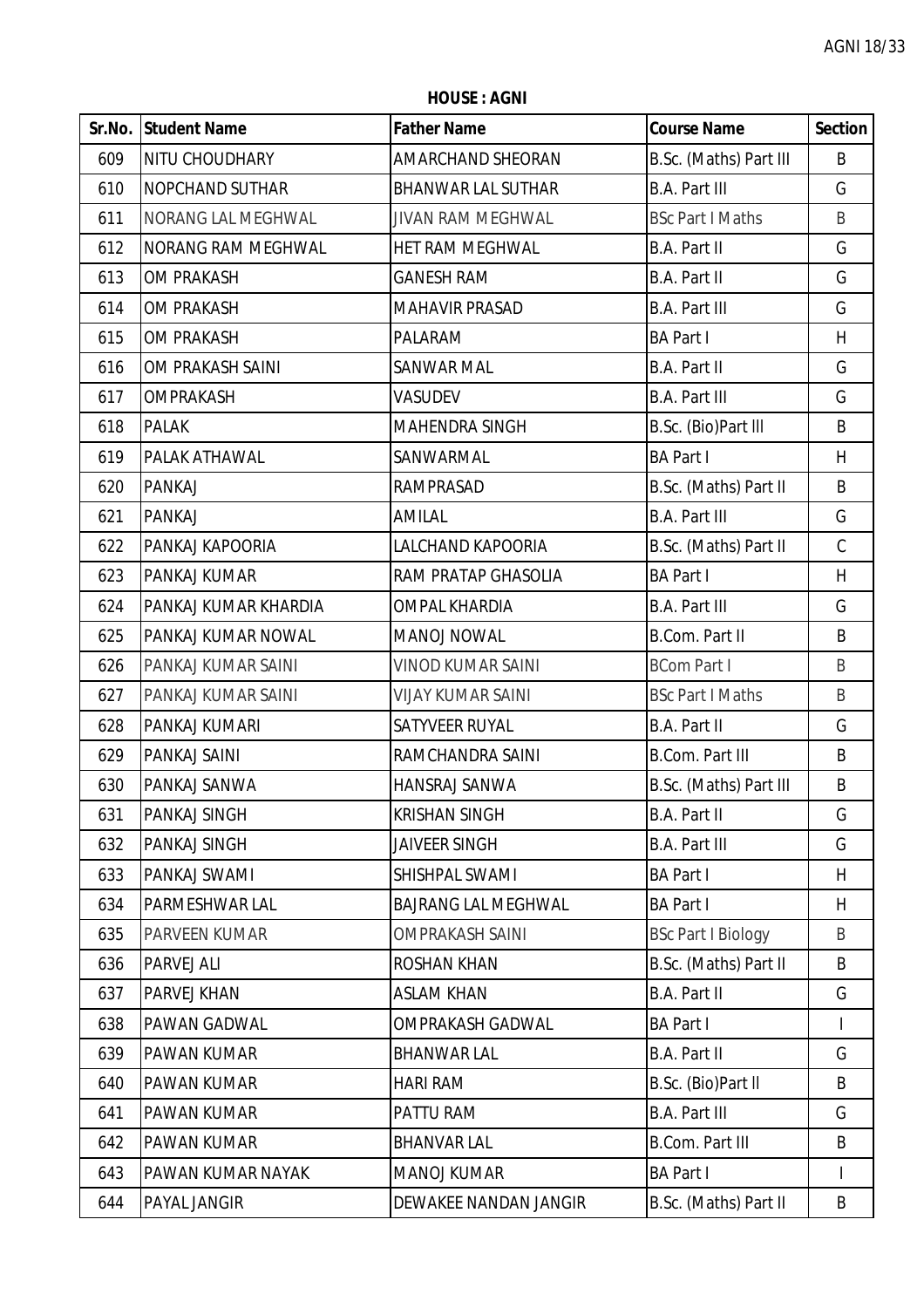**HOUSE : AGNI**

|     | Sr.No. Student Name  | <b>Father Name</b>         | <b>Course Name</b>        | <b>Section</b>           |
|-----|----------------------|----------------------------|---------------------------|--------------------------|
| 645 | <b>PAYAL RATHORE</b> | <b>RANVEER SINGH</b>       | <b>BA Part I</b>          |                          |
| 646 | <b>PINKI GURJAR</b>  | <b>GHISARAM GURJAR</b>     | <b>B.A. Part II</b>       | G                        |
| 647 | PINKI KUMARI         | <b>MAHENDRA KUMAR</b>      | <b>B.A. Part III</b>      | G                        |
| 648 | PINKY KANWAR         | SHIMBHU SINGH              | <b>BA Part I</b>          | $\mathsf{I}$             |
| 649 | <b>POOJA</b>         | <b>SHRAWAN KUMAR</b>       | <b>B.A. Part II</b>       | G                        |
| 650 | <b>POOJA</b>         | <b>DEEPAK KUMAR</b>        | <b>B.A. Part III</b>      | G                        |
| 651 | <b>POOJA</b>         | PRITHVI RAJ SHARMA         | <b>B.A. Part III</b>      | G                        |
| 652 | <b>POOJA</b>         | <b>NORANG LAL</b>          | <b>BA Part I</b>          | $\mathsf{I}$             |
| 653 | <b>POOJA</b>         | <b>BANWARI LAL</b>         | <b>BA Part I</b>          | $\overline{\phantom{a}}$ |
| 654 | <b>POOJA</b>         | SHUBHKARAN KHARINTA        | <b>BA Part I</b>          | $\mathsf{I}$             |
| 655 | <b>POOJA</b>         | <b>RAMSWAROOP</b>          | <b>BA Part I</b>          | $\mathsf{I}$             |
| 656 | POOJA DANODIYA       | <b>RAMCHANDRA</b>          | <b>BSc Part I Biology</b> | B                        |
| 657 | POOJA ISHRAN         | <b>MAHAVEER PRASAD</b>     | B.Sc. (Bio)Part II        | B                        |
| 658 | POOJA JAKHAR         | RUPA RAM JAKHAR            | <b>BA Part I</b>          | $\mathsf{I}$             |
| 659 | POOJA JANGIR         | <b>SUBHASH CHANDRA</b>     | <b>B.A. Part III</b>      | G                        |
| 660 | POOJA KANWAR         | <b>ABHAY SINGH</b>         | <b>B.A. Part III</b>      | H                        |
| 661 | POOJA KANWAR         | <b>VIKRAM SINGH</b>        | <b>BA Part I</b>          | $\overline{1}$           |
| 662 | POOJA KASWAN         | <b>BHOJA RAM KASWAN</b>    | B.Sc. (Maths) Part III    | B                        |
| 663 | POOJA KUMARI         | <b>JETHA RAM</b>           | B.A. Part II              | G                        |
| 664 | POOJA KUMARI         | SITA RAM BHAKAR            | <b>B.A. Part III</b>      | H                        |
| 665 | POOJA KUMARI         | <b>JAYSHING</b>            | B.Sc. (Bio)Part III       | B                        |
| 666 | POOJA KUMARI         | MEGHA RAM                  | <b>BA Part I</b>          | $\overline{\phantom{a}}$ |
| 667 | POOJA MEGHWAL        | CHANDRAPAL MEGHWAL         | <b>BA Part I</b>          |                          |
| 668 | POOJA MEGHWAL        | <b>BHAGIRATH MEGHWAL</b>   | <b>BSc Part I Biology</b> | B                        |
| 669 | POOJA NAYAK          | <b>MANGLA RAM NAYAK</b>    | B.A. Part II              | G                        |
| 670 | POOJA PRAJAPAT       | <b>VIDYADHAR PRAJAPAT</b>  | B.A. Part II              | H                        |
| 671 | POOJA PRAJAPAT       | HARINARAYAN                | <b>BA Part I</b>          | I                        |
| 672 | POOJA SAINI          | KHETARAM SAINI             | <b>BA Part I</b>          | $\mathbf{I}$             |
| 673 | POOJA SHARMA         | <b>GIRDHARI LAL SHARMA</b> | B.A. Part II              | H                        |
| 674 | POOJA SHARMA         | RAMNIWAS SHARMA            | <b>B.A. Part III</b>      | H                        |
| 675 | POOJA SIHAG          | HARMANA RAM SIHAG          | <b>BSc Part I Biology</b> | B                        |
| 676 | POOJA SONI           | PANNA LAL SONI             | <b>B.Com. Part III</b>    | B                        |
| 677 | <b>POONAM</b>        | <b>GODU RAM</b>            | <b>B.A. Part II</b>       | H                        |
| 678 | <b>POONAM</b>        | RAMCHANDRA MEENA           | B.A. Part II              | H                        |
| 679 | <b>POONAM</b>        | <b>NETRAM BHAKAR</b>       | <b>B.A. Part III</b>      | H                        |
| 680 | <b>POONAM</b>        | <b>SHISHRAM</b>            | <b>BA Part I</b>          | $\mathbf{I}$             |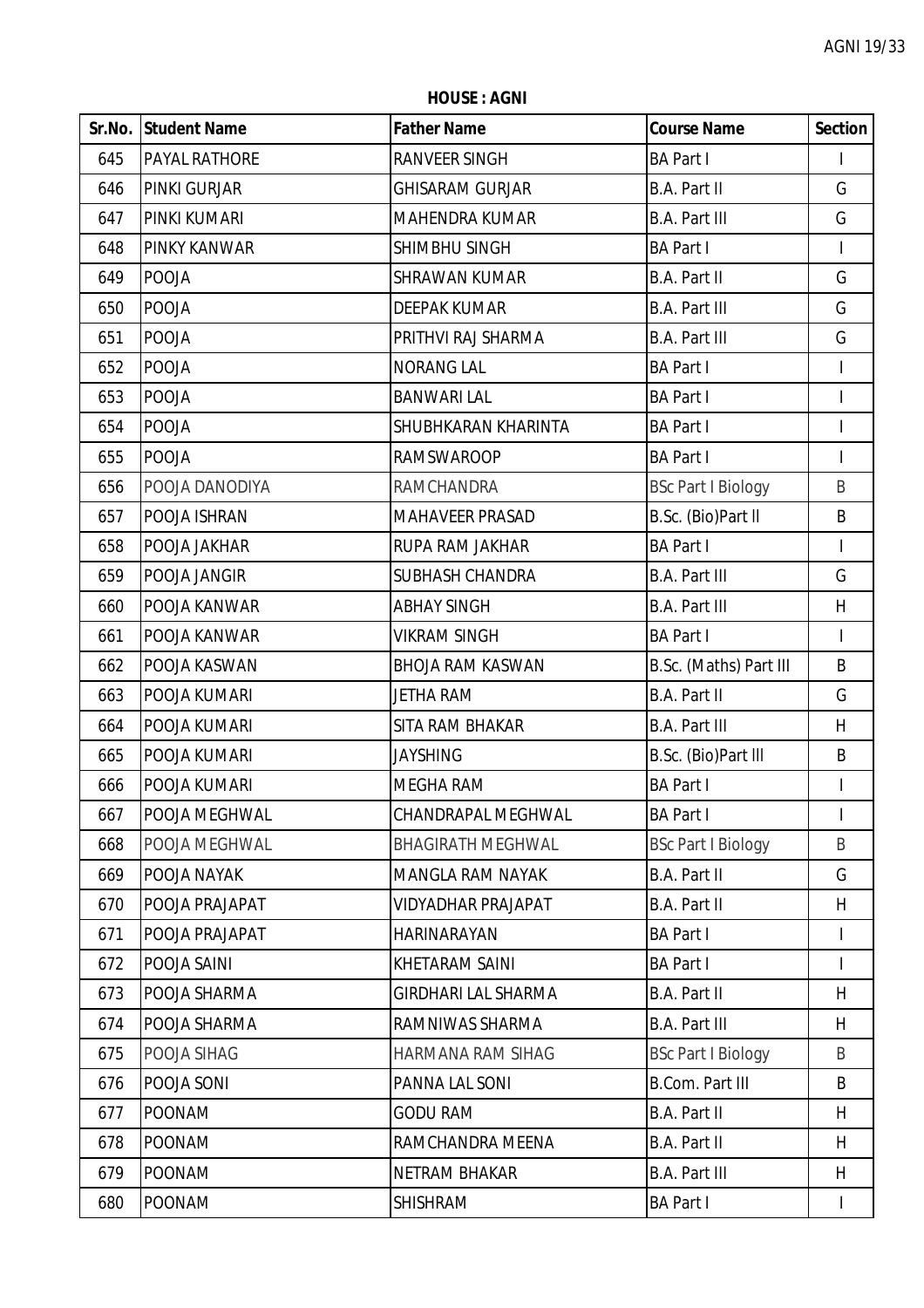|        | <b>HOUSE: AGNI</b>  |                         |                      |                |  |  |
|--------|---------------------|-------------------------|----------------------|----------------|--|--|
| Sr.No. | <b>Student Name</b> | <b>Father Name</b>      | <b>Course Name</b>   | <b>Section</b> |  |  |
| 681    | POONAM GURJAR       | MAHENDRA SINGH GURJAR   | <b>B.A. Part III</b> | H              |  |  |
| 682    | POONAM JANGIR       | <b>BHAGIRATH JANGIR</b> | B.A. Part II         | H              |  |  |
| 683    | POONAM KANWAR       | <b>MAHAVEER SINGH</b>   | B.A. Part II         | H              |  |  |
| 684    | POONAM KANWAR       | <b>SANJAY SINGH</b>     | B.Sc. (Bio)Part II   | B              |  |  |
| 685    | POONAM KHATOTIA     | <b>TILOKA RAM</b>       | <b>BA Part I</b>     |                |  |  |
| 686    | POONAM KUMARI       | <b>BHAGURAM</b>         | B.A. Part II         | H              |  |  |
| 687    | POONAM KUMARI       | <b>RANVEER</b>          | <b>B.A. Part III</b> | H              |  |  |
| 688    | POONAM KUMARI       | <b>BAJRANG LAL</b>      | <b>BA Part I</b>     |                |  |  |
| 689    | POONAM NAYAK        | <b>GULJHARI LAL</b>     | B.A. Part II         | H              |  |  |
| 690    | POONAM NYOL         | <b>FULA RAM</b>         | <b>B.A. Part III</b> | H              |  |  |
| 691    | POONAM PRAJAPAT     | <b>TEJPAL</b>           | <b>BA Part I</b>     |                |  |  |
| 692    | POONAM SHARMA       | SUNIL KUMAR SHARMA      | <b>B.A. Part III</b> | H              |  |  |
| 693    | PRABHURAM SAINI     | PURANMAL SAINI          | B.A. Part II         | H              |  |  |
| 694    | PRACHI SHARMA       | SHYAM SUNDAR SHARMA     | <b>BCom Part I</b>   | B              |  |  |
| LOE.   | <b>DDADEED</b>      | <b>MOTLLAL</b>          | DA Dort L            |                |  |  |

**HOUSE : AGNI**

| 682 | <b>POONAM JANGIR</b>      | <b>BHAGIRATH JANGIR</b>   | B.A. Part II              | H.           |
|-----|---------------------------|---------------------------|---------------------------|--------------|
| 683 | POONAM KANWAR             | <b>MAHAVEER SINGH</b>     | B.A. Part II              | H            |
| 684 | POONAM KANWAR             | <b>SANJAY SINGH</b>       | B.Sc. (Bio)Part II        | B            |
| 685 | POONAM KHATOTIA           | <b>TILOKA RAM</b>         | <b>BA Part I</b>          | $\mathsf{I}$ |
| 686 | POONAM KUMARI             | <b>BHAGURAM</b>           | B.A. Part II              | H            |
| 687 | POONAM KUMARI             | <b>RANVEER</b>            | <b>B.A. Part III</b>      | H            |
| 688 | POONAM KUMARI             | <b>BAJRANG LAL</b>        | <b>BA Part I</b>          | $\mathbf{I}$ |
| 689 | POONAM NAYAK              | <b>GULJHARI LAL</b>       | B.A. Part II              | H            |
| 690 | POONAM NYOL               | <b>FULA RAM</b>           | <b>B.A. Part III</b>      | H            |
| 691 | POONAM PRAJAPAT           | <b>TEJPAL</b>             | <b>BA Part I</b>          |              |
| 692 | POONAM SHARMA             | <b>SUNIL KUMAR SHARMA</b> | <b>B.A. Part III</b>      | H.           |
| 693 | PRABHURAM SAINI           | PURANMAL SAINI            | B.A. Part II              | H            |
| 694 | PRACHI SHARMA             | SHYAM SUNDAR SHARMA       | <b>BCom Part I</b>        | B            |
| 695 | <b>PRADEEP</b>            | <b>MOTILAL</b>            | <b>BA Part I</b>          | $\mathbf{I}$ |
| 696 | PRADEEP JANGIR            | TIKU RAM                  | B.Sc. (Maths) Part II     | B            |
| 697 | <b>PRADEEP KUMAR SAHU</b> | AADURAM SAHU              | <b>B.A. Part III</b>      | H            |
| 698 | PRADEEP MEGHWAL           | PURANMAL MEGHWAL          | <b>BA Part I</b>          |              |
| 699 | PRADEEP SHEKHAWAT         | <b>BAJRANG SINGH</b>      | B.A. Part II              | H            |
| 700 | PRADUMAN SAINI            | <b>MAHENDRA</b>           | <b>B.Com. Part II</b>     | B            |
| 701 | PRAGATI PRAJAPAT          | <b>OMPRAKASH PRAJAPAT</b> | <b>BSc Part I Biology</b> | B            |
| 702 | PRAHLAD KUMAR             | AMARCHAND                 | <b>BA Part I</b>          | J            |
| 703 | PRAKASH KUMAR             | <b>GOVIND RAM</b>         | <b>B.A. Part III</b>      | H            |
| 704 | <b>PRAMOD</b>             | LAL CHAND NEHRA           | B.A. Part II              | H            |
| 705 | PRAMOD BUDANIYA           | SHRAWAN KUMAR BUDANIYA    | <b>BSc Part I Maths</b>   | B            |
| 706 | PRAMOD GODARA             | <b>BHINV SINGH</b>        | <b>BA Part I</b>          | J            |
| 707 | PRAMOD KUMAR NAYAK        | <b>VINOD KUMAR</b>        | <b>B.A. Part III</b>      | H            |
| 708 | PRAMOD SINGH              | RANVEER SINGH RATHORE     | <b>BA Part I</b>          | J            |
| 709 | PRASHANSA SAINI           | <b>MANOJ KUMAR SAINI</b>  | B.A. Part II              | H            |
| 710 | PRATAP SINGH              | <b>MAHENDRA SINGH</b>     | B.Sc. (Maths) Part III    | B            |
| 711 | PRATHAM SHARMA            | <b>SUNIL KUMAR SHARMA</b> | <b>BCom Part I</b>        | B            |
| 712 | PRATIBHA BENIWAL          | <b>MAHAVEER PRASAD</b>    | B.Sc. (Bio)Part II        | B            |
| 713 | PRATIKSHA BARWAR          | <b>BRIJ LAL BARWAR</b>    | <b>B.A. Part II</b>       | H            |
| 714 | <b>PRAVEEN</b>            | <b>RANVEER SINGH</b>      | B.Sc. (Maths) Part II     | B            |
| 715 | PRAVEEN CHOUDHARY         | RAJPAL CHOUDHARY          | <b>BA Part I</b>          | J            |
| 716 | PRAVEEN SUNDA             | JAYRAM SUNDA              | <b>BA Part I</b>          | J            |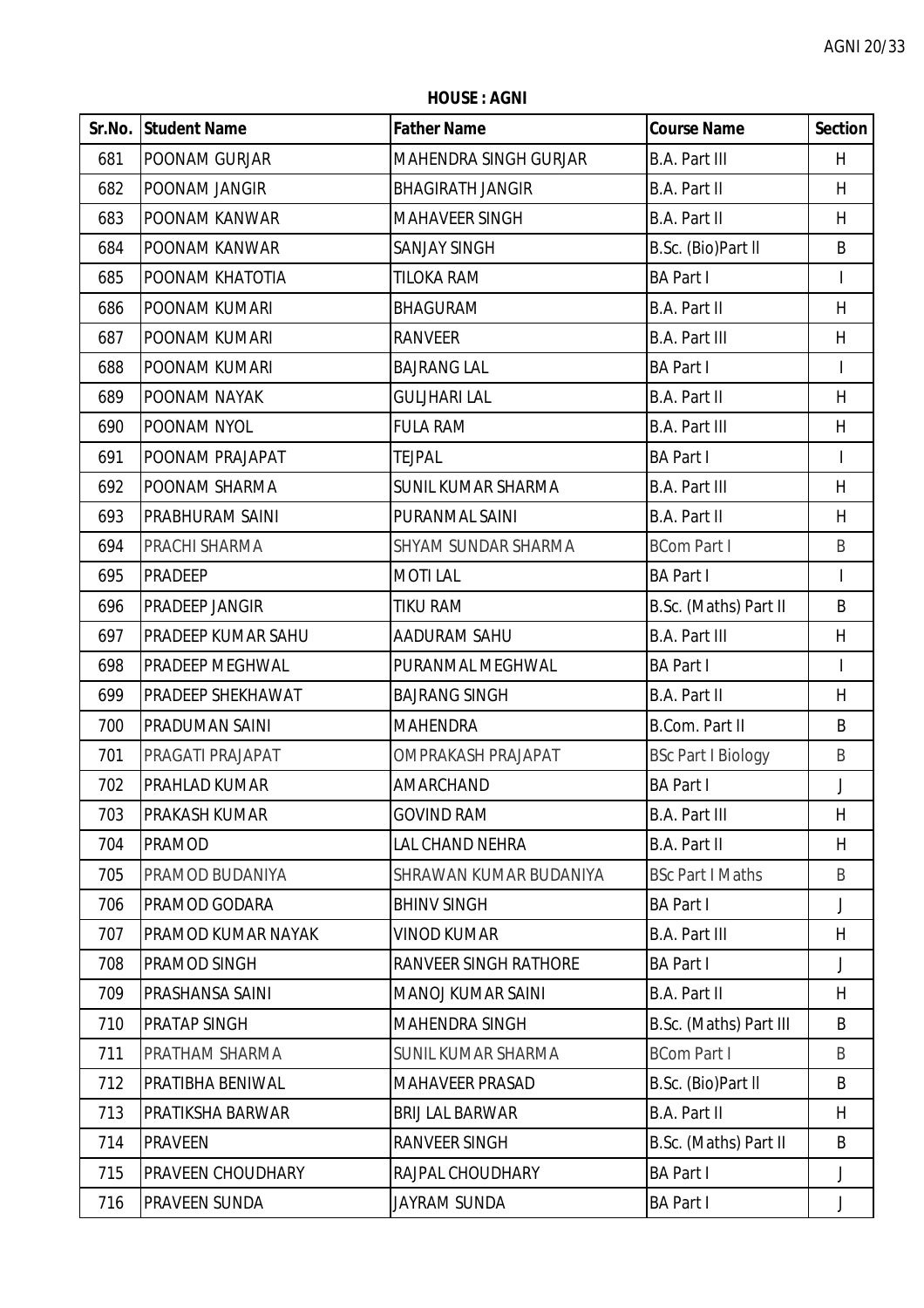**HOUSE : AGNI**

|     | Sr.No. Student Name       | <b>Father Name</b>        | <b>Course Name</b>        | <b>Section</b> |
|-----|---------------------------|---------------------------|---------------------------|----------------|
| 717 | <b>PREETI</b>             | GANGADHAR                 | B.Sc. (Bio)Part III       | B              |
| 718 | PREETI HALLU              | PEMA RAM                  | <b>BSc Part I Maths</b>   | B              |
| 719 | PREETI KUMARI             | RAJ KUMAR SAINI           | <b>BA Part I</b>          | J              |
| 720 | <b>PREETI PAREEK</b>      | <b>MADAN LAL PAREEK</b>   | <b>B.A. Part III</b>      | H              |
| 721 | <b>PREM CHAND MEGHWAL</b> | RAMLAL MEGHWAL            | B.A. Part II              | H              |
| 722 | PREM SINGH                | <b>UMMED SINGH</b>        | <b>BA Part I</b>          | J              |
| 723 | PREMLATA SAINI            | SHISHPAL SAINI            | <b>B.Com. Part III</b>    | $\mathsf C$    |
| 724 | PRITI KANWAR              | MAHENDRA SINGH            | <b>B.A. Part III</b>      | H              |
| 725 | PRITI SWAMI               | SHANKAR LAL SWAMI         | <b>BA Part I</b>          | J              |
| 726 | PRIYA DUTTA JANGID        | OMDUTTA JANGID            | B.Sc. (Bio)Part II        | B              |
| 727 | PRIYAL BAJAJ              | MANOJ KUMAR BAJAJ         | <b>B.Com. Part II</b>     | $\mathsf C$    |
| 728 | PRIYANKA                  | KUNNA RAM NYOL            | <b>B.A. Part II</b>       | H              |
| 729 | <b>PRIYANKA</b>           | RANJEET NAYAK             | <b>B.A. Part III</b>      | H              |
| 730 | <b>PRIYANKA</b>           | <b>TARA CHAND</b>         | <b>B.Com. Part III</b>    | B              |
| 731 | <b>PRIYANKA</b>           | <b>MANNA LAL</b>          | <b>BA Part I</b>          | J              |
| 732 | PRIYANKA DHAKA            | MOOLCHAND DHAKA           | <b>BSc Part I Biology</b> | B              |
| 733 | PRIYANKA JANGIR           | RAMESH KUMAR JANGIR       | <b>BA Part I</b>          | J              |
| 734 | PRIYANKA KANWAR           | <b>MOHAR SINGH</b>        | B.A. Part II              | H              |
| 735 | PRIYANKA KANWAR           | <b>SHANKAR SINGH</b>      | <b>B.A. Part III</b>      | H              |
| 736 | PRIYANKA KANWAR           | PRABHU SINGH              | <b>BA Part I</b>          | J              |
| 737 | PRIYANKA KUMARI           | <b>INDRA SINGH KASWAN</b> | B.Sc. (Bio)Part III       | B              |
| 738 | PRIYANKA KUMARI           | <b>HARI SINGH</b>         | <b>BA Part I</b>          | J              |
| 739 | <b>PRIYANKA MAWAR</b>     | <b>INDAR CHAND MAWAR</b>  | <b>B.A. Part III</b>      | H              |
| 740 | PRIYANKA MEENA            | <b>SUMER SINGH MEENA</b>  | <b>B.A. Part II</b>       | H              |
| 741 | PRIYANKA NYOL             | RAMNATH NYOL              | <b>BA Part I</b>          | J              |
| 742 | PRIYANKA PATIR            | <b>SUGANA RAM PATIR</b>   | B.Sc. (Bio)Part II        | B              |
| 743 | PRIYANKA POONIA           | TARA CHAND POONIA         | <b>B.A. Part II</b>       | H              |
| 744 | PRIYANKA PRAJAPAT         | <b>GOPAL CHAND KUDAL</b>  | <b>B.A. Part III</b>      | T              |
| 745 | PRIYANKA SAINI            | <b>MADAN LAL SAINI</b>    | <b>B.A. Part II</b>       | H              |
| 746 | PRIYANKA SARAN            | KISTUR CHAND SARAN        | <b>B.A. Part III</b>      |                |
| 747 | PRIYANKA SHARMA           | <b>BUDHRAM SHARMA</b>     | <b>BSc Part I Maths</b>   | B              |
| 748 | PRIYANSHU JANGIR          | PREM PRAKASH JANGIR       | <b>BSc Part I Biology</b> | B              |
| 749 | <b>PUJA</b>               | RAM PRATAP GHASOLIA       | <b>B.A. Part II</b>       | H              |
| 750 | PULKIT SHARMA             | <b>ASHOK KUMAR</b>        | B.Sc. (Maths) Part III    | B              |
| 751 | <b>PUNAM KUMARI</b>       | AMRIT LAL TETARWAL        | <b>BA Part I</b>          | J              |
| 752 | PUNAM MAHLA               | MAHENDRA KUMAR            | <b>B.A. Part III</b>      |                |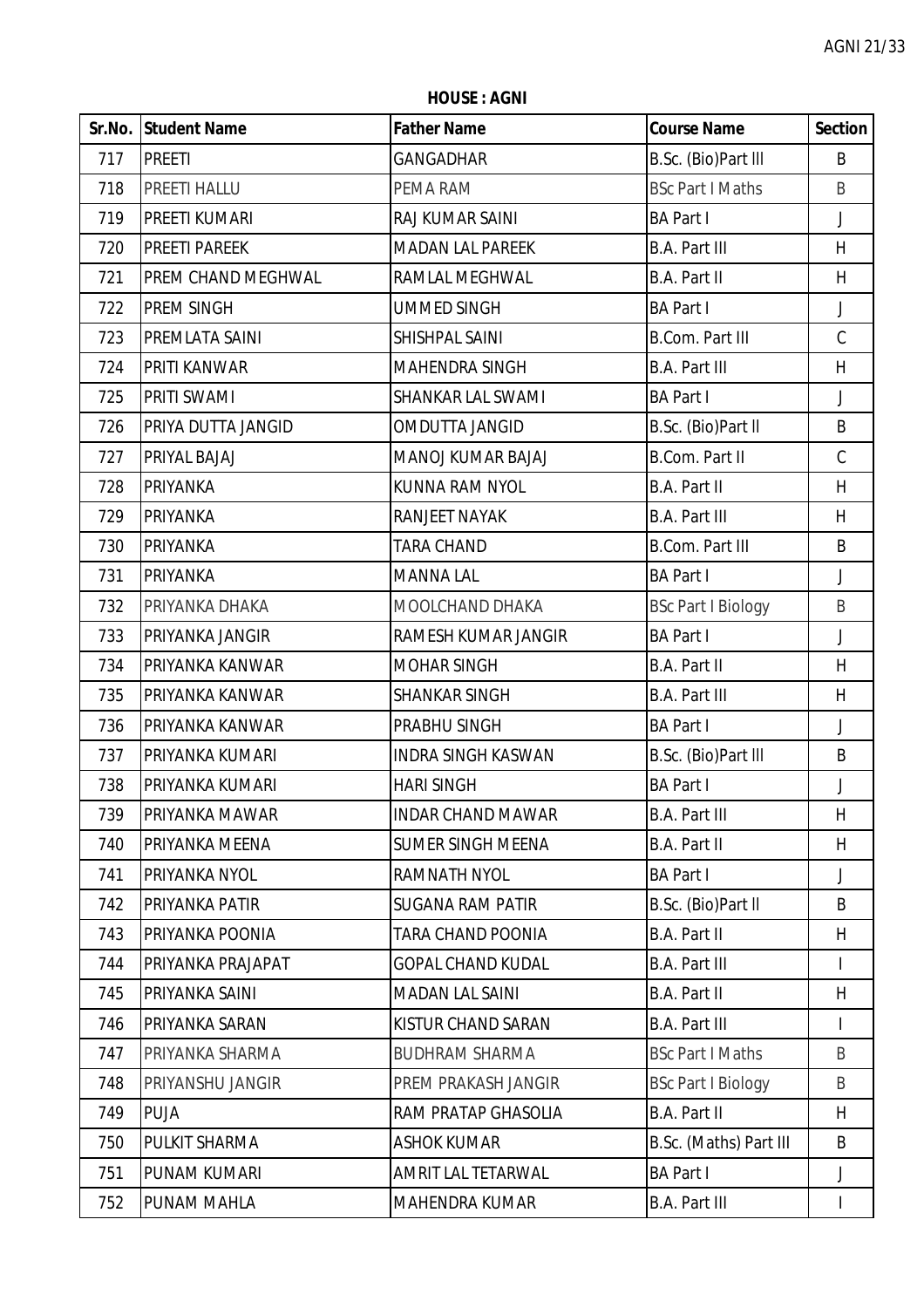**HOUSE : AGNI**

|     | Sr.No. Student Name           | <b>Father Name</b>           | <b>Course Name</b>        | <b>Section</b> |
|-----|-------------------------------|------------------------------|---------------------------|----------------|
| 753 | <b>PURUSHOTAM SHARMA</b>      | JEETMAL SHARMA               | <b>B.A. Part III</b>      |                |
| 754 | <b>PUSHPENDRA HARSHWAL</b>    | <b>BAJARANG KUMAR</b>        | B.Sc. (Maths) Part III    | $\mathcal{C}$  |
| 755 | <b>RADHE SHYAM MEGHWAL</b>    | <b>MOHAN LAL</b>             | <b>B.A. Part III</b>      | L              |
| 756 | <b>RADHESHYAM</b>             | <b>ROHITASH</b>              | <b>B.A. Part II</b>       | $\overline{1}$ |
| 757 | RADHESHYAM                    | <b>SULTAN BHAKAR</b>         | <b>BA Part I</b>          | J              |
| 758 | <b>RAHUL</b>                  | <b>VIJAY SINGH</b>           | <b>B.A. Part II</b>       | $\overline{1}$ |
| 759 | <b>RAHUL</b>                  | <b>INDRA CHAND JANGIR</b>    | <b>BA Part I</b>          | J              |
| 760 | <b>RAHUL</b>                  | <b>RAMAWATAR</b>             | <b>BSc Part I Maths</b>   | $\mathsf C$    |
| 761 | <b>RAHUL BHAKAR</b>           | RANVEER BHAKAR               | <b>BCom Part I</b>        | B              |
| 762 | <b>RAHUL CHANDANI</b>         | SHANKAR LAL CHANDANI         | <b>B.Com. Part III</b>    | B              |
| 763 | RAHUL GUDESRIA                | <b>JUGAL KISHOR GUDESRIA</b> | <b>BSc Part I Biology</b> | $\mathsf C$    |
| 764 | <b>RAHUL KHICHAR</b>          | RAMESH KUMAR                 | <b>BA Part I</b>          | J              |
| 765 | <b>RAHUL KUMAR</b>            | <b>GURUDAYAL</b>             | <b>B.A. Part III</b>      | I              |
| 766 | <b>RAHUL SAINI</b>            | RAMSHWAROOP SAINI            | <b>BA Part I</b>          | J              |
| 767 | <b>RAJ KUMAR</b>              | DALCHAND                     | <b>BSc Part I Maths</b>   | $\mathsf C$    |
| 768 | RAJ RAJESHWAR SINGH           | DHARMENDRA SINGH             | <b>BCom Part I</b>        | B              |
| 769 | <b>RAJANI KANWAR</b>          | SAHA DEV SINGH               | B.Sc. (Bio)Part II        | B              |
| 770 | <b>RAJANI KHICHAR</b>         | <b>BHANWAR LAL KHICHAR</b>   | <b>B.A. Part II</b>       | I              |
| 771 | <b>RAJANI SONI</b>            | <b>DINESH KUMAR SONI</b>     | <b>BA Part I</b>          | J              |
| 772 | <b>RAJAT SHARMA</b>           | RAMANAND SHARMA              | <b>B.A. Part III</b>      | I              |
| 773 | RAJENDRA KUMAR                | <b>BHANWAR LAL JAKHAR</b>    | <b>B.A. Part III</b>      | I              |
| 774 | <b>RAJENDRA KUMAR</b>         | SATYANARAYAN                 | B.Sc. (Maths) Part III    | $\mathsf C$    |
| 775 | <b>RAJENDRA KUMAR</b>         | <b>DHANNA RAM</b>            | <b>BA Part I</b>          | J              |
| 776 | <b>RAJENDRA KUMAR MEGHWAL</b> | <b>BUDHA RAM</b>             | <b>B.A. Part II</b>       |                |
| 777 | <b>RAJENDRA SINGH</b>         | MAHAVEER PRASAD THAKAN       | B.Sc. (Bio)Part III       | B              |
| 778 | <b>RAJESH</b>                 | PAPPU RAM                    | <b>B.A. Part II</b>       | $\mathsf{I}$   |
| 779 | <b>RAJESH</b>                 | <b>DHARMPAL</b>              | <b>BA Part I</b>          | K              |
| 780 | <b>RAJESH KUMAR</b>           | SYOPAL SINGH                 | <b>B.A. Part III</b>      | L              |
| 781 | <b>RAJESH KUMAR</b>           | <b>VIJAY PAL</b>             | <b>BA Part I</b>          | K              |
| 782 | <b>RAJESH SWAMI</b>           | <b>KRISHAN KUMAR</b>         | <b>BA Part I</b>          | K              |
| 783 | RAJIYA BANO                   | AZIZ ALI                     | <b>B.A. Part III</b>      |                |
| 784 | RAJKUMARI CHHAPUNIA           | <b>NANURAM</b>               | B.A. Part II              |                |
| 785 | <b>RAJNISH ISHRAN</b>         | <b>MOHAN LAL</b>             | <b>B.A. Part III</b>      | L              |
| 786 | <b>RAJPAL</b>                 | <b>RAKESH KUMAR</b>          | <b>B.A. Part II</b>       | $\overline{1}$ |
| 787 | <b>RAJROOP</b>                | <b>SULTANA RAM MEGHWAL</b>   | <b>BA Part I</b>          | K              |
| 788 | <b>RAJVEER</b>                | DHANPAT RAM                  | <b>BA Part I</b>          | K              |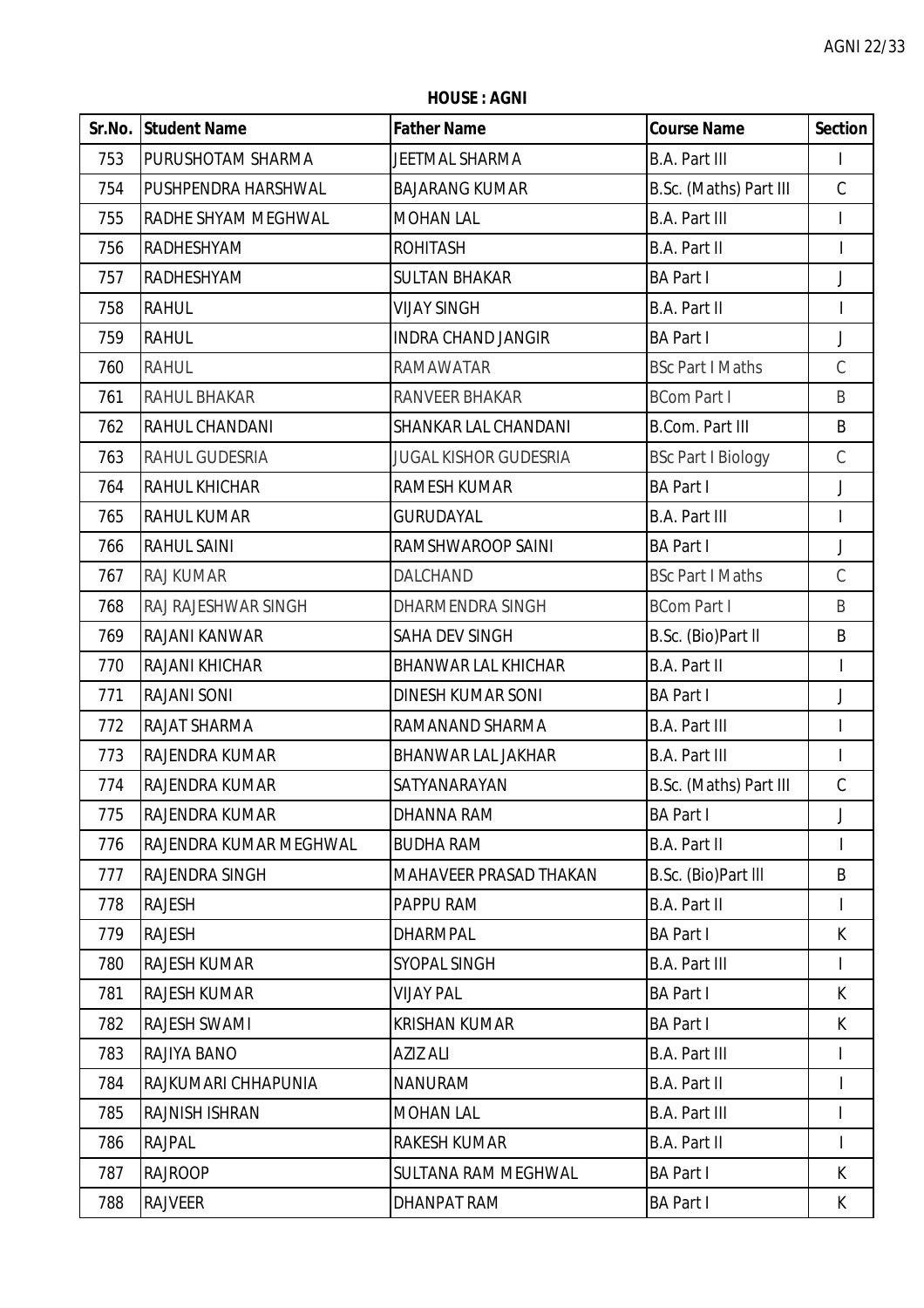**HOUSE : AGNI**

|     | Sr.No. Student Name          | <b>Father Name</b>            | <b>Course Name</b>        | <b>Section</b>           |
|-----|------------------------------|-------------------------------|---------------------------|--------------------------|
| 789 | <b>RAKESH</b>                | <b>MANI RAM</b>               | <b>B.A. Part II</b>       |                          |
| 790 | <b>RAKESH GOSWAMI</b>        | <b>MOHAN GOSWAMI</b>          | <b>B.Com. Part II</b>     | $\mathcal{C}$            |
| 791 | <b>RAKESH KUMAR</b>          | <b>SHISHPAL</b>               | <b>B.A. Part II</b>       |                          |
| 792 | <b>RAKESH KUMAR</b>          | <b>BIRBAL RAM MEGHWAL</b>     | B.Sc. (Maths) Part II     | B                        |
| 793 | <b>RAKESH KUMAR</b>          | <b>JAGDEESH PRASAD SAHU</b>   | <b>B.A. Part III</b>      | T                        |
| 794 | <b>RAKESH KUMAR</b>          | MULCHAND                      | B.Sc. (Maths) Part III    | $\mathsf C$              |
| 795 | <b>RAKESH KUMAR</b>          | PRATAP RAM KHAROD             | <b>BA Part I</b>          | K                        |
| 796 | <b>RAKESH KUMAR</b>          | MOOL CHAND JEVALIA            | <b>BA Part I</b>          | K                        |
| 797 | <b>RAKESH KUMAR KARWASRA</b> | RAM PRATAP KARWASRA           | <b>B.A. Part II</b>       | $\overline{\phantom{a}}$ |
| 798 | <b>RAKESH KUMAR SAINI</b>    | SANKAR LAL SAINI              | <b>BA Part I</b>          | K                        |
| 799 | <b>RAKESH MEGHWAL</b>        | BHANWAR LAL MEGHWAL           | <b>B.A. Part II</b>       | I                        |
| 800 | <b>RAKESH SAINI</b>          | RAJENDRA KUMAR SAINI          | B.Sc. (Bio)Part II        | $\mathcal{C}$            |
| 801 | <b>RAKESH SINGH</b>          | SAMUDRA SINGH                 | <b>BA Part I</b>          | K                        |
| 802 | <b>RAKHI GURJAR</b>          | <b>GOURI SHANKAR</b>          | B.Sc. (Bio)Part II        | B                        |
| 803 | <b>RAKSHA JANGIR</b>         | MANGAL CHAND JANGIR           | <b>B.A. Part III</b>      | $\mathsf{I}$             |
| 804 | <b>RAM NIWAS MEGHWAL</b>     | <b>BANWARI LAL</b>            | <b>BA Part I</b>          | K                        |
| 805 | <b>RAM SINGH BHATI</b>       | <b>JUG LAL SINGH</b>          | <b>BSc Part I Maths</b>   | $\mathsf C$              |
| 806 | <b>RAM SWARUP SWAMI</b>      | <b>BHOLA RAM</b>              | <b>B.A. Part III</b>      | L                        |
| 807 | <b>RAMAVATAR JANGIR</b>      | VISHVA LAL JANGIR             | <b>BA Part I</b>          | K                        |
| 808 | <b>RAMESH</b>                | <b>MANOHAR LAL</b>            | B.A. Part II              | $\overline{\phantom{a}}$ |
| 809 | <b>RAMESH KUMAR</b>          | <b>MANGILAL</b>               | <b>BA Part I</b>          | K                        |
| 810 | <b>RAMESH KUMAR JANGIR</b>   | <b>JAGDISH PRASAD</b>         | <b>B.A. Part II</b>       |                          |
| 811 | RAMESH KUMAR KASWAN          | LALCHAND                      | <b>B.A. Part III</b>      | L                        |
| 812 | <b>RAMESH PAREEK</b>         | RUKMANAND PAREEK              | <b>B.Com. Part III</b>    | B                        |
| 813 | <b>RAMJAS PRAJAPAT</b>       | SAMPAT RAM PRAJAPAT           | <b>BA Part I</b>          | K                        |
| 814 | <b>RAMNIVAS</b>              | <b>HANUMAN</b>                | <b>BSc Part I Biology</b> | C                        |
| 815 | <b>RAMNIWAS</b>              | <b>MAHAVEER PRASAD</b>        | <b>B.A. Part II</b>       | I                        |
| 816 | <b>RAMNIWAS MEGHWAL</b>      | <b>GOPAL RAM</b>              | <b>BA Part I</b>          | K                        |
| 817 | <b>RAMPAL SINGH RATHORE</b>  | <b>JAIDAYAL SINGH RATHORE</b> | <b>B.A. Part II</b>       | I                        |
| 818 | <b>RAMRATAN RUYAL</b>        | <b>NATTHU RAM RUYAL</b>       | <b>B.A. Part III</b>      | L                        |
| 819 | RAMSWAROOP INDALIYA          | PRABHU RAM                    | <b>BA Part I</b>          | K                        |
| 820 | <b>RANJANA GIRI</b>          | <b>NORANG GIRI</b>            | B.Sc. (Bio)Part III       | B                        |
| 821 | <b>RANJEET SINGH</b>         | <b>HANUMAN SINGH</b>          | <b>BA Part I</b>          | K                        |
| 822 | <b>RATAN LAL</b>             | <b>KISHAN LAL</b>             | <b>B.A. Part II</b>       | $\mathsf{I}$             |
| 823 | <b>RAVAT SINGH</b>           | LAKHU SINGH                   | <b>B.A. Part III</b>      | L                        |
| 824 | <b>RAVI BHAMBU</b>           | RAKESH KUMAR                  | <b>BA Part I</b>          | K                        |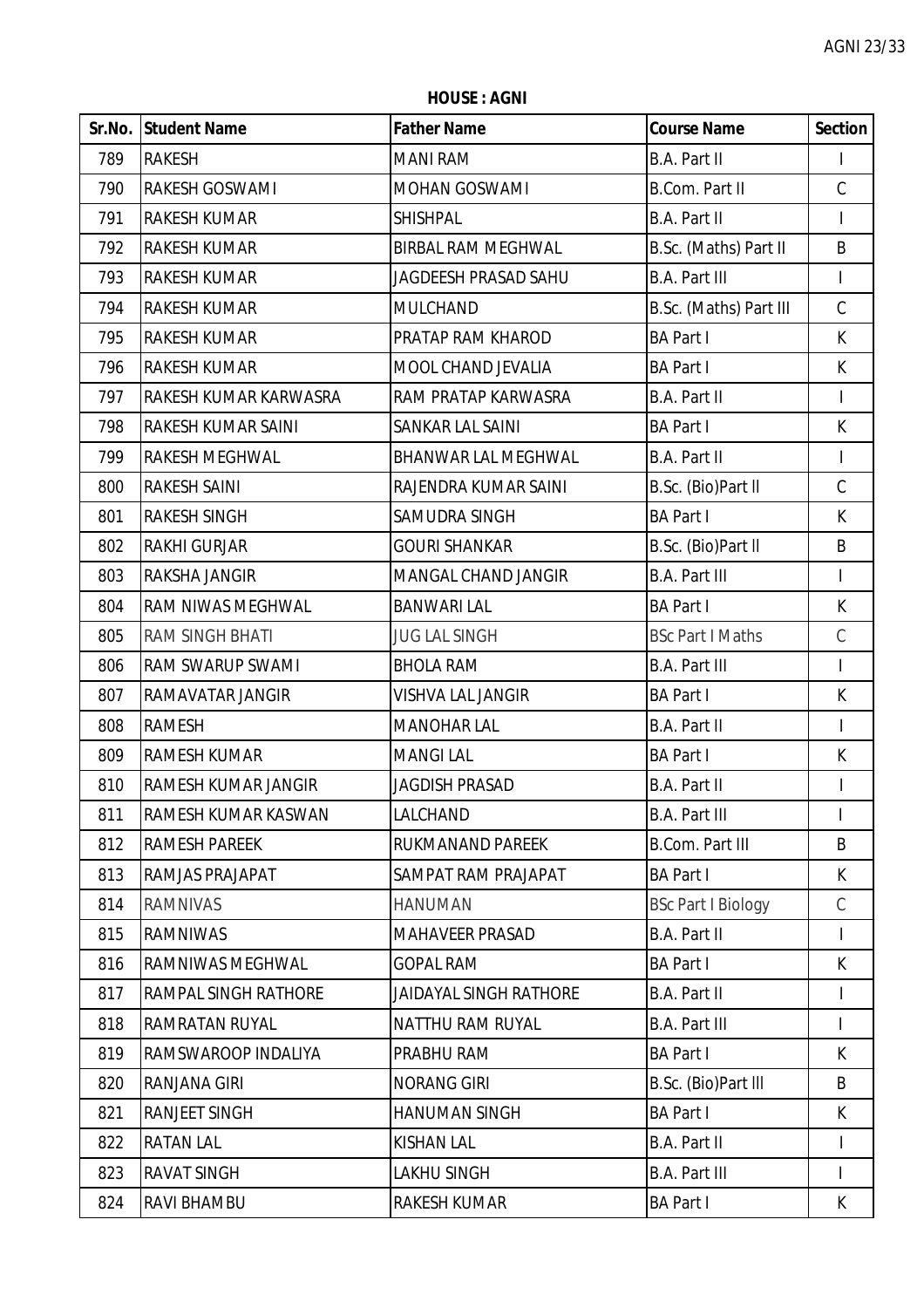**HOUSE : AGNI**

|     | Sr.No. Student Name    | <b>Father Name</b>          | <b>Course Name</b>        | <b>Section</b>           |
|-----|------------------------|-----------------------------|---------------------------|--------------------------|
| 825 | <b>RAVI KUMAR</b>      | NORANG LAL JOSHI            | <b>B.A. Part III</b>      | J                        |
| 826 | <b>RAVI KUMAR</b>      | <b>KRISHAN KUMAR</b>        | <b>BA Part I</b>          | $\mathsf{K}$             |
| 827 | <b>RAVI KUMAR</b>      | DHUDA RAM                   | <b>BSc Part I Maths</b>   | $\mathsf C$              |
| 828 | RAVI SARSWAT           | KAMAL SARSWAT               | <b>B.Com. Part III</b>    | B                        |
| 829 | <b>RAVINA</b>          | BHAGVANARAM                 | <b>BA Part I</b>          | K                        |
| 830 | RAVINA JOIYA           | <b>GOVIND RAM JOIYA</b>     | <b>BA Part I</b>          | $\mathsf{P}$             |
| 831 | <b>RAVINDER KUMAR</b>  | <b>ARJUN GIR</b>            | B.A. Part II              | $\overline{\phantom{a}}$ |
| 832 | RAVINDRA KUMAR         | <b>GURU DYAL</b>            | <b>B.A. Part III</b>      | J                        |
| 833 | RAVINDRA KUMAR         | <b>SUBHASH CHANDRA</b>      | <b>BA Part I</b>          | K                        |
| 834 | RAVINDRA KUMAR         | <b>BABU LAL MAHICHA</b>     | <b>BCom Part I</b>        | B                        |
| 835 | RAVINDRA SINGH KHICHI  | <b>AJIT SINGH KHICHI</b>    | B.A. Part II              | M                        |
| 836 | <b>REENA</b>           | <b>JETHU SINGH</b>          | <b>B.A. Part III</b>      | J                        |
| 837 | <b>REENA KUMARI</b>    | <b>BACHAN LAL</b>           | B.Sc. (Maths) Part II     | B                        |
| 838 | REENA SHARMA           | NARENDRA KUMAR SHARMA       | <b>BA Part I</b>          | L                        |
| 839 | <b>REKHA GURJAR</b>    | <b>MADAN LAL</b>            | B.A. Part II              | $\overline{\phantom{a}}$ |
| 840 | <b>REKHA JANGID</b>    | <b>BANWARI LAL JANGID</b>   | <b>B.A. Part III</b>      | J                        |
| 841 | REKHA KHAKHAL          | KANA RAM KHAKHAL            | <b>BA Part I</b>          | L                        |
| 842 | <b>REKHA KUMARI</b>    | RAJENDRA KUMAR              | B.Com. Part II            | $\mathsf C$              |
| 843 | <b>REKHA NIMEL</b>     | SAMPAT RAM NIMEL            | B.Sc. (Bio)Part II        | B                        |
| 844 | <b>REKHA SWAMI</b>     | <b>RAMNIWAS</b>             | <b>BA Part I</b>          | L                        |
| 845 | <b>RENU GAHLOT</b>     | <b>JITENDER GAHLOT</b>      | B.Sc. (Bio)Part III       | B                        |
| 846 | <b>RENU JANGID</b>     | NANDLAL JANGID              | B.Sc. (Maths) Part III    | $\mathsf C$              |
| 847 | <b>RENU KANWAR</b>     | <b>SANWAR SINGH</b>         | <b>B.A. Part II</b>       |                          |
| 848 | <b>RENU RATHORE</b>    | <b>JAGMAL SINGH RATHORE</b> | <b>B.A. Part III</b>      | J                        |
| 849 | <b>RESHMA BANO</b>     | <b>FARUK ALI</b>            | <b>BA Part I</b>          | L                        |
| 850 | RHISHIKESH SHARMA      | SHYAMSUNDER SHARMA          | <b>BSc Part I Maths</b>   | $\mathcal{C}$            |
| 851 | <b>RITIKA</b>          | <b>INDER SHARMA</b>         | <b>B.A. Part II</b>       |                          |
| 852 | RITIKA MAHALA          | <b>NEPAL SINGH MAHALA</b>   | <b>BSc Part I Biology</b> | $\mathcal{C}$            |
| 853 | RITIKA SWAMI           | <b>MANOJ KUMAR SWAMI</b>    | <b>BA Part I</b>          | L                        |
| 854 | <b>ROHIT</b>           | <b>TOKHA RAM</b>            | B.A. Part II              | J                        |
| 855 | <b>ROHIT</b>           | <b>SURESH BAGARIYA</b>      | <b>BA Part I</b>          | L                        |
| 856 | ROHIT KUMAR SONI       | <b>SUSHIL KUMAR SONI</b>    | <b>B.A. Part III</b>      | J                        |
| 857 | <b>ROHIT SHARMA</b>    | HARI PRASHAD SHARMA         | B.Com. Part II            | $\mathcal{C}$            |
| 858 | <b>ROHITASH</b>        | <b>DEVILAL</b>              | B.Sc. (Maths) Part III    | C                        |
| 859 | <b>ROHITASH KUMAR</b>  | <b>BHANWAR LAL</b>          | <b>B.A. Part II</b>       | J                        |
| 860 | ROHITASH KUMAR MEGHWAL | <b>BHAGURAM MEGHWAL</b>     | <b>BA Part I</b>          | L                        |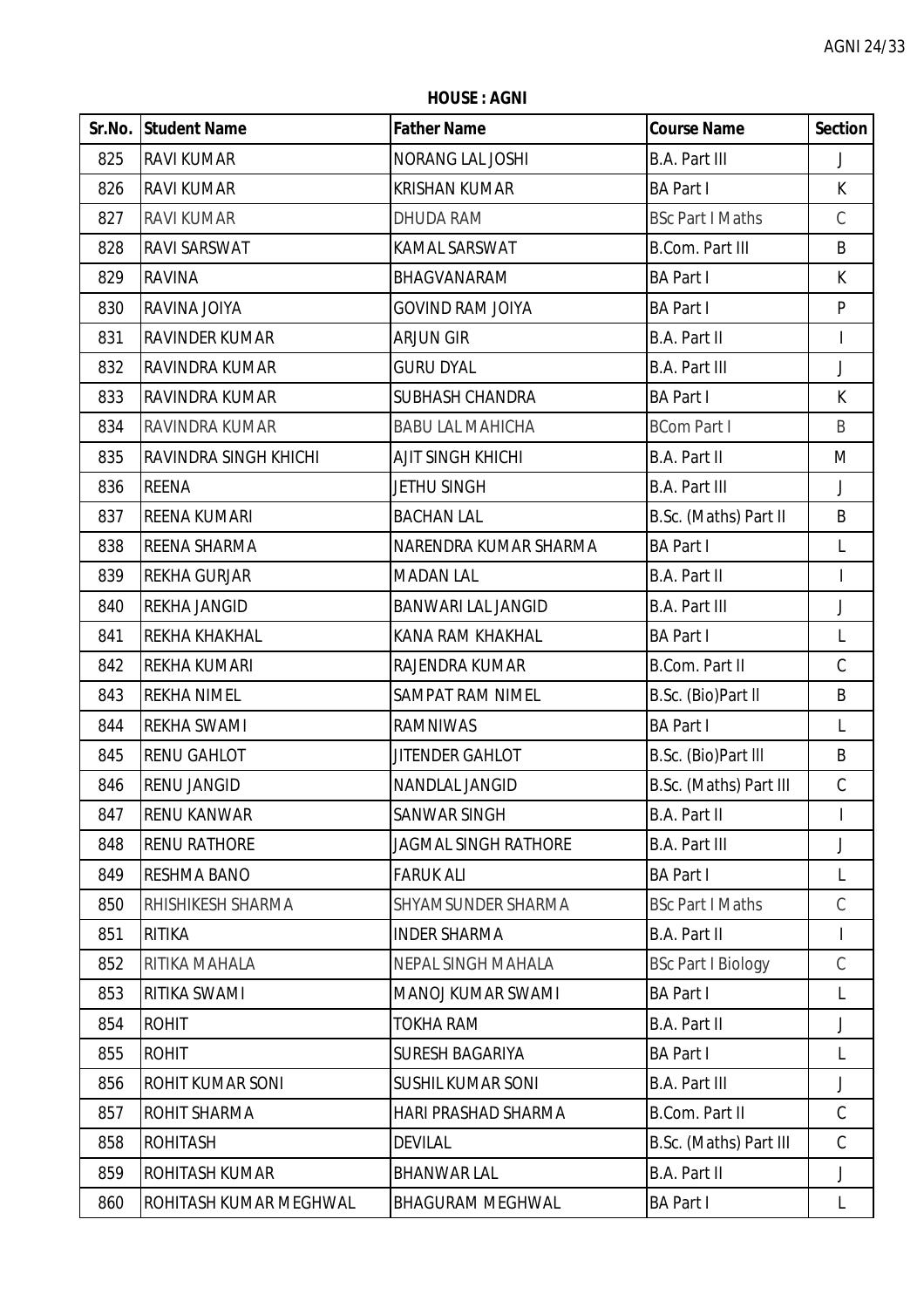**Sr.No. Student Name Father Name Course Name Section** 861 ROHITASH KUMAR NEHRA SUBHASH CHANDRA NEHRA BSc Part I Maths C 862 RONAK CHAUDHARY MAHIPAL SINGH B.Sc. (Maths) Part II B 863 |ROOKMANI |KISHAN RAM |B.A. Part III J 864 ROSHAN LAL ROHITASH PRAJAPAT B.A. Part II J 865 ROSHANI KUMARI CHUNNILAL BA Part I L 866 | rubita kanwar | raghubir singh | B.A. Part III J 867 RUCHI SHARMA PAWAN KUMAR B.Sc. (Bio)Part lll B 868 RUKHSAR BANO SARWAR KHAN B.A. Part III J 869 RUKHSAR BANU JANGSHER KHAN BA Part I L 870 RUKSAR BANO KASAM ALI B.A. Part III J 871 SABINA BANU SHAMSHAD KHAN BA Part I L 872 SABINA DAYER MOHD.SALIM DAYER B.Sc. (Bio)Part II C 873 SABIRA BANO MUSTAK KHAN B.A. Part II J 874 SACHIN PALARAM BSc Part I Biology C 875 SACHIN KUMAR SWAMI RAM KISHAN SWAMI B.Com. Part III B 876 SACHIN MISHRA PRAKASH CHAND MISHRA BCom Part I B 877 SACHIN SHARMA JITENDRA SHARMA BA Part I L 878 SAHID KHAN AYUB KHAN B.A. Part III J 879 SAHIL KHAN HIDAYAT KHAN BCom Part I B 880 SAHILA BANO IQBAL AHMED KHAN B.Sc. (Maths) Part III C 881 sajid ali safi mo BA Part I L 882 SAJIDA YUSUF KHAN B.A. Part II J 883 SAJIDA BANO RAFEEK KHAN BSC Part I Biology C 884 SALAUDEEN BABU KHAN LUHAR BA Part I L 885 SALIM RAZA AKHTAR ALI BHATI B.Com. Part II C 886 SALMA KHANM HASAN KHAN B.A. Part III J 887 SALONI SAINI BHAGAWATI PRASAD BCom Part I B 888 SALONIKA SAINI PRAHLAD SAINI B.A. Part II J 889 SAMEER KHAN BABU KHAN BABU KHAN BSC Part I Maths C 890 SAMIRA BANO MANUDEEN KHAN BA Part I L 891 SANA KHAN ZAKIR HUSSAIN KHAN B.A. Part II J 892 SANDEEP DEBU RAM B.A. Part III J 893 SANDEEP BHAGWANTA RAM BA Part I L 894 SANDEEP KUMAR LALCHAND B.A. Part II J 895 SANDEEP KUMAR SANWAR MAL SANWAR MAL B.A. Part III J

896 SANDEEP KUMAR PRAHALAD RAI BA Part I L

**HOUSE : AGNI**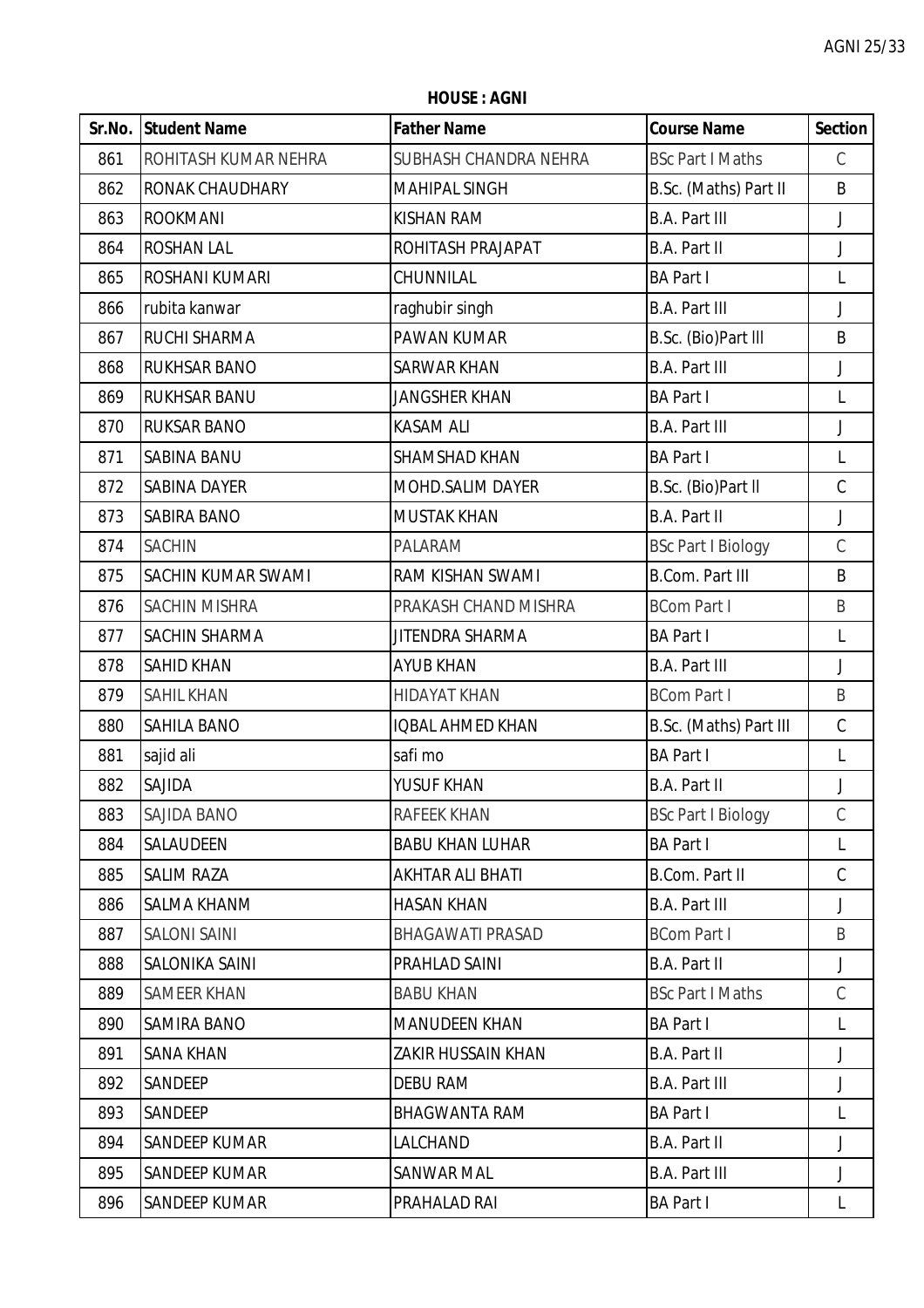**HOUSE : AGNI**

|     | <b>Sr.No. Student Name</b>   | <b>Father Name</b>          | <b>Course Name</b>        | <b>Section</b> |
|-----|------------------------------|-----------------------------|---------------------------|----------------|
| 897 | <b>SANDEEP KUMAR</b>         | <b>LILU RAM</b>             | <b>BA Part I</b>          | L              |
| 898 | <b>SANDEEP KUMAR MAHICHA</b> | RAWATMAL                    | <b>BA Part I</b>          | L              |
| 899 | SANDEEP KUMAR MEGHWAL        | RAMPRASAD MEGHWAL           | B.Sc. (Maths) Part II     | B              |
| 900 | <b>SANDEEP KUMAR POONIA</b>  | LICHHAMAN RAM               | <b>B.A. Part II</b>       | J              |
| 901 | SANDEEP KUMAR SHARMA         | RAMESH KUMAR SHARMA         | <b>BSc Part I Maths</b>   | $\mathsf C$    |
| 902 | <b>SANDEEP NAYAK</b>         | <b>SUBHASH CHANDRA</b>      | <b>B.A. Part III</b>      | J              |
| 903 | <b>SANDEEP NIMEL</b>         | <b>JAGDISH PRASAD</b>       | <b>BA Part I</b>          | L              |
| 904 | <b>SANDEEP SINGH</b>         | PABU SINGH                  | <b>BA Part I</b>          | M              |
| 905 | SANDEEP SWAMI                | <b>SHANKAR LAL</b>          | <b>BA Part I</b>          | M              |
| 906 | <b>SANDHYA</b>               | DEEPENDRA DAN               | B.A. Part II              | J              |
| 907 | <b>SANGEETA CHOUHAN</b>      | RAMCHANDRA CHOUHAN          | <b>B.A. Part III</b>      | J              |
| 908 | <b>SANGITA SAINI</b>         | SHYAMLAL SAINI              | <b>BA Part I</b>          | M              |
| 909 | SANJANA PANWAR               | <b>CHORI LAL PANWAR</b>     | B.A. Part II              | J              |
| 910 | SANJAY                       | <b>RAMSWAROOP</b>           | <b>B.A. Part III</b>      | $\mathsf J$    |
| 911 | <b>SANJAY KUMAR</b>          | <b>BIRBAL RAM</b>           | B.A. Part II              | J              |
| 912 | <b>SANJAY KUMAR SAINI</b>    | RAJKUMAR SAINI              | <b>BA Part I</b>          | M              |
| 913 | <b>SANJAY PRAJAPAT</b>       | <b>RAM NATH</b>             | <b>BSc Part I Maths</b>   | $\mathsf C$    |
| 914 | SANJU                        | RAJENDRA KUMAR              | <b>BA Part I</b>          | M              |
| 915 | <b>SANJU KUMAR</b>           | <b>SHISH RAM PUNIA</b>      | <b>BSc Part I Biology</b> | $\mathsf C$    |
| 916 | <b>SANJU KUMARI</b>          | <b>LILU RAM</b>             | B.A. Part II              | J              |
| 917 | <b>SANJU MEEL</b>            | <b>BHANWAR LAL</b>          | B.Sc. (Bio)Part III       | B              |
| 918 | <b>SANTOSH</b>               | PHOOLA RAM ROHILA           | B.A. Part II              | J              |
| 919 | <b>SANTOSH</b>               | RAMOTAR POONIA              | <b>B.A. Part III</b>      | K              |
| 920 | <b>SANTOSH</b>               | <b>DEV KARAN</b>            | <b>BA Part I</b>          | M              |
| 921 | SANTOSH PRAJAPAT             | <b>TAJPAL PRAJAPAT</b>      | <b>BCom Part I</b>        | $\mathcal{C}$  |
| 922 | SANTOSH SARAN                | SHISHPAL SARAN              | <b>B.A. Part III</b>      | K.             |
| 923 | SANWAR MAL MEGHWAL           | DHANNA RAM MEGHWAL          | <b>BA Part I</b>          | M              |
| 924 | SANWARA RAM                  | <b>BHANWARA RAM</b>         | B.A. Part II              | J              |
| 925 | SAPNA DALMIYA                | MAHENDRA KUMAR DALMIYA      | B.Sc. (Bio)Part II        | $\mathcal{C}$  |
| 926 | <b>SARIKA</b>                | <b>VIJENDRA SINGH</b>       | B.A. Part II              | J              |
| 927 | <b>SARITA</b>                | CHET RAM                    | <b>B.A. Part III</b>      | K.             |
| 928 | <b>SARITA</b>                | <b>SUBHASH CHANDRA</b>      | <b>BA Part I</b>          | M              |
| 929 | <b>SARITA</b>                | PARBHU RAM                  | <b>BA Part I</b>          | M              |
| 930 | SARITA GODARA                | <b>MANIRAM GODARA</b>       | <b>BA Part I</b>          | M              |
| 931 | SARITA KUMARI                | <b>OM PARKASH</b>           | <b>B.A. Part III</b>      | K.             |
| 932 | SARITA PRAJAPAT              | <b>SHIV PRASAD PRAJAPAT</b> | B.A. Part II              | J              |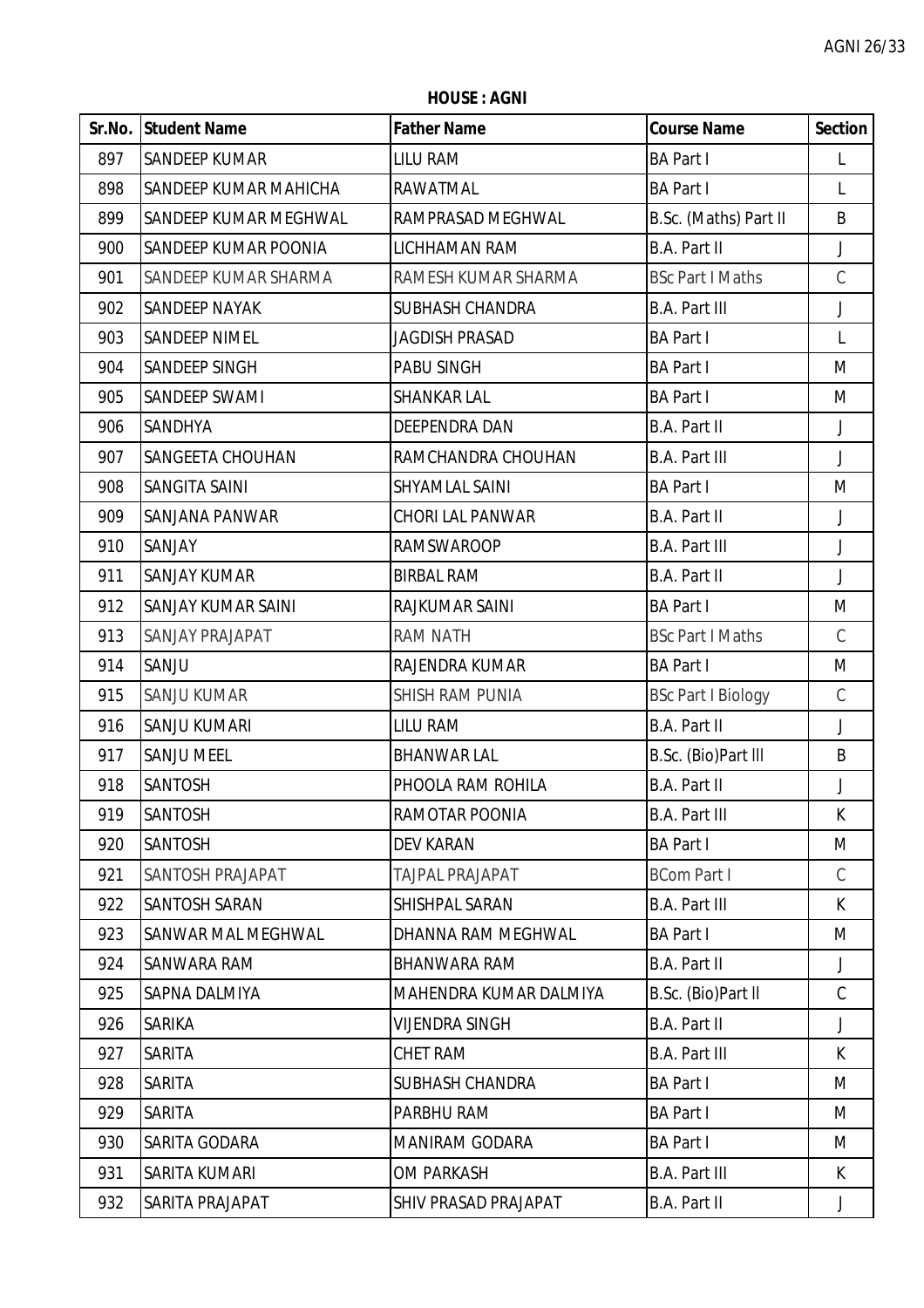**HOUSE : AGNI**

|     | Sr.No. Student Name          | <b>Father Name</b>        | <b>Course Name</b>        | <b>Section</b> |
|-----|------------------------------|---------------------------|---------------------------|----------------|
| 933 | <b>SARITA RANWAN</b>         | <b>SHANKAR LAL</b>        | <b>BA Part I</b>          | M              |
| 934 | <b>SARITA SAINI</b>          | <b>KANHAIYA LAL</b>       | <b>B.A. Part III</b>      | K.             |
| 935 | <b>SAROJ</b>                 | <b>SURJA RAM</b>          | <b>B.A. Part II</b>       | $\mathsf{J}$   |
| 936 | <b>SAROJ</b>                 | RAMESHWAR LAL             | <b>BA Part I</b>          | M              |
| 937 | SAROJ KUMARI CHALIYA         | <b>BAJRANGLAL CHALIYA</b> | <b>B.A. Part III</b>      | K              |
| 938 | <b>SAROJ SUTHAR</b>          | KISHNA RAM SUTHAR         | <b>BA Part I</b>          | M              |
| 939 | <b>SARVEN KUMAR</b>          | <b>SURESH KUMAR</b>       | <b>B.A. Part II</b>       | J              |
| 940 | <b>SATISH RAHAR</b>          | <b>DEEP CHAND RAHAR</b>   | <b>B.A. Part II</b>       | $\mathsf{J}$   |
| 941 | <b>SATTU RAM PRAJAPAT</b>    | <b>SURJA RAM</b>          | <b>BA Part I</b>          | M              |
| 942 | <b>SATVEER BHAKAR</b>        | <b>BHANWAR LAL</b>        | <b>B.A. Part III</b>      | K              |
| 943 | <b>SATYAPAL DHANAK</b>       | <b>GIRDHARILAL DHANAK</b> | <b>BA Part I</b>          | M              |
| 944 | <b>SATYAPAL SINGH</b>        | <b>SUPYAR SINGH</b>       | B.A. Part II              | K              |
| 945 | SAURABH JALAN                | <b>GOPAL JALAN</b>        | <b>B.Com. Part III</b>    | B              |
| 946 | <b>SAURABH JANGIR</b>        | MURARI LAL JANGIR         | B.Sc. (Maths) Part III    | $\mathsf C$    |
| 947 | SAURABH SHARMA               | SUDHIR KUMAR SHARMA       | <b>BSc Part I Biology</b> | $\mathsf C$    |
| 948 | <b>SAVITA</b>                | <b>MADAN SINGH</b>        | <b>BA Part I</b>          | M              |
| 949 | <b>SAVITA KANWAR</b>         | <b>BAJARANG SINGH</b>     | <b>B.A. Part III</b>      | K              |
| 950 | <b>SAVITRI</b>               | <b>MAHAVEER PRASAD</b>    | <b>B.A. Part II</b>       | $\mathsf{K}$   |
| 951 | <b>SEEMA KANWAR</b>          | <b>VINOD SINGH</b>        | <b>BA Part I</b>          | M              |
| 952 | <b>SEEMA SAINI</b>           | <b>GOPAL RAM SAINI</b>    | <b>B.A. Part III</b>      | K              |
| 953 | <b>SEEMA SWAMI</b>           | <b>GIRDHARI LAL SWAMI</b> | <b>B.A. Part II</b>       | K              |
| 954 | <b>SHABANA BANO</b>          | <b>ABRAR KHAN</b>         | <b>B.A. Part III</b>      | K              |
| 955 | <b>SHABNAM BANO</b>          | <b>BABU KHAN</b>          | <b>B.A. Part III</b>      | K.             |
| 956 | <b>SHABNAM BANO</b>          | <b>JANGSHER KHAN</b>      | <b>BA Part I</b>          | M              |
| 957 | <b>SHAHID KHAN</b>           | YUNUS KHAN                | <b>B.A. Part II</b>       | K              |
| 958 | <b>SHAHNAWAJ</b>             | <b>BHANWAR KHAN</b>       | <b>BA Part I</b>          | M              |
| 959 | <b>SHAHNAZ BANO</b>          | <b>GOS MOHAMMED KHAN</b>  | <b>B.A. Part III</b>      | K              |
| 960 | <b>SHAHRUKH KHAN</b>         | PEERU KHAN                | <b>B.A. Part II</b>       | K              |
| 961 | <b>SHAILESH KUMAR BHAKAR</b> | <b>HETRAM BHAKAR</b>      | B.Sc. (Bio)Part II        | C              |
| 962 | <b>SHAKIR HUSAIN</b>         | <b>JAKIR HUSAIN</b>       | <b>B.A. Part III</b>      | K.             |
| 963 | <b>SHAKOON KHAN</b>          | SHAKIL AHMAD              | <b>BA Part I</b>          | M              |
| 964 | <b>SHAKTI SINGH</b>          | RAVINDRA SINGH            | <b>B.A. Part II</b>       | K              |
| 965 | <b>SHAKTI SINGH CHARAN</b>   | <b>UMMED SINGH</b>        | <b>BSc Part I Maths</b>   | $\mathsf C$    |
| 966 | <b>SHALU JOSHI</b>           | SITARAM JOSHI             | <b>B.Com. Part II</b>     | $\mathsf C$    |
| 967 | <b>SHANTI THALOR</b>         | JAWAHAR LAL               | <b>BA Part I</b>          | N              |
| 968 | <b>SHARDA</b>                | SHISHRAM BARD             | <b>B.A. Part III</b>      | K.             |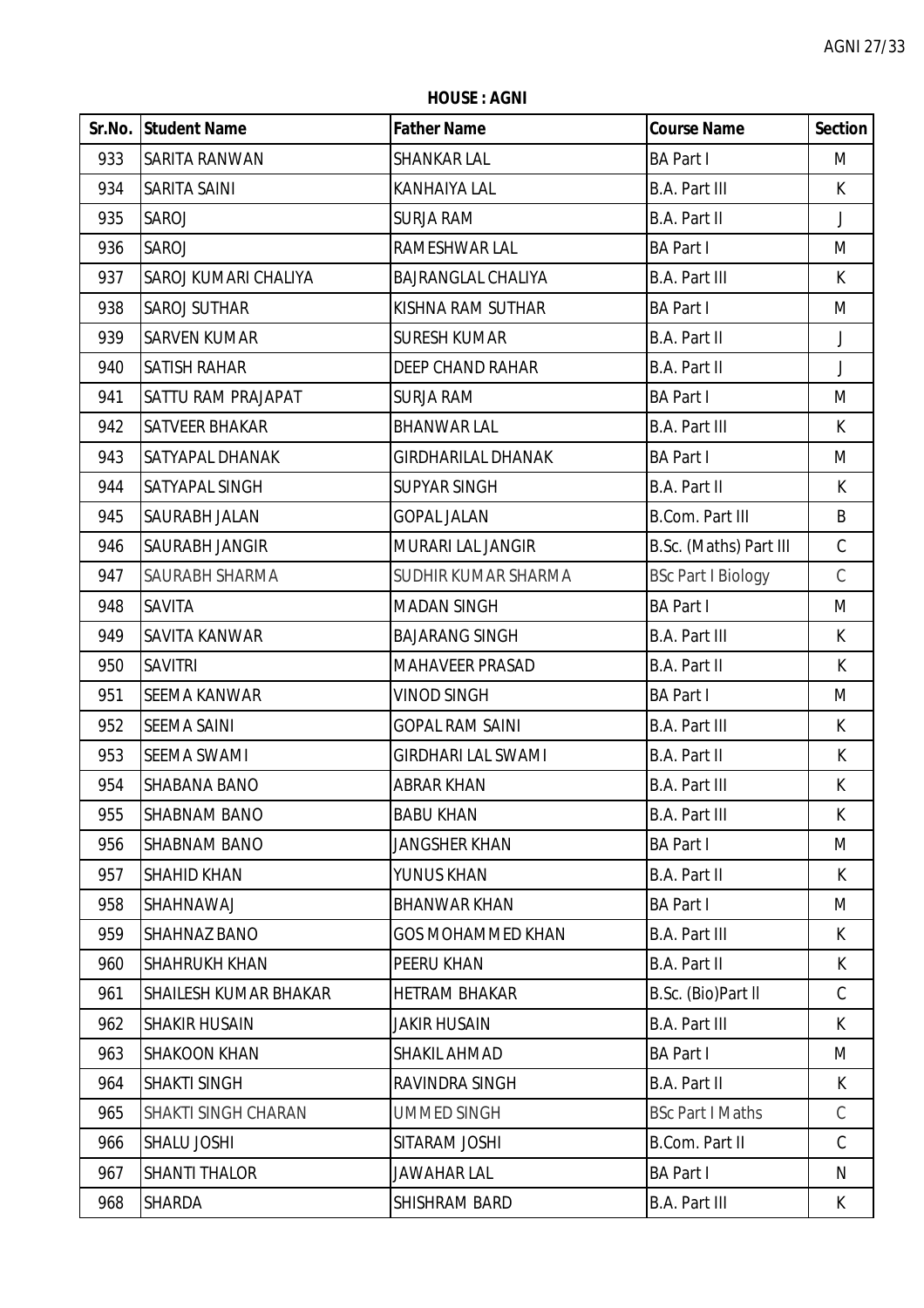**HOUSE : AGNI**

|      | Sr.No. Student Name      | <b>Father Name</b>         | <b>Course Name</b>        | <b>Section</b> |
|------|--------------------------|----------------------------|---------------------------|----------------|
| 969  | <b>SHEETAL BHARGAV</b>   | <b>PAWAN KUMAR</b>         | <b>B.A. Part III</b>      | K.             |
| 970  | <b>SHILA</b>             | <b>RAMDEV</b>              | <b>BA Part I</b>          | ${\sf N}$      |
| 971  | <b>SHILA KUMHAR</b>      | <b>OMPRAKASH KUMHAR</b>    | <b>B.A. Part II</b>       | K              |
| 972  | <b>SHIV KUMAR SAINI</b>  | <b>BANAVARI LAL</b>        | <b>BA Part I</b>          | N              |
| 973  | <b>SHIV RAJ</b>          | POORNA RAM                 | <b>B.A. Part III</b>      | $\mathsf{K}$   |
| 974  | SHIVANAND                | <b>RAN SINGH</b>           | <b>BSc Part I Biology</b> | $\mathsf C$    |
| 975  | <b>SHIVANI SAINI</b>     | <b>VIJAY SAINI</b>         | B.A. Part II              | K              |
| 976  | <b>SHIWANI</b>           | <b>SHANKAR LAL</b>         | B.Sc. (Bio)Part II        | $\mathsf C$    |
| 977  | <b>SHOYAB KHAN</b>       | <b>SABIR KHAN</b>          | <b>BA Part I</b>          | N              |
| 978  | <b>SHOYAL KHAN</b>       | <b>BABU KHAN</b>           | B.A. Part II              | $\mathsf{K}$   |
| 979  | <b>SHRI RAM BUNDELA</b>  | SHANKAR LAL                | <b>BA Part I</b>          | N              |
| 980  | <b>SHRI RAM TANWAR</b>   | HARI KISHAN TANWAR         | <b>B.Com. Part III</b>    | B              |
| 981  | <b>SHRUTI SHARMA</b>     | PAWAN KUMAR SHARMA         | <b>B.A. Part III</b>      | L              |
| 982  | <b>SHUBHAM KASERA</b>    | <b>LEELADHAR KASERA</b>    | <b>B.Com. Part II</b>     | $\mathsf C$    |
| 983  | <b>SHWETA</b>            | <b>VIJENDRA KUMAR</b>      | <b>B.A. Part II</b>       | K              |
| 984  | <b>SHWETA SHARMA</b>     | PAWAN KUMAR                | B.Sc. (Maths) Part III    | $\mathsf C$    |
| 985  | <b>SHYAM SUNDER MALI</b> | LAXMI NARAYAN              | B.Sc. (Bio)Part III       | B              |
| 986  | <b>SIMRAN</b>            | <b>MANJUR ALI</b>          | <b>B.A. Part II</b>       | K              |
| 987  | <b>SIMRAN</b>            | LIYAKAT ALI                | <b>B.A. Part III</b>      | L              |
| 988  | <b>SIMRAN BANO</b>       | <b>ARSHAD KHAN</b>         | <b>BA Part I</b>          | $\mathsf{N}$   |
| 989  | <b>SITA RAM MEGHWAL</b>  | <b>SUMER SINGH MEGHWAL</b> | B.A. Part II              | K              |
| 990  | SITARAM SUTHAR           | <b>SOHAN RAM SUTHAR</b>    | B.Sc. (Maths) Part II     | B              |
| 991  | <b>SOHEL KHAN</b>        | <b>BABU KHAN</b>           | <b>BA Part I</b>          | N              |
| 992  | <b>SOMIYA BANO</b>       | YUSUF ALI                  | <b>BSc Part I Biology</b> | $\mathcal{C}$  |
| 993  | <b>SOMVEER</b>           | SATYAPAL SINGH             | <b>B.A. Part II</b>       | K              |
| 994  | <b>SOMVEER</b>           | <b>JAGDISH PRASAD</b>      | <b>B.A. Part III</b>      | L              |
| 995  | SOMVEER JANGIR           | PAWAN KUMAR JANGIR         | B.Sc. (Bio)Part II        | $\mathsf{C}$   |
| 996  | SONU                     | <b>RAMNIWAS</b>            | <b>B.A. Part II</b>       | K              |
| 997  | SONU                     | <b>SUBHASH CHANDRA</b>     | <b>B.A. Part III</b>      | L              |
| 998  | SONU                     | SHRI RAM FAROLIA           | <b>BA Part I</b>          | N              |
| 999  | <b>SONU KANWAR</b>       | <b>VIKRAM SINGH</b>        | <b>BA Part I</b>          | N              |
| 1000 | SONU KUMAR PRAJAPAT      | RAM CHANDRA PRAJAPAT       | <b>BSc Part I Maths</b>   | C              |
| 1001 | <b>SONU KUMARI</b>       | DEVKARAN                   | B.A. Part II              | K              |
| 1002 | <b>SONU PRAJAPAT</b>     | DHANNARAM PRAJAPAT         | <b>B.A. Part III</b>      | L              |
| 1003 | <b>SONU PRAJAPAT</b>     | <b>MOHAR SINGH</b>         | <b>BA Part I</b>          | N              |
| 1004 | <b>SONU RATHORE</b>      | <b>BAJRANG SINGH</b>       | B.Sc. (Bio)Part III       | B              |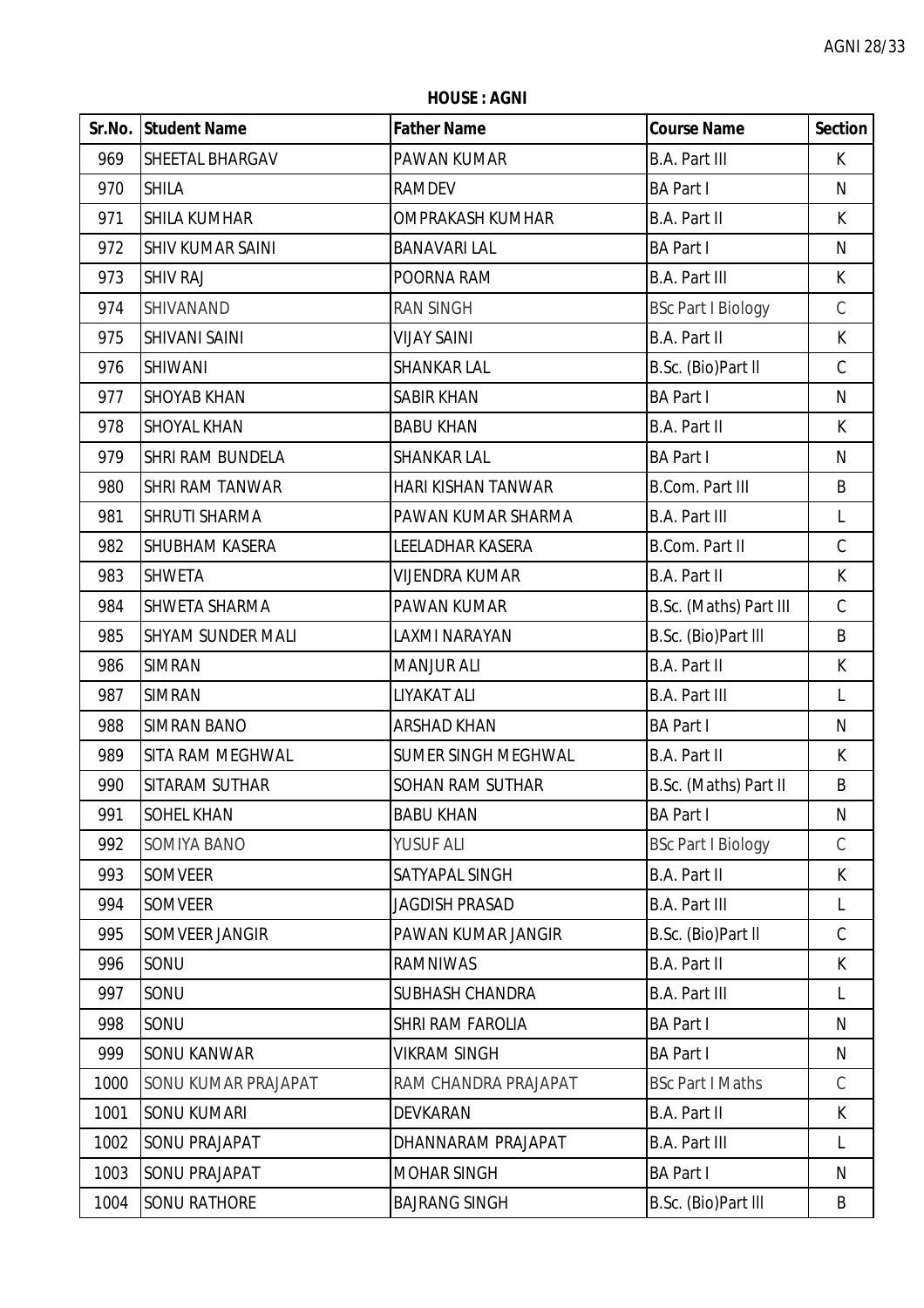**HOUSE : AGNI**

|      | Sr.No. Student Name          | <b>Father Name</b>          | <b>Course Name</b>        | <b>Section</b> |
|------|------------------------------|-----------------------------|---------------------------|----------------|
| 1005 | <b>SOUARBH GHORAWAT</b>      | DHRAMCHAND GHORAWAT         | <b>B.Com. Part III</b>    | B              |
| 1006 | <b>SOURABH SHARMA</b>        | ANIL KUMAR SHARMA           | <b>BCom Part I</b>        | $\mathsf C$    |
| 1007 | SOYAB CHHIMPA                | YUSUF CHHIMPA               | B.Sc. (Maths) Part III    | $\mathsf C$    |
| 1008 | <b>SUBHAM BAGARIA</b>        | <b>MANOJ KUMAR</b>          | <b>BA Part I</b>          | $\mathsf{N}$   |
| 1009 | <b>SUBHAM SHARMA</b>         | <b>BHAWANI SHANKAR</b>      | <b>B.A. Part III</b>      | L              |
| 1010 | <b>SUBHASH CHANDRA</b>       | <b>SEWA RAM</b>             | B.A. Part II              | K              |
| 1011 | <b>SUBHASH CHANDRA</b>       | RAMKUMAR RULANIYA           | <b>B.A. Part III</b>      | L              |
| 1012 | <b>SUBHASH KUMAR MEGHWAL</b> | MAM RAJ MEGHWAL             | <b>BA Part I</b>          | N              |
| 1013 | <b>SUBHASH KUMAR SHARMA</b>  | PANNA RAM                   | <b>B.A. Part III</b>      | L              |
| 1014 | <b>SUBHASH TALNIYA</b>       | <b>BHANWAR LAL</b>          | B.A. Part II              | $\sf K$        |
| 1015 | <b>SUBODH KUMAR</b>          | <b>BANWARI LAL</b>          | <b>B.A. Part III</b>      | L              |
| 1016 | <b>SUDHANSHU RANJAN</b>      | <b>GAURI SHANKAR PANDEY</b> | <b>B.Com. Part II</b>     | $\mathsf C$    |
| 1017 | <b>SUDHESH KUMAR</b>         | <b>GHASI RAM</b>            | B.A. Part II              | K              |
| 1018 | <b>SUGARA</b>                | SATTAR BEHALIM              | <b>BA Part I</b>          | N              |
| 1019 | <b>SULOCHANA</b>             | <b>BIRU RAM MEENA</b>       | B.A. Part II              | K              |
| 1020 | <b>SULOCHANA MEGHWAL</b>     | <b>MOHAR SINGH</b>          | <b>B.A. Part III</b>      | L              |
| 1021 | <b>SULOCHANA SAINI</b>       | OM PRAKASH SAINI            | <b>BSc Part I Biology</b> | $\mathcal{C}$  |
| 1022 | <b>SUMAN</b>                 | <b>MAHIPAL</b>              | <b>BA Part I</b>          | N              |
| 1023 | <b>SUMAN DHAKA</b>           | PARMESHWAR LAL DHAKA        | B.A. Part II              | K              |
| 1024 | <b>SUMAN JAKHAR</b>          | LICHHAMAN RAM               | <b>B.A. Part III</b>      | L              |
| 1025 | <b>SUMAN KANWAR</b>          | <b>UGAM SINGH</b>           | B.Sc. (Bio)Part II        | C              |
| 1026 | <b>SUMAN KANWAR</b>          | <b>BHANWAR SINGH</b>        | <b>BA Part I</b>          | N              |
| 1027 | <b>SUMAN KUMARI</b>          | KOJA RAM MEGHWAL            | <b>B.A. Part III</b>      | L              |
| 1028 | <b>SUMAN MEGHAWAL</b>        | KHINWA RAM                  | B.A. Part II              | K              |
| 1029 | <b>SUMAN MEGHWAL</b>         | NAND RAM MEGHWAL            | <b>BA Part I</b>          | N              |
| 1030 | <b>SUMIT KUMAR</b>           | RAJENDRA KUMAR              | <b>BA Part I</b>          | N              |
| 1031 | <b>SUMITRA</b>               | <b>KURDA RAM</b>            | <b>B.A. Part III</b>      | N              |
| 1032 | <b>SUMITRA</b>               | OM PRAKASH                  | B.Sc. (Maths) Part III    | $\mathcal{C}$  |
| 1033 | <b>SUMITRA NAI</b>           | <b>BHAIRA RAM NAI</b>       | B.A. Part II              | K              |
| 1034 | <b>SUMITRA PRAJAPAT</b>      | <b>BHAGWANA RAM</b>         | B.Sc. (Bio)Part III       | B              |
| 1035 | <b>SUNIL</b>                 | <b>SHISH RAM</b>            | <b>B.A. Part III</b>      | L              |
| 1036 | <b>SUNIL</b>                 | <b>VIJAY SINGH</b>          | <b>BA Part I</b>          | N              |
| 1037 | <b>SUNIL KUMAR</b>           | RAMCHANDRA LOYAL            | B.A. Part II              | K              |
| 1038 | <b>SUNIL KUMAR</b>           | <b>GOPIRAM PRAJAPAT</b>     | B.Sc. (Maths) Part II     | C              |
| 1039 | <b>SUNIL KUMAR</b>           | <b>GOKUL RAM</b>            | <b>B.A. Part III</b>      | L              |
| 1040 | <b>SUNIL KUMAR</b>           | RAMPRATAP DHANAK            | <b>BA Part I</b>          | N              |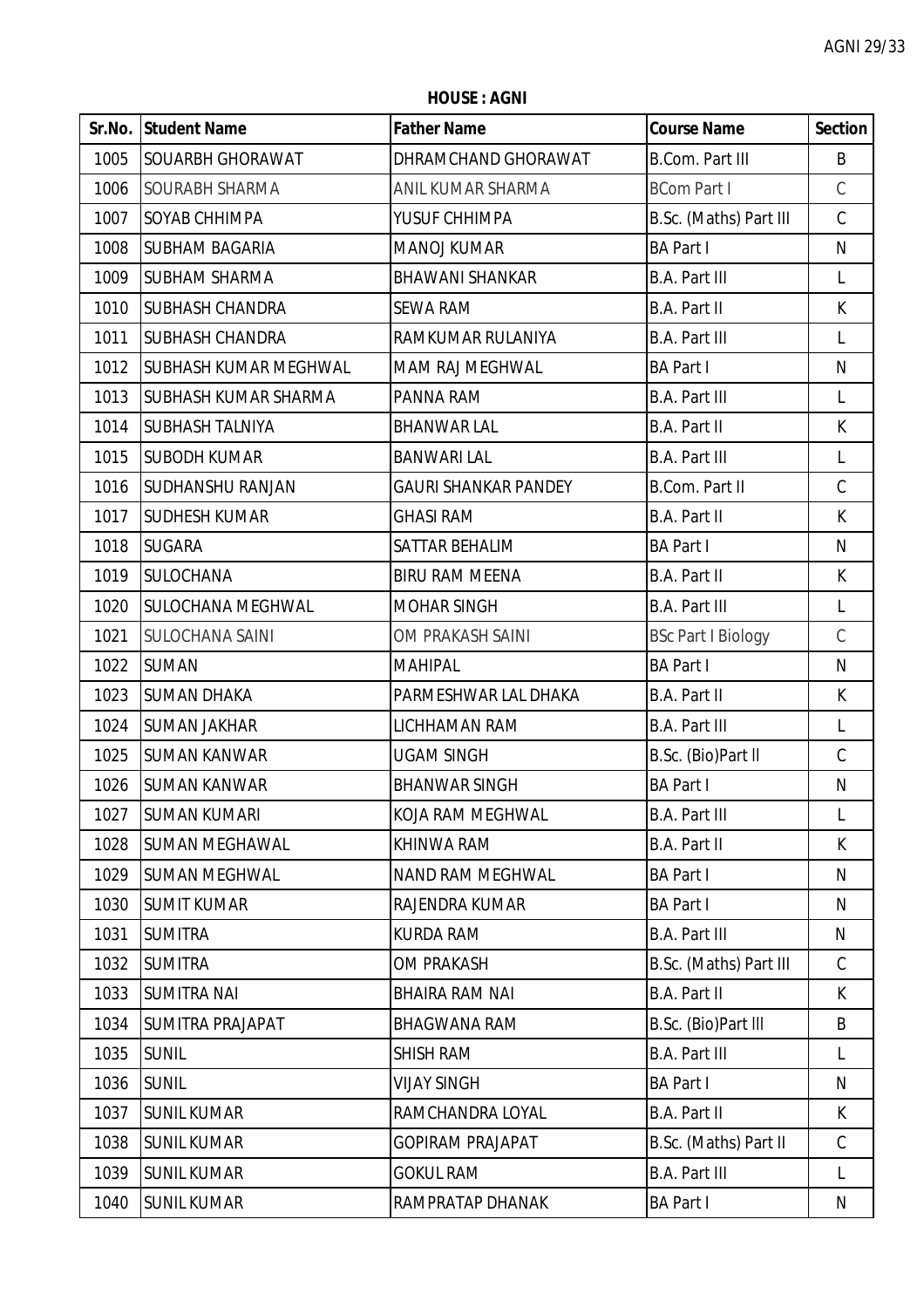**HOUSE : AGNI**

|      | Sr.No. Student Name           | <b>Father Name</b>          | <b>Course Name</b>        | <b>Section</b> |
|------|-------------------------------|-----------------------------|---------------------------|----------------|
| 1041 | <b>SUNIL KUMAR</b>            | <b>ISHWAR SINGH</b>         | <b>BA Part I</b>          | N              |
| 1042 | <b>SUNIL KUMAR</b>            | <b>BUDHRAM</b>              | <b>BA Part I</b>          | $\overline{O}$ |
| 1043 | <b>SUNIL KUMAR</b>            | <b>NANU RAM</b>             | <b>BSc Part I Maths</b>   | $\mathcal{C}$  |
| 1044 | <b>SUNIL KUMAR CHOUHAN</b>    | KUNDAN MAL CHOUHAN          | <b>BA Part I</b>          | $\overline{O}$ |
| 1045 | <b>SUNIL KUMAR GODARA</b>     | SAJJAN GODARA               | <b>B.A. Part II</b>       | $\mathsf{K}$   |
| 1046 | <b>SUNIL KUMAR REBARI</b>     | RATI RAM REBARI             | B.A. Part II              | K              |
| 1047 | <b>SUNIL KUMAR SHARMA</b>     | RAMJI LAL SHARMA            | <b>B.A. Part III</b>      | L              |
| 1048 | <b>SUNIL KUMAR SUNDA</b>      | SANWATA RAM SUNDA           | <b>BA Part I</b>          | $\overline{O}$ |
| 1049 | <b>SUNIL SIHAG</b>            | RAMNIWAS                    | <b>BA Part I</b>          | $\overline{O}$ |
| 1050 | <b>SUNITA</b>                 | <b>SULTANA RAM PRAJAPAT</b> | <b>B.A. Part II</b>       | $\mathsf{L}$   |
| 1051 | <b>SUNITA</b>                 | <b>RAM SINGH</b>            | B.Sc. (Maths) Part II     | $\mathsf C$    |
| 1052 | <b>SUNITA</b>                 | <b>RANJEET</b>              | <b>B.A. Part III</b>      | L              |
| 1053 | <b>SUNITA</b>                 | BHANWAR LAL PRAJAPAT        | <b>BA Part I</b>          | $\overline{O}$ |
| 1054 | <b>SUNITA</b>                 | <b>KISAN LAL</b>            | <b>BSc Part I Biology</b> | $\mathsf C$    |
| 1055 | <b>SUNITA BHAMBU</b>          | <b>BHARAT SINGH BHAMBU</b>  | <b>B.A. Part II</b>       | $\mathsf{L}$   |
| 1056 | <b>SUNITA DHAKA</b>           | JAYKARAN DHAKA              | B.Sc. (Bio)Part II        | $\mathsf C$    |
| 1057 | <b>SUNITA ISRAN</b>           | RAJENDRA KUMAR ISRAN        | <b>B.A. Part III</b>      | M              |
| 1058 | <b>SUNITA KUMARI</b>          | <b>VIDHYADHAR</b>           | <b>B.A. Part II</b>       | L              |
| 1059 | <b>SUNITA KUMARI</b>          | <b>BHINWA RAM</b>           | <b>B.A. Part III</b>      | M              |
| 1060 | <b>SUNITA KUMARI</b>          | RAWATA RAM MEGHWAL          | <b>BA Part I</b>          | $\overline{O}$ |
| 1061 | <b>SUNITA KUMARI MEGHWAL</b>  | SHANKAR LAL MEGHWAL         | B.A. Part II              | L              |
| 1062 | <b>SUNITA KUMARI SHARMA</b>   | MUKTI LAL SHARMA            | <b>B.A. Part III</b>      | M              |
| 1063 | <b>SUNITA PRAJAPAT</b>        | <b>NANU RAM PRAJAPAT</b>    | <b>BA Part I</b>          | $\overline{O}$ |
| 1064 | <b>SUNITA SARAN</b>           | <b>BHANWAR LAL SARAN</b>    | <b>B.A. Part II</b>       | L              |
| 1065 | <b>SUNITA SWAMI</b>           | <b>HEMDAS SWAMI</b>         | <b>B.A. Part III</b>      | M              |
| 1066 | <b>SUNITA TETARWAL</b>        | MOHAR SINGH TETARWAL        | <b>B.A. Part III</b>      | M              |
| 1067 | <b>SUPIRYA</b>                | <b>SURESH BARWAR</b>        | <b>BA Part I</b>          | $\overline{O}$ |
| 1068 | <b>SURENDRA</b>               | <b>MAISUKH</b>              | <b>B.A. Part II</b>       | L              |
| 1069 | <b>SURENDRA KUMAR</b>         | <b>JESA RAM MEGHWAL</b>     | <b>B.A. Part II</b>       | L              |
| 1070 | <b>SURENDRA KUMAR</b>         | <b>SANWAR MAL</b>           | <b>BA Part I</b>          | $\overline{O}$ |
| 1071 | <b>SURENDRA KUMAR MEGHWAL</b> | AMICHAND MEGHWAL            | <b>B.A. Part III</b>      | M              |
| 1072 | <b>SURENDRA KUMAR NAYAK</b>   | <b>GOPI RAM NAYAK</b>       | B.Sc. (Maths) Part III    | $\mathsf C$    |
| 1073 | <b>SURENDRA MEGHWAL</b>       | HUNTA RAM MEGHWAL           | <b>BA Part I</b>          | 0              |
| 1074 | <b>SURENDRA SINGH</b>         | <b>SHAYAR SINGH</b>         | <b>BSc Part I Maths</b>   | $\mathcal{C}$  |
| 1075 | <b>SURESH KUMAR</b>           | <b>DAYARAM</b>              | <b>B.A. Part II</b>       | L              |
| 1076 | <b>SURESH KUMAR</b>           | <b>SURENDRA KUMAR</b>       | <b>BA Part I</b>          | $\overline{O}$ |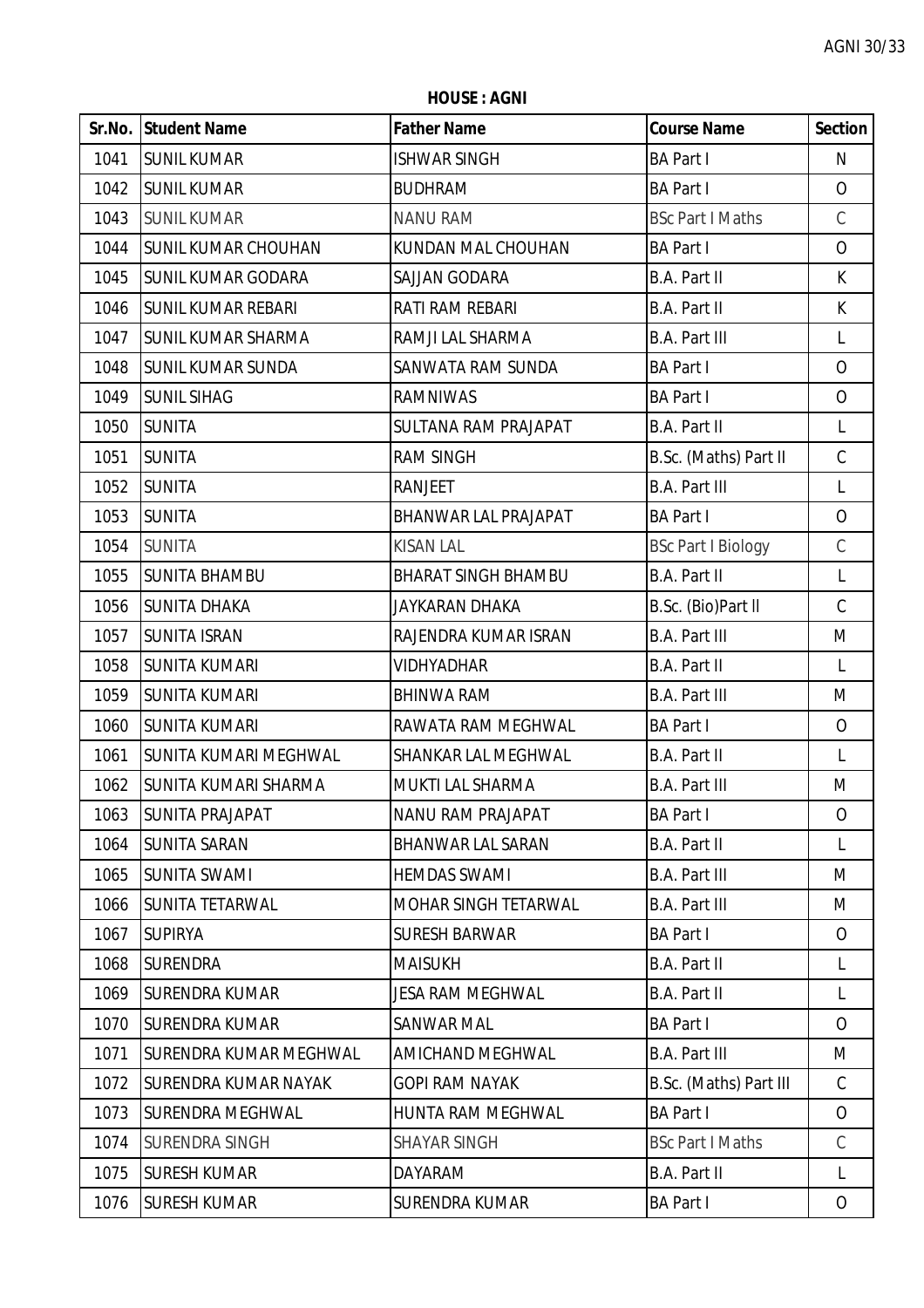**HOUSE : AGNI**

|      | Sr.No. Student Name       | <b>Father Name</b>           | <b>Course Name</b>        | <b>Section</b> |
|------|---------------------------|------------------------------|---------------------------|----------------|
| 1077 | <b>SURESH KUMAR SWAMI</b> | SHISHA RAM SWAMI             | <b>BSc Part I Biology</b> | $\mathcal{C}$  |
| 1078 | <b>SURESH NAYAK</b>       | SAHIRAM NAYAK                | <b>BA Part I</b>          | $\overline{O}$ |
| 1079 | <b>SUSHAMA GODARA</b>     | MANI RAM GODARA              | <b>B.A. Part III</b>      | M              |
| 1080 | <b>SUSHIL DHAKA</b>       | <b>SUBHASH DHAKA</b>         | <b>BA Part I</b>          | $\overline{O}$ |
| 1081 | <b>SUSHIL KUMAR</b>       | <b>BUDH RAM RATHI</b>        | B.A. Part II              | L              |
| 1082 | <b>SUSHILA</b>            | NORANG RAM POONIA            | <b>BA Part I</b>          | $\overline{O}$ |
| 1083 | <b>SUSHILA KANWAR</b>     | <b>DAYAL SINGH</b>           | <b>B.A. Part III</b>      | M              |
| 1084 | <b>SWATI</b>              | <b>RAJ KUMAR</b>             | <b>BA Part I</b>          | $\overline{O}$ |
| 1085 | <b>SWATI MEENA</b>        | MAHENDRA SINGH MEENA         | <b>B.A. Part II</b>       | L              |
| 1086 | <b>TABBSUM BANO</b>       | <b>SHYOKAT ALI</b>           | <b>BSc Part I Biology</b> | $\mathsf C$    |
| 1087 | <b>TAJWANTI KANWAR</b>    | <b>BHANWAR SINGH</b>         | B.Sc. (Bio)Part III       | B              |
| 1088 | <b>TAN SINGH</b>          | <b>INDRAJ SINGH</b>          | <b>BA Part I</b>          | $\overline{O}$ |
| 1089 | <b>TANIYA BIRMIWALA</b>   | NIRMAL BIRMIWALA             | B.Com. Part II            | $\mathsf C$    |
| 1090 | <b>TANJUM</b>             | MOHD. KHURSHID               | <b>B.Com. Part III</b>    | $\mathsf C$    |
| 1091 | <b>TARAMANI</b>           | <b>HIRA LAL NAIN</b>         | <b>B.A. Part III</b>      | M              |
| 1092 | <b>TARAMANI PRAJAPAT</b>  | <b>GIRDHARI LAL PRAJAPAT</b> | <b>B.A. Part II</b>       | M              |
| 1093 | <b>TARANNUM BANO</b>      | MOHAMMED AKRAM               | <b>BCom Part I</b>        | $\mathsf C$    |
| 1094 | <b>TARNNUM BANO</b>       | KHURSHID ANSARI              | <b>BA Part I</b>          | $\overline{O}$ |
| 1095 | <b>TEJPAL SINGH</b>       | <b>MUL SINGH</b>             | <b>BA Part I</b>          | $\overline{O}$ |
| 1096 | <b>TEJPAL SUTHAR</b>      | <b>BEGRAJ SUTHAR</b>         | <b>BSc Part I Maths</b>   | $\mathsf C$    |
| 1097 | <b>TOFIK KHAN</b>         | JANGSHER KHAN                | <b>B.Com. Part III</b>    | $\mathsf C$    |
| 1098 | <b>TULSI RAM JHAJHRA</b>  | <b>GURUDYAL JHAJHRA</b>      | <b>BA Part I</b>          | $\mathbf{O}$   |
| 1099 | <b>TUSHAR SONI</b>        | <b>MURARI LAL SONI</b>       | <b>BSc Part I Biology</b> | C              |
| 1100 | <b>UMA INDORIYA</b>       | RAMGOPAL INDORIYA            | <b>BCom Part I</b>        | $\mathcal{C}$  |
| 1101 | UMASHANKAR SHARMA         | OMPRAKASH SHARMA             | <b>B.A. Part II</b>       | M              |
| 1102 | <b>UMESH KUMAR</b>        | PRABHU DAYAL                 | <b>B.A. Part III</b>      | M              |
| 1103 | UNNATI AGRAWAL            | <b>HARI SHANKAR</b>          | B.Sc. (Bio)Part II        | $\mathsf{C}$   |
| 1104 | <b>URMILA</b>             | JITENDAR SIHAG               | <b>B.A. Part II</b>       | M              |
| 1105 | <b>URMILA</b>             | PRAKASH CHANDRA SARAN        | B.Sc. (Maths) Part II     | $\mathsf C$    |
| 1106 | <b>URMILA SHARMA</b>      | LAL CHAND SHARMA             | <b>BA Part I</b>          | $\overline{O}$ |
| 1107 | <b>USHA KUMARI</b>        | RAMAWTAR PAREEK              | <b>B.A. Part III</b>      | M              |
| 1108 | <b>VANDANA RAKSHAK</b>    | ROOP CHAND                   | B.Sc. (Bio)Part III       | B              |
| 1109 | VANDANA SAINI             | <b>SUBHASH SAINI</b>         | <b>B.A. Part II</b>       | M              |
| 1110 | <b>VARSHA</b>             | RADHESHYAM NAYAK             | <b>B.A. Part III</b>      | M              |
| 1111 | <b>VIJAY JANGIR</b>       | SHUBHKARAN JANGIR            | <b>BSc Part I Maths</b>   | $\mathcal{C}$  |
| 1112 | <b>VIJAY KUMAR</b>        | DUNGAR MAL NIMEL             | <b>B.A. Part II</b>       | Μ              |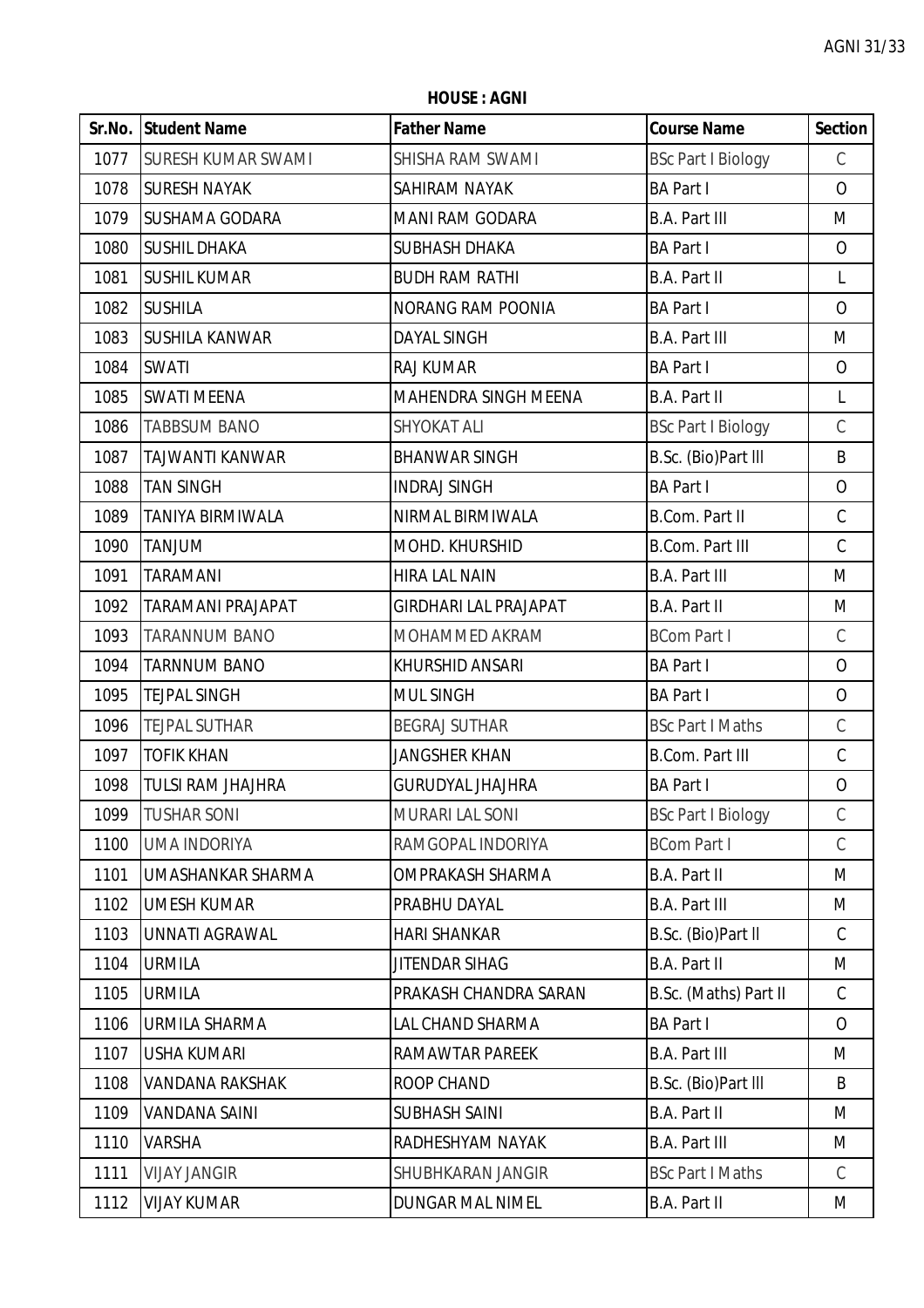**HOUSE : AGNI**

|      | Sr.No. Student Name         | <b>Father Name</b>         | <b>Course Name</b>        | <b>Section</b> |
|------|-----------------------------|----------------------------|---------------------------|----------------|
| 1113 | <b>VIJAY KUMAR</b>          | <b>MUKESH KUMAR</b>        | <b>BA Part I</b>          | P              |
| 1114 | <b>VIJAY KUMAR</b>          | <b>JAWAHAR LAL</b>         | <b>BSc Part I Biology</b> | $\mathsf C$    |
| 1115 | <b>VIJENDER KUMAR</b>       | <b>HAJARI LAL</b>          | <b>B.A. Part II</b>       | M              |
| 1116 | <b>VIJENDER KUMAR</b>       | SATYAVEER                  | <b>BA Part I</b>          | P              |
| 1117 | <b>VIJENDRA</b>             | <b>INDRA SINGH</b>         | <b>B.A. Part III</b>      | M              |
| 1118 | <b>VIJENDRA RAHAR</b>       | <b>SHISHRAM RAHAR</b>      | <b>BA Part I</b>          | P              |
| 1119 | <b>VIJENDRA SAINI</b>       | RAMAVTAR SAINI             | <b>B.A. Part II</b>       | M              |
| 1120 | <b>VIJENDRA SINGH</b>       | RAMKISHAN                  | B.Sc. (Maths) Part III    | C              |
| 1121 | <b>VIKAS</b>                | RAJENDRA KUMAR             | <b>B.A. Part III</b>      | M              |
| 1122 | <b>VIKAS KUMAR</b>          | SHISHAPAL RAM              | <b>B.A. Part II</b>       | M              |
| 1123 | <b>VIKAS KUMAR</b>          | <b>TOLA RAM</b>            | <b>BA Part I</b>          | P              |
| 1124 | <b>VIKAS KUMAR THORI</b>    | <b>BHANWAR LAL THORI</b>   | B.Sc. (Maths) Part II     | $\mathsf C$    |
| 1125 | <b>VIKAS MEENA</b>          | <b>BABU LAL MEENA</b>      | <b>B.A. Part II</b>       | M              |
| 1126 | <b>VIKAS NAYAK</b>          | SUBHASH CHANDRA NAYAK      | <b>BA Part I</b>          | P              |
| 1127 | <b>VIKASH</b>               | <b>SUMER SINGH</b>         | <b>BA Part I</b>          | P              |
| 1128 | <b>VIKASH AGARWAL</b>       | RAKESH AGARWAL             | <b>B.Com. Part III</b>    | $\mathsf C$    |
| 1129 | <b>VIKASH GUDESARIYA</b>    | <b>BABU LAL GUDESARIYA</b> | <b>BSc Part I Biology</b> | $\mathsf C$    |
| 1130 | <b>VIKASH JANGIR</b>        | <b>SUBHASH CHANDRA</b>     | <b>BA Part I</b>          | P              |
| 1131 | <b>VIKASH KUMAR</b>         | PRAHLAD DHINDHWAL          | <b>B.A. Part II</b>       | M              |
| 1132 | <b>VIKASH KUMAR</b>         | <b>BHANWAR LAL BISHU</b>   | <b>B.A. Part II</b>       | M              |
| 1133 | <b>VIKASH KUMAR</b>         | PRATAP SINGH               | <b>B.A. Part III</b>      | M              |
| 1134 | <b>VIKASH KUMAR</b>         | <b>NAR SINGH</b>           | <b>BA Part I</b>          | P              |
| 1135 | <b>VIKASH KUMAR SAINI</b>   | <b>GORDHAN SAINI</b>       | <b>BCom Part I</b>        | C              |
| 1136 | <b>VIKASH MEGHWAL</b>       | OM PRAKASH MEGHWAL         | <b>BA Part I</b>          | P              |
| 1137 | <b>VIKASH SAINI</b>         | <b>OMPRAKASH SAINI</b>     | <b>B.A. Part II</b>       | M              |
| 1138 | <b>VIKASH SHARMA</b>        | DHARAMPAL SHARMA           | <b>BCom Part I</b>        | $\mathsf C$    |
| 1139 | <b>VIKRAM</b>               | <b>MAHENDAR SINGH</b>      | <b>B.A. Part III</b>      | M              |
| 1140 | <b>VIKRAM</b>               | SATYANARAYAN               | <b>BA Part I</b>          | P              |
| 1141 | <b>VIKRAM KUMAR MEGHWAL</b> | PITRAM MEGHWAL             | <b>BA Part I</b>          | P              |
| 1142 | <b>VIKRAM SINGH</b>         | ANGA DEV SINGH             | <b>B.A. Part II</b>       | M              |
| 1143 | <b>VIMAL KUMAR</b>          | PRAKASH CHANDRA            | B.Sc. (Bio)Part II        | C              |
| 1144 | <b>VIMAL KUMAR</b>          | DHARM CHAND                | B.Sc. (Bio)Part III       | B              |
| 1145 | VIMAL KUMAR SHARMA          | PARMESHWAR LAL SHARMA      | <b>BA Part I</b>          | P              |
| 1146 | <b>VIMALA</b>               | BHANWARLAL                 | <b>BSc Part I Maths</b>   | $\mathsf{C}$   |
| 1147 | <b>VIMLA KUMARI</b>         | <b>JAGDISH SAHARAN</b>     | <b>B.A. Part III</b>      | M              |
| 1148 | <b>VINAY ARYA</b>           | RAMAKANT ARYA              | <b>B.Com. Part II</b>     | D              |